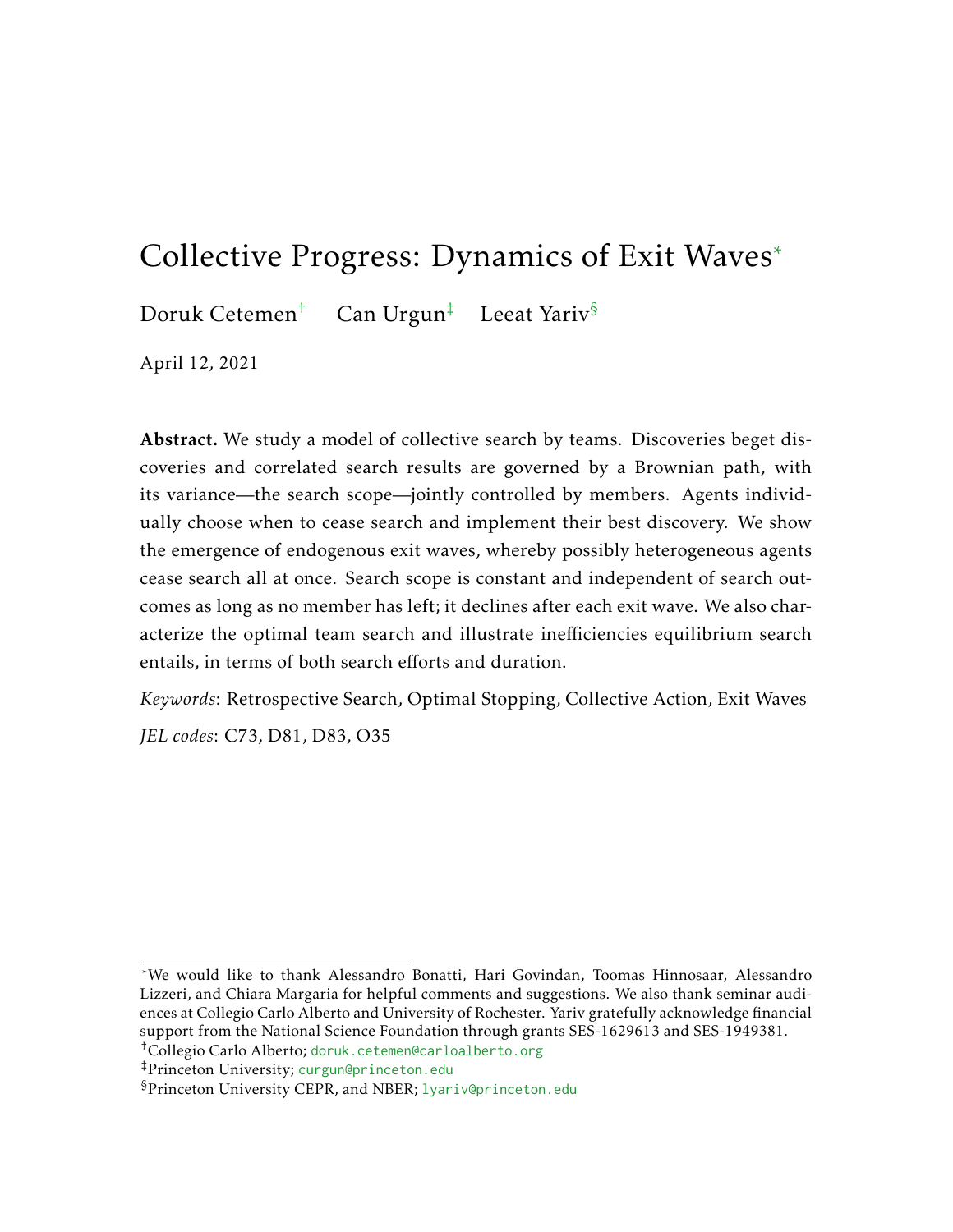# 1 Introduction

"Teamwork makes the dream work." John Maxwell's maxim is particularly germane to technological developments: advances in motor vehicles, communication devices, and pharmaceuticals frequently take place as joint ventures. For example, the Partnership for a New Generation of Vehicles was formed in 1993 and included eight federal agencies and the United States Council for Automative Research, comprised of various car manufacturers (see [Chalk, Patil, and Venkateswaran](#page-54-0) [\(1996\)](#page-54-0)). The program persisted till 2001, when automakers requested its dismantling and proceeded to each produce new car models. Similarly, the Paradigm Project started within Apple in 1989 and aimed at developing a digital communication platform. General Magic was created a year later by a subset of tech wizards who had worked on the Paradigm Project and hoped to bring their knowledge to fruition.<sup>[1](#page-1-0)</sup> While General Magic ultimately failed to produce a successful product, many of its members went on to establish successful companies using some of the expertise they developed jointly.<sup>[2](#page-1-1)</sup> Such industry examples abound. They entail alliances that form at early stages of development and dissolve over time.

In this paper, we provide a framework for analyzing such dynamic explorations by teams. We characterize the features of the search: members' effort and ambition while searching in an alliance and their decision to terminate or narrow it. In particular, we show that while alliances introduce well-known free-riding motives in search efforts, they encourage members to search for longer durations. In equilibrium, exit waves, in which multiple members leave an alliance at once—such as the car manufacturers in the New Generation of Vehicles partnership—often occur, even when members are heterogeneous. Furthermore, while the precise timing of exit waves depends on the realized search path, their sequencing does not. We also identify the inefficiencies generated through equilibrium when individuals take part in gradually dissolving alliances. These inefficiencies appear in both search efforts and exit patterns.

Technological developments rarely occur in a vacuum and discoveries build on one another. We therefore consider environments in which search results are correlated over time and follow a Brownian path, as first modeled by [Callander](#page-54-1)

<span id="page-1-1"></span><span id="page-1-0"></span><sup>1</sup>See https://www.wired.com/1994/04/general-magic/

<sup>&</sup>lt;sup>2</sup>For instance, Bill Atkinson conceived and implemented HyperCard, while Pierre Omidyar founded eBay.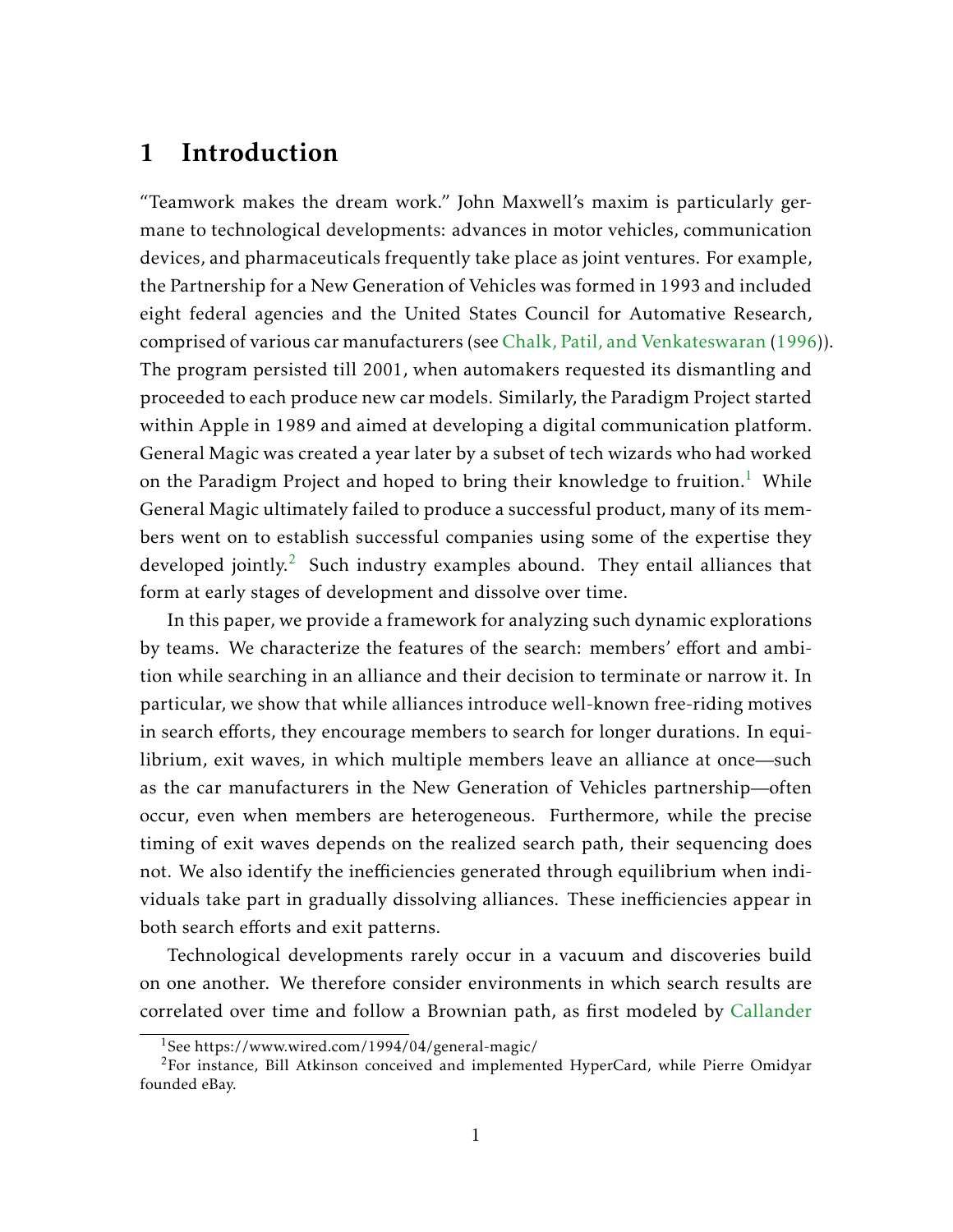[\(2011\)](#page-54-1). The scope of search, captured by the Brownian path' variance, is chosen at each moment by the searching alliance. Specifically, each of the members of a searching alliance incurs a strictly positive cost that depends on their own search scope. While jointly searching, they observe outcomes of a Brownian path with variance corresponding to the sum of its members' search scopes. Any member can terminate her search at any point. A member ceasing her search receives a lump sum payoff corresponding to the maximal value the search has produced till her departure. For example, when automakers left their 1993 Partnership, they each retained the ability to use the most promising technologies and knowhow developed jointly. Naturally, some alliance members may choose to continue their search even after certain members have exited. Those members experience prolonged search costs, but benefit from any further breakthroughs, as reflected by search results that exceed the previously-observed maxima. As search progresses, members gradually terminate their search until it halts altogether.

Our first results characterize equilibrium search in Markov strategies, where the state variables corresponds to the current search results, current assembly and the attained maximum. We show that, in any team one works in, search scope is constant and independent of the search results as long as no member leaves. Individual search scopes increase when members depart, reflecting the more limited free-riding opportunities present. The optimal time at which members depart and alliances shrink is governed by a simple stopping boundary, often referred to as a *drawdown stopping boundary*. Such boundaries are defined by one number, the *drawdown size*. Whenever search results fall by more than the drawdown size relative to the currently maintained maximal observation, a subset of members ceases search.

Relative to an individual searching on her own, standard free-riding motives drive search scopes down in an alliance. This is a form of a discouragement effect, whereby members do not search as intensely when they expect others to bear some of the search costs. Nonetheless, the externalities of others make search more valuable in a team: relative to searching alone, a member can reap the benefits of some of her peers' efforts. There is therefore also an encouragement effect that leads team members to search for longer than they would have on their own.

Our second result characterizes members' patterns of exits. In general, those exhibiting high ratios of marginal to fixed costs leave earlier than those exhibiting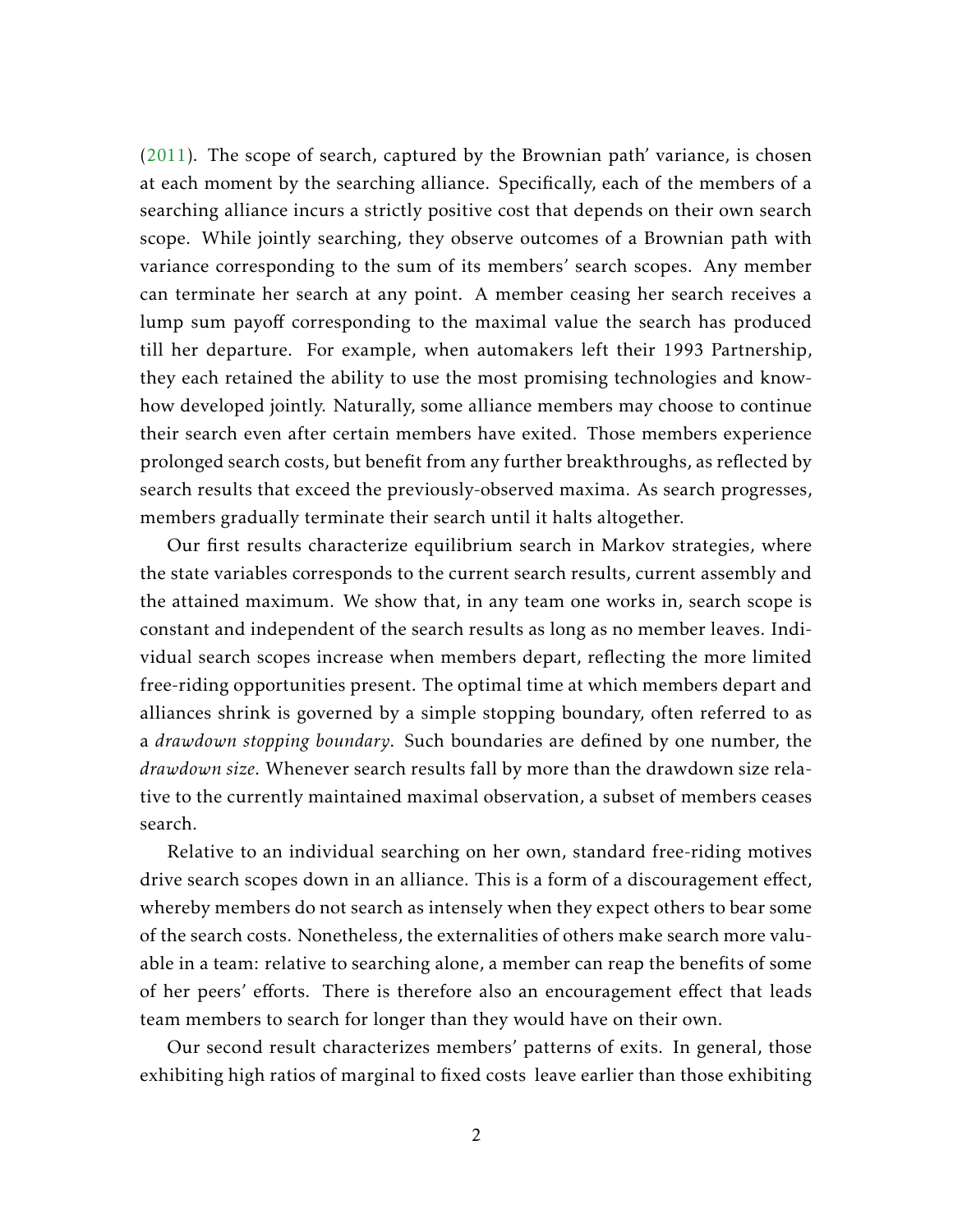low such ratios. We show that, even when individual costs are fully heterogenous, clustered exits, or exit waves, may occur in equilibrium. Importantly, while the precise timing of exit waves may depend on the realized path of discoveries, their sequencing—who leaves first, second, etc., and with whom—does not.

Our last set of results identifies inefficiencies in such processes. We characterize the socially optimal search scope and exit wave sequencing. The socially optimal search scope is also constant and independent of search results for as long as an alliance is searching. Naturally, the positive externalities induced by each member's investment in search scope imply that the socially optimal level is higher than that chosen in equilibrium. Furthermore, in contrast to equilibrium search scopes, as alliance members terminate their search, the optimal scope of those remaining declines. As in equilibrium, clustered exits may be optimal even when individuals incur fully heterogeneous costs. The sequence of optimal exit waves is deterministic and independent of the realized search path. Furthermore, optimal exits are governed by drawdown stopping boundaries, although the drawdown sizes corresponding to each active alliance differ from those determined in equilibrium—optimal drawdown sizes are larger, corresponding to longer search durations.

Finding the optimal sequence of exit waves is a challenging combinatorial problem. A social planner needs to consider all possible partitions of the original searching team and assess search outcomes from the corresponding exit wave sequences. Nonetheless, we show a simple method for identifying the optimal sequencing for one class of settings, where individual search costs are proportional to one another. Similar to equilibrium, the social planner terminates the search of those with the highest search costs first. This observation limits the sequences of exit waves to consider. We illustrate a simple procedure, akin to a greedy algorithm (see, e.g., [Papadimitriou and Steiglitz](#page-55-0) [\(1998\)](#page-55-0)) that yields the optimal exit wave sequence. In rough terms, the social planner can use a recursive procedure, first identifying the optimal last alliance to search. That is, the alliance that would generate the highest welfare when all members are constrained to stop jointly. Once that alliance is identified, the social planner can find the optimal penultimate alliance. And so on. The procedure allows us to highlight settings in which equilibrium exit waves differ substantially from those set optimally.

Throughout the paper, we consider a simple environment in which late exits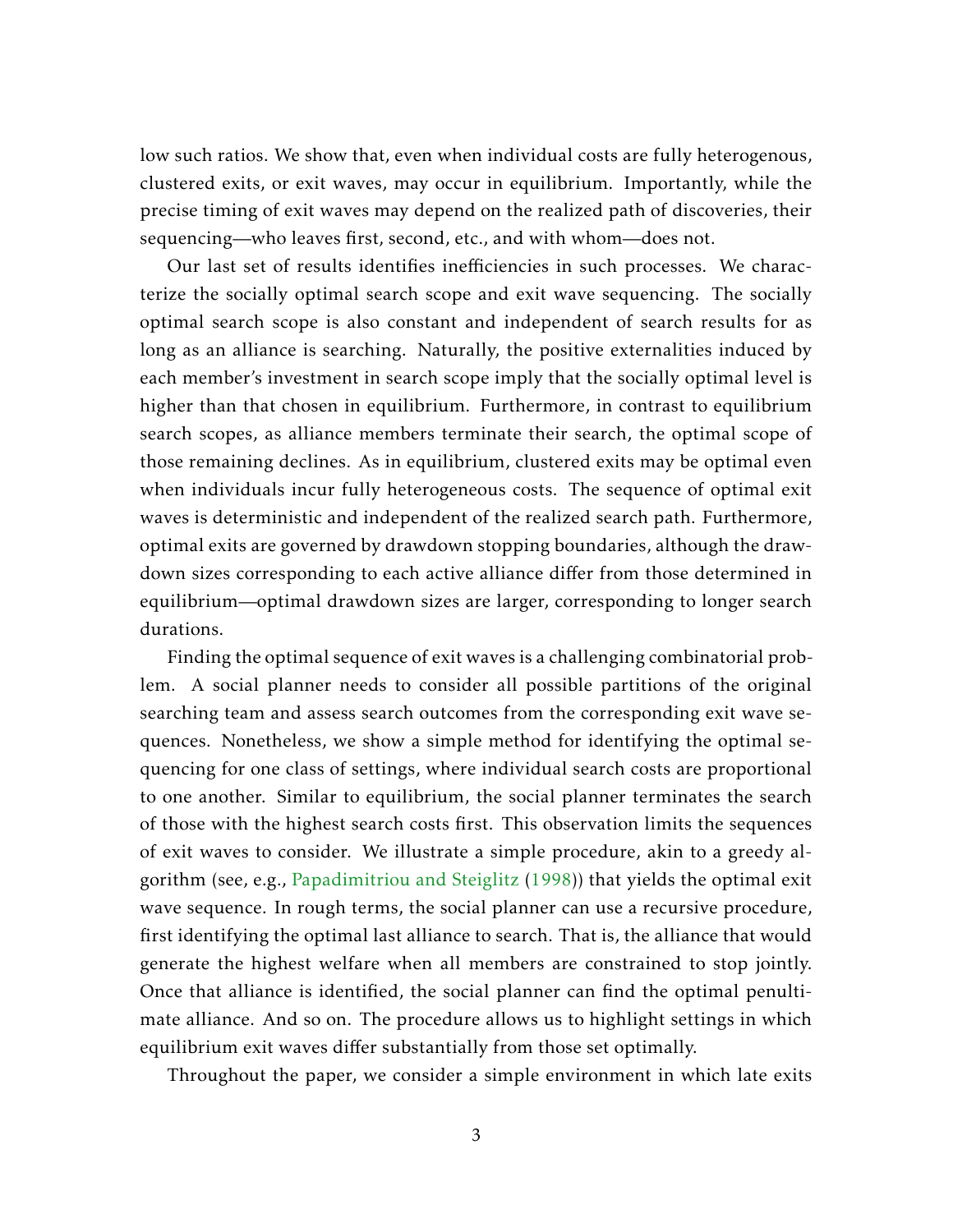are not penalized by the existence of potential "first-movers" who exited early and already shifted any jointly-discovered technologies into production. This simplifies our analysis, but may not fit some applications. We show that most of our qualitative results carry over when introducing such penalties. However, naturally, the pattern of exits is modified somewhat when explicit incentives to exit early are in place. As it turns out, penalties for late exits do not induce substantial preemption motives. For example, with a team of two, the agent who exits first in a setting without late-mover penalties does not change her behavior in response to their introduction. However, the second agent, who without penalties searches alone after the first agent departs, may exit whenever the first mover does if exiting later implies a substantial drop in payoffs.

### 2 Literature Review

Since [Weitzman](#page-55-1) [\(1979\)](#page-55-1), much of the search with recall literature has focused on individual agents' discovery process, where the set of options is independent of one another. Our consideration of a Brownian path of discoveries, capturing intertemporal correlations, is inspired by the setting studied by [Callander](#page-54-1) [\(2011\)](#page-54-1). He studies short-lived agents who decide whether to choose an optimal, previously explored, result or experiment on their own. [Urgun and Yariv](#page-55-2) [\(2020\)](#page-55-2) analyze an individual-search setting similar to the one here. They consider agents who choose the variance of a Brownian path while searching, as well as when to stop.

In recent years, substantial attention has been dedicated to the study of collective search and experimentation. Some of this literature focuses on learning spillovers between team members. For instance, the classic papers of [Bolton and](#page-54-2) [Harris](#page-54-2) [\(1999\)](#page-54-2), [Keller, Rady, and Cripps](#page-55-3) [\(2005\)](#page-55-3) extend the classic two-armed bandit problem to a many-agent setting, where agents can learn from others. Information is a public good. Thus, there is a free-rider problem that discourages experimentation. Nonetheless, there may also be an encouragement effect through the prospect of others' future experimentation. See [Hörner and Skrzypacz](#page-55-4) [\(2016\)](#page-55-4) for a survey of the literature that followed.

Another strand of literature contemplates settings in which team members decide jointly when to stop. [Albrecht, Anderson, and Vroman](#page-54-3) [\(2010\)](#page-54-3) and [Strulovici](#page-55-5) [\(2010\)](#page-55-5) consider sequential search and experimentation, respectively, in which a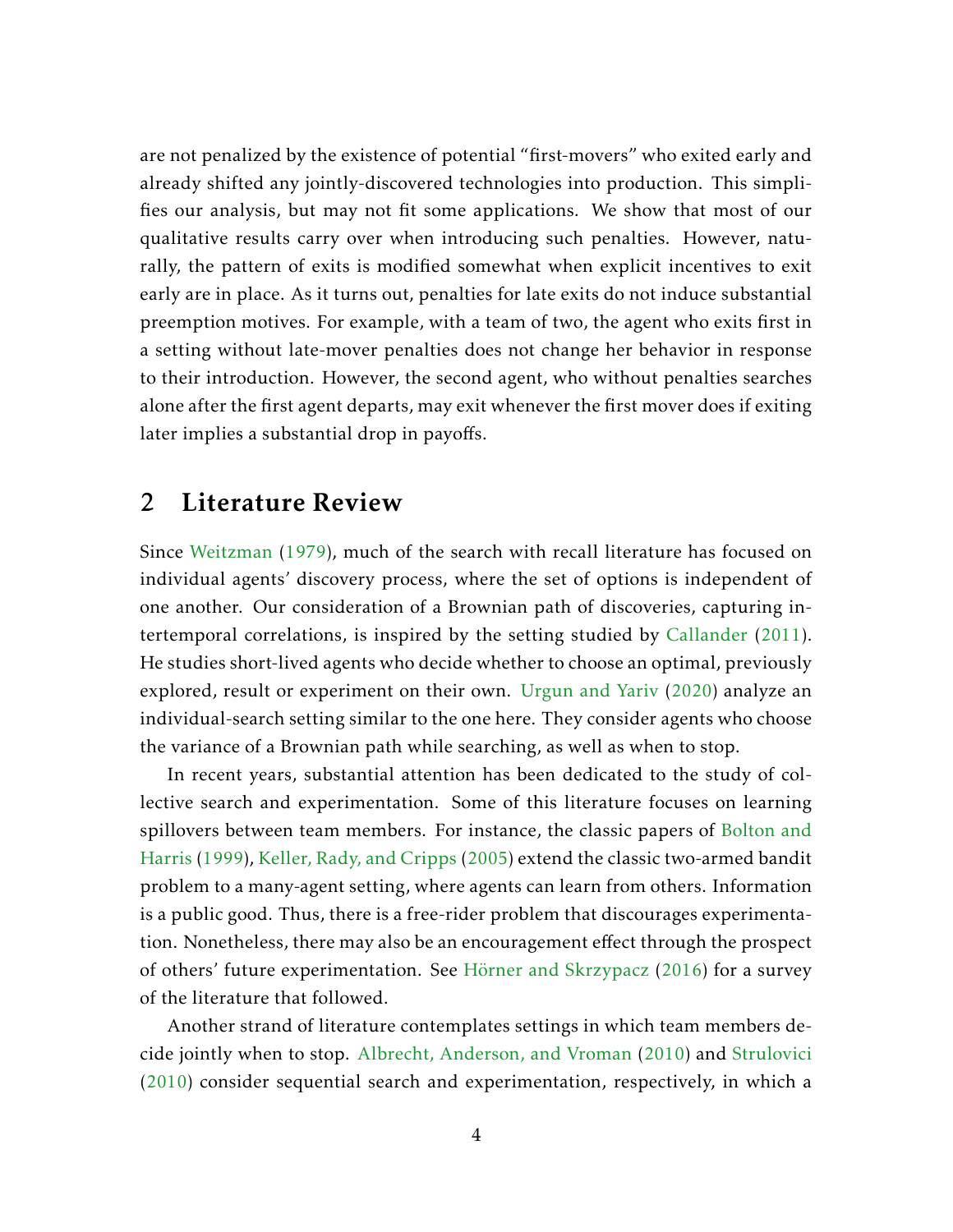committee votes on when to stop. They illustrate when collective dynamics may impede search or experimentation. [Bonatti and Rantakari](#page-54-4) [\(2016\)](#page-54-4) offer a model in which agents can exert effort on different projects but stop experimentation jointly. They show that, optimally, one agent advances her preferred project quickly and her opponent agrees to early projects in order to avoid effort costs. Polarized outcomes can then emerge. [Deb, Kuvalekar, and Lipnowski](#page-54-5) [\(2020\)](#page-54-5) study a related problem from a design perspective—for a given deadline at which a project has to be chosen, the principal commits to a selection rule. [Titova](#page-55-6) [\(2019\)](#page-55-6) studies a publicgood setting in which a team decides jointly whether to implement a public good. Payoffs are revealed through a Pandora's box problem à la [Weitzman](#page-55-1) [\(1979\)](#page-55-1). In this setting, she shows that optimal information and projects are selected, but that free-riding may generate inefficient delays. $3$ 

There are also several papers that illustrate patterns reminiscent of the clustered exits we characterize, mostly in settings in which agents have private information. [Caplin and Leahy](#page-54-6) [\(1994\)](#page-54-6) study a three-period irreversible-investment game in which each firm receives private information on the aggregate state of the economy as well as observes others' prior decisions. Firms' actions reveal information and can generate a wave. [Gul and Lundholm](#page-55-7) [\(1995\)](#page-55-7) considers a two-agent model in which both try to predict the value of a project. Each agent receives private information on the project's value and decides when to issue a prediction, where delay entails a flow cost. The timing of decisions is then informative and clustered predictions occur in equilibrium. [Rosenberg, Solan, and Vieille](#page-55-8) [\(2007\)](#page-55-8) study a two-agent version of the standard real-options problem (see [Dixit and](#page-54-7) [Pindyck](#page-54-7) [\(1994\)](#page-54-7)). Agents observe private signals about common returns to a risky project, as well as the actions of others. If one agent switches to a safe projects namely, exercise an option—this can lead the other agent to immediately switch to the safe project as well. See also [Murto and Välimäki](#page-55-9) [\(2011\)](#page-55-9) and [Anderson, Smith,](#page-54-8)

<span id="page-5-0"></span> $3$ [Dynamic contribution games without experimentation or uncertanity have also been heavily](#page-54-8) [studied, see for instance](#page-54-8) [Admati and Perry](#page-54-9) [\(1991\)](#page-54-9), [Marx and Matthews](#page-55-10) [\(2000\)](#page-55-10), [Yildirim](#page-55-11) [\(2006\)](#page-55-11), [and the literature that followed. These papers show that free-riding can be mitigated if agents can](#page-54-8) contribute over time. In these models, payoff [is realized only when the project's state reaches a pre](#page-54-8)specified threshold. This makes eff[ort choices strategic complements over time. Hence, besides the](#page-54-8) [usual free-riding there is also an encouragement e](#page-54-8)ffect. [Cetemen, Hwang, and Kaya](#page-54-10) [\(2019\)](#page-54-10) shows [that even without the threshold structure, if the returns from the public good are uncertain, there](#page-54-8) may still be an encouragement eff[ect. An agent contributing makes others more optimistic and](#page-54-8) [more willing to contribute.](#page-54-8)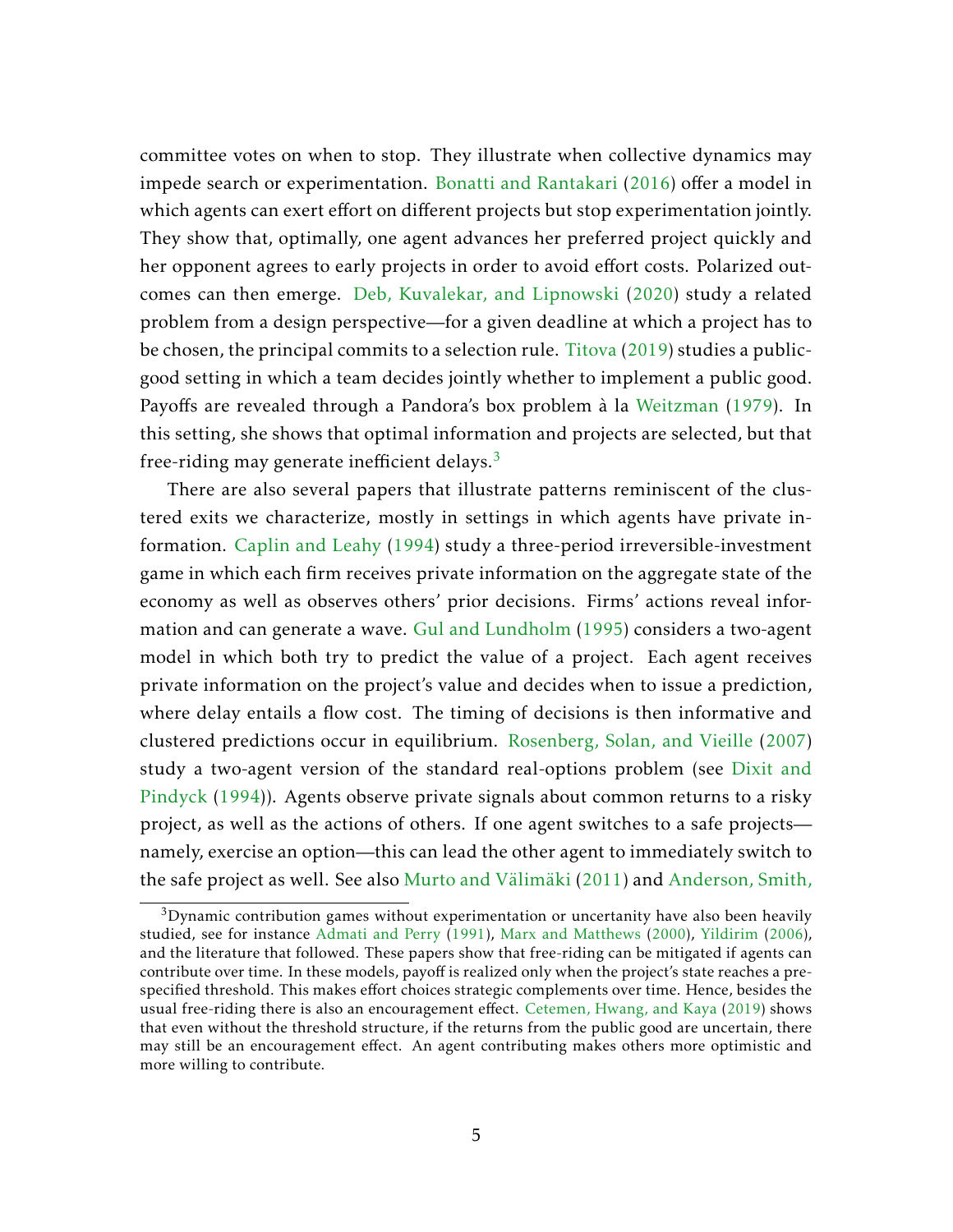[and Park](#page-54-8) [\(2017\)](#page-54-8). In a static information-collection setting, [Bardhi and Bobkova](#page-54-11)  $(2021)$  characterize optimal subsets, or mini-publics, to be activated.  $4$ 

The techniques we use relate to the applied mathematics literature on optimal stopping, see [Peskir and Shiryaev](#page-55-12) [\(2006\)](#page-55-12) and [Azéma and Yor](#page-54-12) [\(1979\)](#page-54-12) for particularly relevant sources.

### 3 A Model of Collective Search

Consider a team of *N* agents—product developers, academic researchers, etc. searching through a terrain of ideas in continuous time. Time is indexed by *t* and runs through  $[0, \infty)$ . Each seeks good outcomes and ultimately benefits from the maximal value they have found when they stop their search. Formally, we assume all agents are risk neutral. At each time *t*, agent *i* = 1*,*2*,...,N* decides on the scope of her search  $\sigma_{i,t}^A \in [\underline{\sigma}, \overline{\sigma}]$ , where  $A \subseteq \{1,...,N\}$  is the alliance of agents still searching at time *t*. Let  $A = 2^{\{1, \ldots, N\}}$  denote the set of all possible alliances. We assume  $\bar{\sigma} \geq \underline{\sigma} > 0$ . As we soon describe, the search scope naturally feeds into the breadth of search conducted by the alliance of active agents. Any search scope *σ* comes at a cost of  $c_i(\sigma)$ , and we assume that  $c_i$  is log-convex for  $i = 1, 2, ...N$ . The special case of  $\sigma = \bar{\sigma}$  corresponds to settings in which search scope is not controlled and agents' only choose when to stop search.

We model the progress of discoveries using a Weiner process, which allows us to capture the correlation of new developments over time, and the impact of search scope of those who engage in search.<sup>[5](#page-6-1)</sup> Formally, for any time  $t$ , denote by  $B_t$  the standard Brownian motion and  $B_0 = 0$ , and let  $\sigma_t^A$  denote the controlled breadth of search, which will depend on the search scope of all members of the active alliance *A* as we soon describe. The observed project value at time *t* is denoted by *X<sup>t</sup>* , where

<span id="page-6-0"></span> $4$ There is also a literature that tries to explain industry "shakeouts," corresponding to times at which firm numbers plummet, absent a decline in output. For example, [Jovanovic and MacDonald](#page-55-13) [\(1994\)](#page-55-13) suggests shakeouts result from exogenous technological shocks. Initially, firms enter new markets when they are profitable. Profits naturally decrease as more firms enter. When there is a technological shock, some firms become more productive than others, potentially leading to clustered exits.

<span id="page-6-1"></span> $5$ We view correlation as an important feature of discovery processes. Nonetheless, from a purely theoretical perspective, one could analyze an analogous model with independent samples. As it turns out, such a model is far less tractable. We elaborate on this point in our concluding discussion, see Section [6.3,](#page-31-0) as well as in the Online Appendix.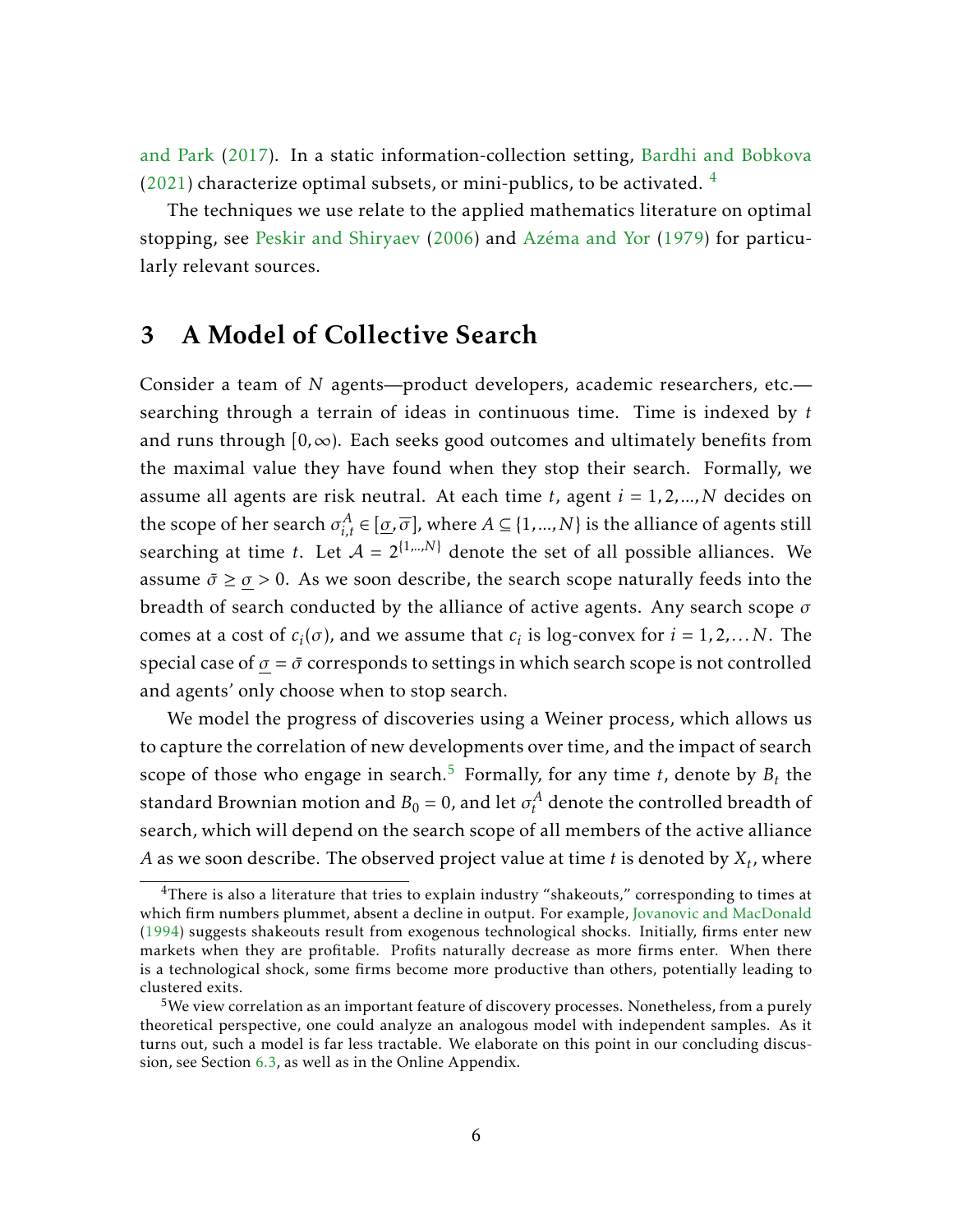$X_0 = 0$  and the law of motion is given by:

$$
dX_t = \sigma_t^A dB_t.
$$

Whenever the alliance *A* of agents is searching, we assume  $\sigma_t^A = \sum_{i \in A} \sigma_{i,t}^A$ .

The search scope can be interpreted in two ways. First, it can capture search breadth. Investment in development, through acquisition of instruments or expert time, often entails an increase in risk: it either leads to substantial leaps, or to more pronounced losses. Second, given our modeling of search values, the search scope can also be thought of as capturing search *speed*. Changing the search scope from 1 to  $\sigma$  at any small interval of time is tantamount to "speeding up" the process by a factor of  $\sigma^2.$  As we soon show, the returns of search with recall depends linearly on the search scope.

We assume the discovery process exhibits no drift: in applications, the mere passage of time rarely improves or worsens search outcomes over standard horizons of research and development. Naturally, one could consider a team that *controls* drift rather than search scopes, which would also translate to the returns of search with recall. The analysis would follow similar lines to those we describe, although with an important loss in tractability.<sup>[7](#page-7-1)</sup> We view search scope as more natural for most market applications, where investments in innovation either affect the speed at which progress is made, or entail non-trivial risks.

#### 3.1 Payoffs

Each agent is rewarded according to the maximal project value observed up to her stopping time. Let *M<sup>t</sup>* denote the maximum value observed by time *t* :

$$
M_t = \left(\max_{0 \le r \le t} X_r \vee M_0\right),
$$

where we assume that  $M_0 = 0$ .

For any aggregate fixed search scope  $\sigma$ , at time *t*,  $\mathbb{E}(M_t) = \sigma$ √ 2*t/π*. Thus, the

<span id="page-7-0"></span><sup>&</sup>lt;sup>6</sup>In the Online Appendix, we show that our analysis can be extended to the case in which, for any alliance *A*, we have  $\sigma_t^A = f^A((\sigma_{i,t}^A)_{i \in A})$ , with  $f^A$  a differentiable function. Comparative statics would naturally depend on alliances' technologies captured by  $\{f^A\}_A$ .

<span id="page-7-1"></span> $7$ [Taylor et al.](#page-55-14) [\(1975\)](#page-55-14) characterizes the maximal value of search with constant drift. The resulting value is far less amenable to further analysis as ours.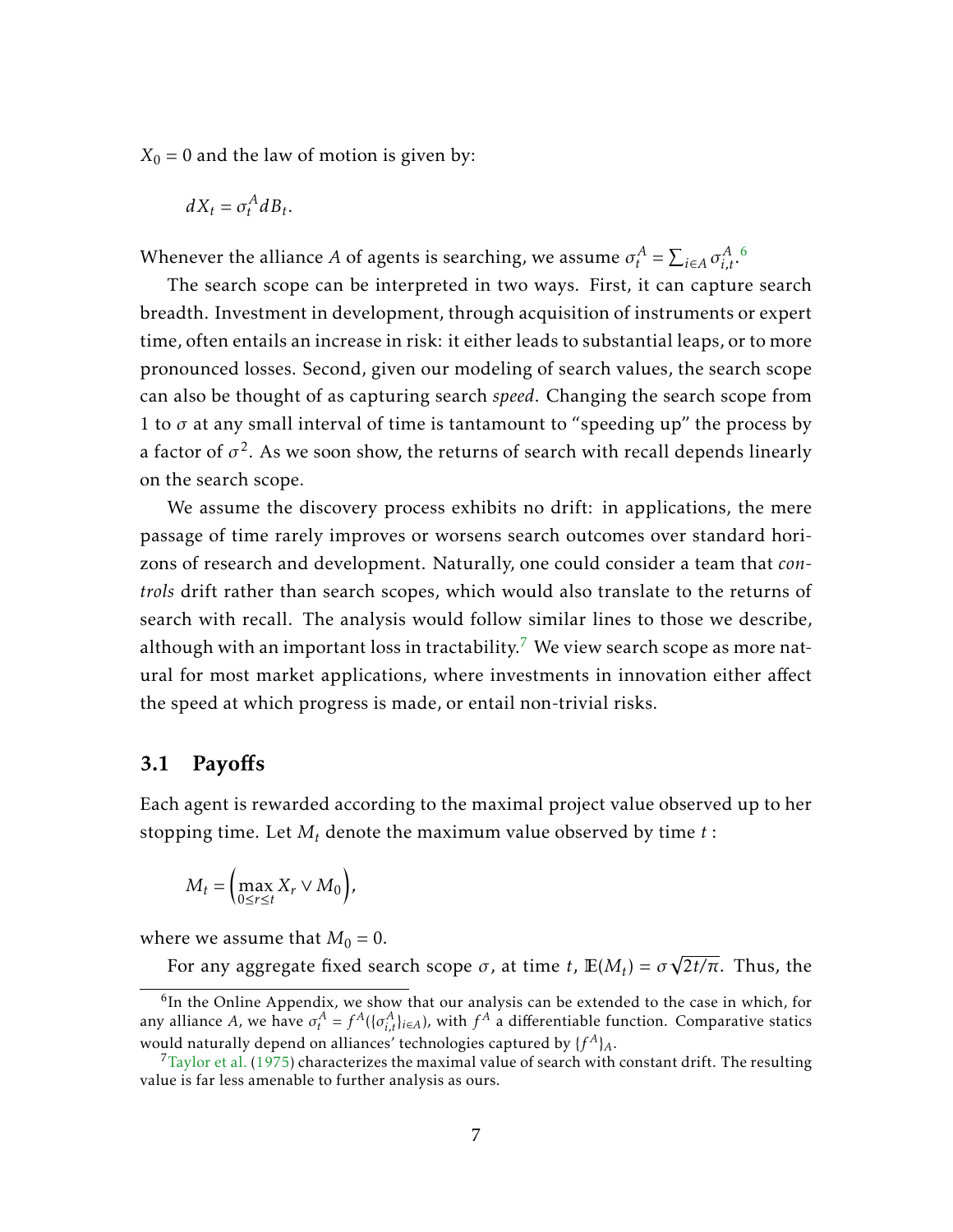choice of search scope translates directly to the expected maximum value.

When any agent *i* stops at time *τ*, her resulting payoff is given by

$$
M_{\tau}-\int_0^{\tau}c_i(\sigma_{i,t})dt,
$$

where *σi,t* is the timed search scope of individual *i*, which may depend on the alliances she is active in. In Section [6.1,](#page-28-0) we discuss an extension in which agents who stop later are penalized. For presentation simplicity, we keep rewards independent of the order of exits for most of our study.

Agents observe one another's search. In particular, whenever agents stop searching, other agents realize their search will continue within a smaller alliance. Any progress made after an agent stops searching does not impact her payoffs.

#### 3.2 Strategies and Equilibrium

At any time *t*, the state of the environment is summarized by  $X_t, M_t$ , and  $A_t$ , where *At* is the active alliance of agents still searching.

A strategy for agent *i* dictates the chosen search scope over time and the stopping policy. Formally, it is a pair of functions  $(\sigma_i^A)$  $\{A^A_i, \tau^A_i\}$ , where  $A \subseteq \{1, ..., N\}$  and  $i \in A$ . In principle,  $(\sigma_i^A)$  $\mathcal{L}_i^A$ ,  $\tau_i^A$ ) may depend on time, as well as the entire path of observed project values and corresponding maxima. Let  $\{\mathcal{F}_t\}$  denote the natural filtration induced by the governing Brownian motion. Agents' strategies are adapted to this filtration.

We restrict attention to Markov strategies. That is, we assume agents use strategies of the form  $(\sigma_i^A)$ *i*<sup>*A*</sup>,  $\tau_i^A$ ) that depend only on the state variables  $X_t$ ,  $M_t$ , and  $A_t$ . Formally,  $\sigma^A_i$  $\mathbf{r}_i^A: \mathbb{R}^2 \to [\underline{\sigma}, \bar{\sigma}],$  and  $\tau_i^A$  $\frac{A}{i}$  is a random variable over  $\mathbb{R}_+$  such that  $\Pr(\tau_i^A)$  $i^A$  =  $t|\mathcal{F}_t) = \Pr(\tau_i^A)$  $i_t^A = t | X_t, M_t)$  for all *i*.

We further assume that a continuous stopping boundary determines when each agent halts her search. Formally, for all *i* and all alliances *A* such that *i* ∈ *A*, the stopping policy takes the following form:

$$
\tau_i^A = \inf\{t \ge 0 : X_t = g_i^A(M_t)\},\
$$

where  $g_i^A$  $i<sup>A</sup>(·)$  is a continuous function. This formulation implicitly implies that, upon indifference, agents exit the search. Our assumption that stopping bound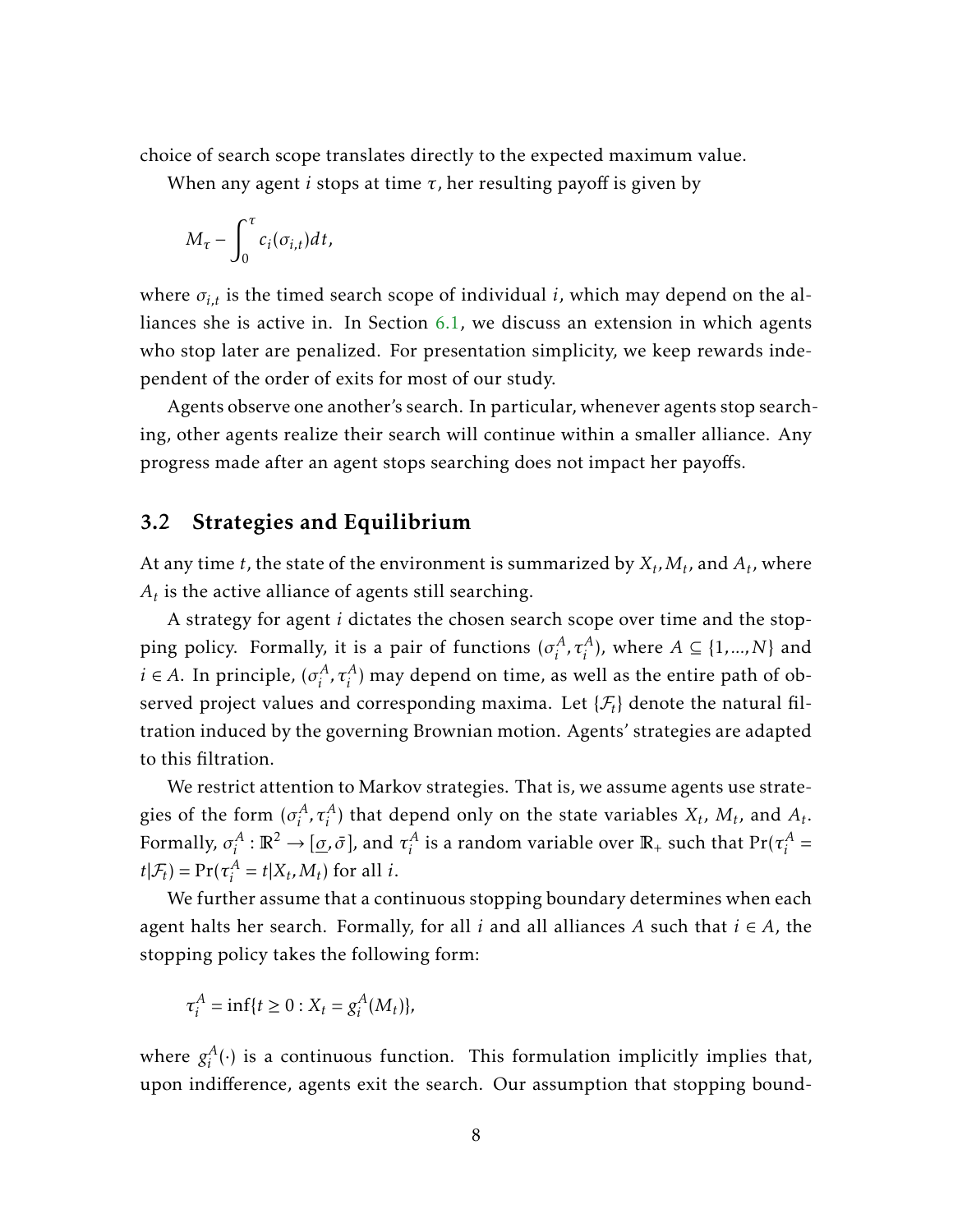aries are continuous is without loss of generality as long as any agent is willing to search on her own, which we show in the Online Appendix. $8$ 

Given  $\big\{(\sigma_i^A)$  $\left\{\begin{matrix} A & A \end{matrix}\right\}$  $_{j\neq i^{'}}$  agent *i'*s best-response strategy simply maximizes her expected payoff given this profile. Formally, it is determined by solving the following problem for each *A* such that *i* ∈ *A*:

$$
\sup_{\tau^A, \{\sigma^A_{i,t}\}_{t=0}^{\tau_i}} \mathbb{E}_{\{(\sigma^A_j, \tau^A_j)\}_{j\in A\setminus\{i\}}}\bigg[M_{\tau^A} - \int_0^{\tau^A} c_i \bigg(\sigma^A_{i,t}\bigg) dt\bigg].
$$

An *equilibrium* is a profile of Markov strategies satisfying the assumptions above that constitute best responses for all agents.

We denote the continuation payoff at time *t* of agent *i* searching within an alliance  $A$  by  $V_i^A$  $I_i^A(M_t, X_t)$ . Whenever  $A = \{i\}$  for some *i*, agent *i* searches on her own. In this case, we will often drop the set indication and simply refer to  $\sigma_i^i$  $i$ ,  $g_i^i$ , and  $V_i^i$ <sup>*i*</sup>. The characterization of the optimal solo search problem, offered by [Urgun and](#page-55-2) [Yariv](#page-55-2) [\(2020\)](#page-55-2), serves as a natural benchmark for the impacts of team search and will be useful for our analysis:

**Proposition 0** (Solo Search). When  $A = \{i\}$ , so that *i* searches on her own, the optimal *search scope σ i i is constant and, when interior, solves:*

$$
\frac{2c_i(\sigma_i^i)}{c_i'(\sigma_i^i)} = \sigma_i^i
$$

*The optimal stopping boundary at any point t with an observed maximum M<sup>t</sup> is:*

$$
g_i^i(M_t) = M_t - \frac{(\sigma_i^i)^2}{2c_i(\sigma_i^i)}.
$$

*.*

*The resulting continuation payoff is:*

$$
V_i^i(M_t, X_t) = M_t + \frac{c_i(\sigma_i^i)}{(\sigma_i^i)^2} \left(X_t - M_t + \frac{(\sigma_i^i)^2}{2c_i(\sigma_i^i)}\right)^2.
$$

<span id="page-9-0"></span> ${}^{8}$ In our setting, departing agents would never benefit from continuing the search in a smaller alliance: from an individual's perspective, the externalities offered by a larger alliance are always beneficial. We return to this point when discussing equilibria in our setting.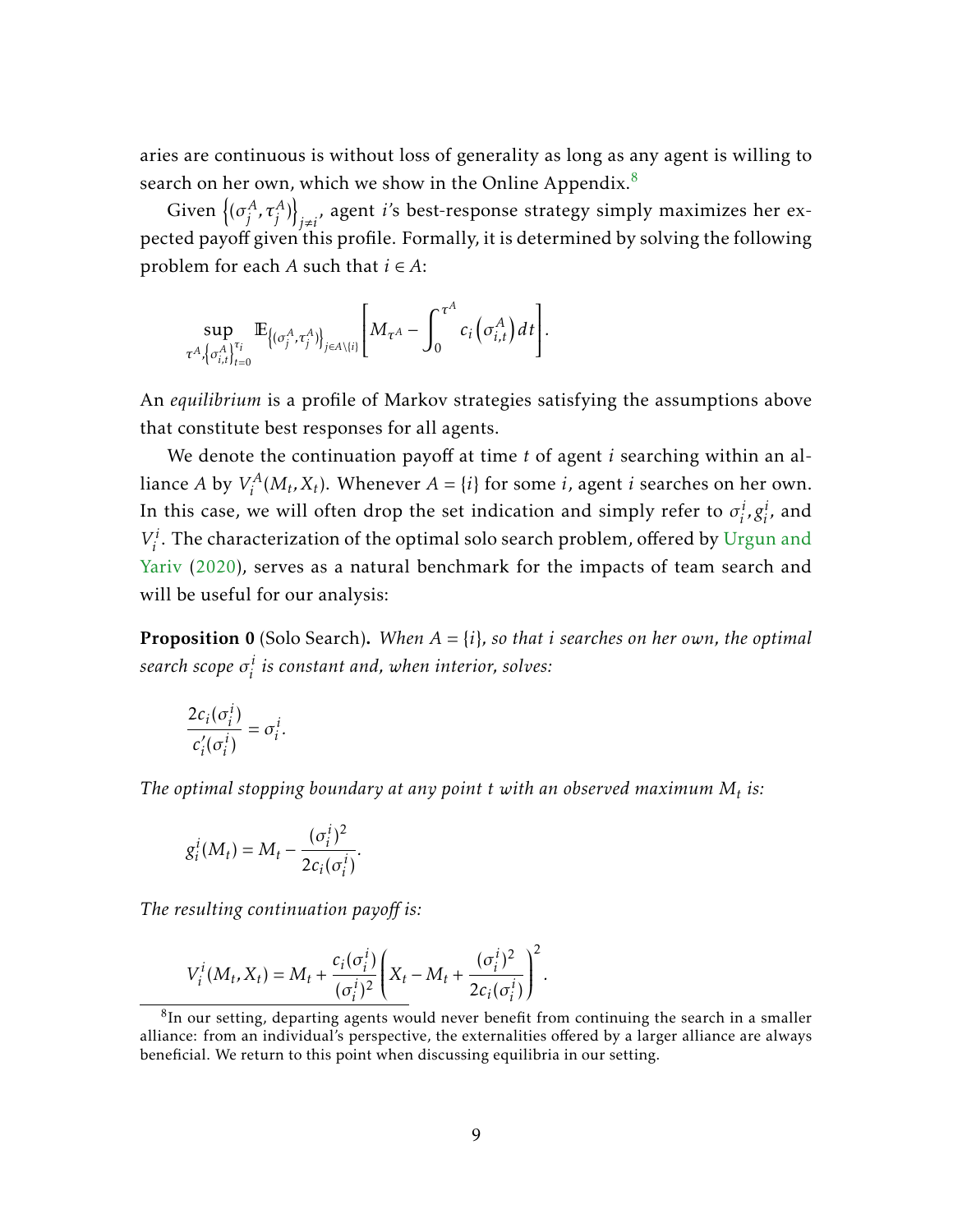# <span id="page-10-0"></span>4 Equilibrium Team Search

In this section, we characterize the outcomes of team search. We identify the sequence of agents stopping their search, suggesting the likely pioneers and likely innovators in the market. We also describe the search scopes, stopping boundaries, and resulting payoffs.

### 4.1 Equilibrium Characterization

Given our restriction on agents' policy, it follows that any alliance *A* gets smaller at the minimal stopping time of its members. That is, the time  $\tau^A$  at which the first members of  $A$  stop search, and the active alliance shrinks is given by  $\tau^A$  =  $\min_{i \in A} \tau^A_i$  $i<sup>A</sup>$ . Equivalently,

$$
\tau^A = \inf\{t \ge 0 : X_t = \max_{i \in A} g_i^A(M_t)\}.
$$

Since we assumed agents use continuous stopping boundaries, we can write

$$
\tau^A = \inf\{t \ge 0 : X_t = g^A(M_t)\},\
$$

where  $g^A(M_t) \equiv \max_{i \in A} g_i^A$  $i^A_i(M_t)$  is continuous.

We start by identifying the equilibrium search scope. As it turns out, individual search scopes depend only on the active alliance and are constant as long as no one in the alliance terminates their search.

<span id="page-10-1"></span>Proposition 1 (Team Search Scope). *For any agent i in an active alliance A, equilibrium search scopes are constant, σ A*  $\sigma_i^A(M_t, X_t) = \sigma_i^A$ *i , and uniquely identified whenever interior by the system:*

$$
\frac{2c_i(\sigma_i^A)}{c'_i(\sigma_i^A)} = \sigma^A = \sum_{i \in A} \sigma_i^A \quad \forall i \in A.
$$

Whenever a unique interior solution exists for the set of equalities specified in the proposition, uniqueness of equilibrium search scopes follows directly from the log-convexity of costs. Multiplicity of equilibrium search scopes arises in our setting only when there are only boundary equilibria. In some sense, such multiplicity implies "extreme" free-riding. It is associated with some agents choosing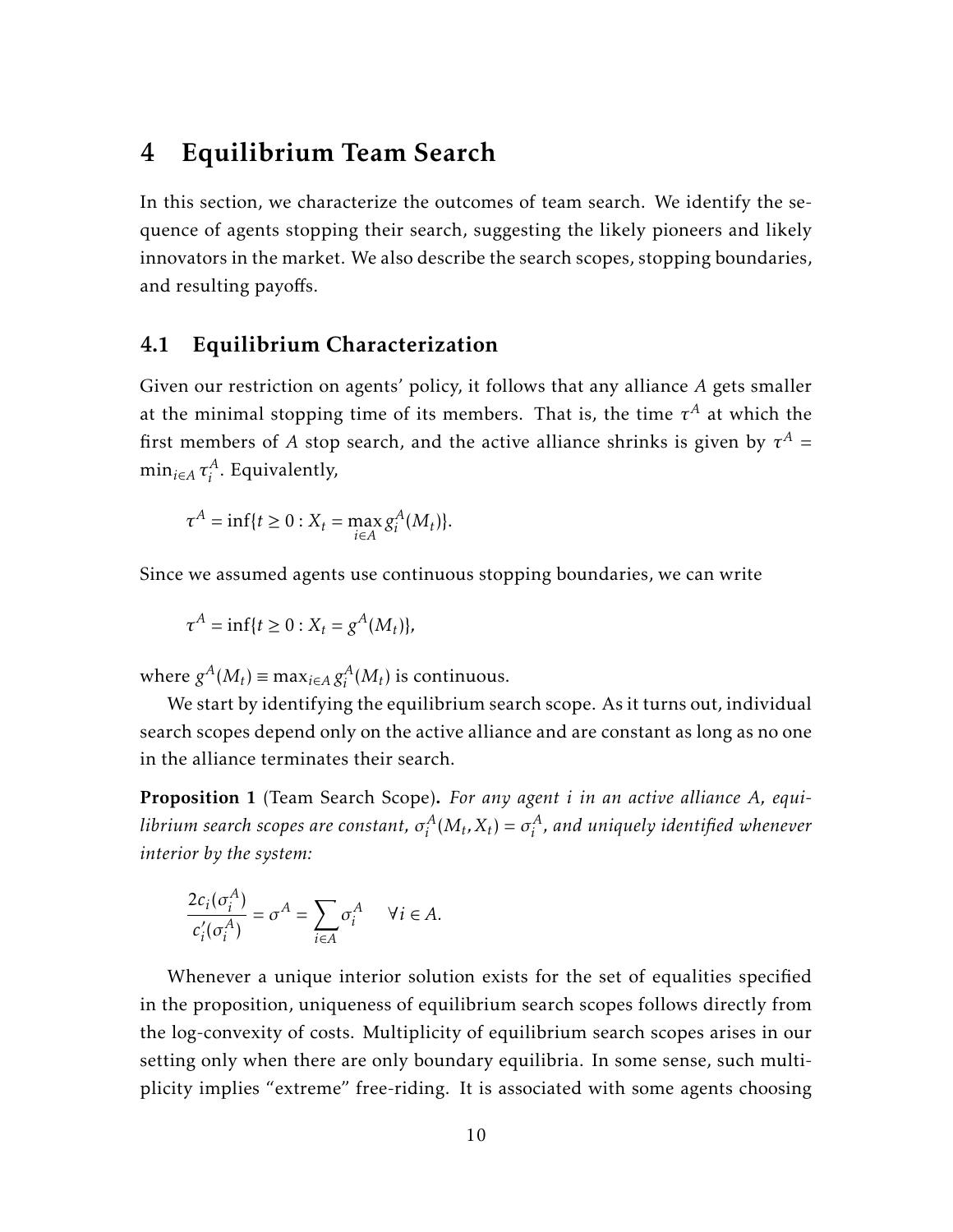either the minimal or the maximal possible search scope. Intuitively, if one agent selects high search scope, another might find it prohibitively costly to contribute and search minimally. In turn, the high-search scope agent could be best respond- $ing.<sup>9</sup>$  $ing.<sup>9</sup>$  $ing.<sup>9</sup>$ 

Why are search scopes fixed as long as a certain alliance of agents is active? The rough intuition is the following. Consider an agent *i* in an active alliance *A*. Suppose *i* believes that all other agents  $j$  in the alliance search with scope  $\sigma_i^A$ *j* . When away from agent *i*'s stopping boundary, agent *i* can contemplate a small interval of time in which she is unlikely to hit her boundary. For that small interval, agent *i* considers the induced speed of the process:  $\left(\sum_{k \in A} \sigma_k^A\right)$  $\left(\begin{matrix} A \\ k \end{matrix}\right)^2$  and the cost she incurs,  $c_i$ ( $\sigma_i^A$  $i<sup>A</sup>$ ). Ultimately, the agent aims at minimizing the cost per speed, or the overall cost to traverse any distance on the path,

$$
\frac{c_i(\sigma_i^A)}{\left(\sum_{k\in A}\sigma_k^A\right)^2}=\frac{c_i(\sigma_i^A)}{(\sigma^A)^2}.
$$

The identity in the proposition reflects the corresponding first-order condition.

A direct corollary of Proposition 1 pertains to the impacts of alliance size on individual and collective search scope. As alliances shrink with members departing, each individual increases her own search scope, but the alliance searches less expansively overall. That is,

<span id="page-11-1"></span>Corollary 1 (Search Scope and Alliance Size). *As an alliance shrinks, individual members' search scope increase, while total search scope decreases. That is, for any*  $i, j \in A$ , we have  $\sigma_i^{A \setminus \{j\}}$  $\sigma_i^{A \setminus \{j\}} \geq \sigma_i^A$  *while*  $\sigma^A > \sigma^{A \setminus \{j\}}$ .

Intuitively, consider the individual minimization of cost per speed described above. For any individual *i* in an active alliance *A*, whenever total search scope  $\sigma^A$  increases, her marginal return from search scope decreases. Consequently, an increase in overall search scope would act to decrease individual search scope. In particular, were  $\sigma^A < \sigma^{A \setminus \{j\}}$ , each individual in  $A \setminus \{j\}$  would decrease their search scope relative to when they search in *A*, leading to a reduced overall search scope and a contradiction. It must then be the case that  $\sigma^A \geq \sigma^{A\setminus\{j\}}$  and, as the active alliance shrinks, its members all search more and more expansively.

<span id="page-11-0"></span> $9$ This is the case when, for example, search costs are linear for all agents.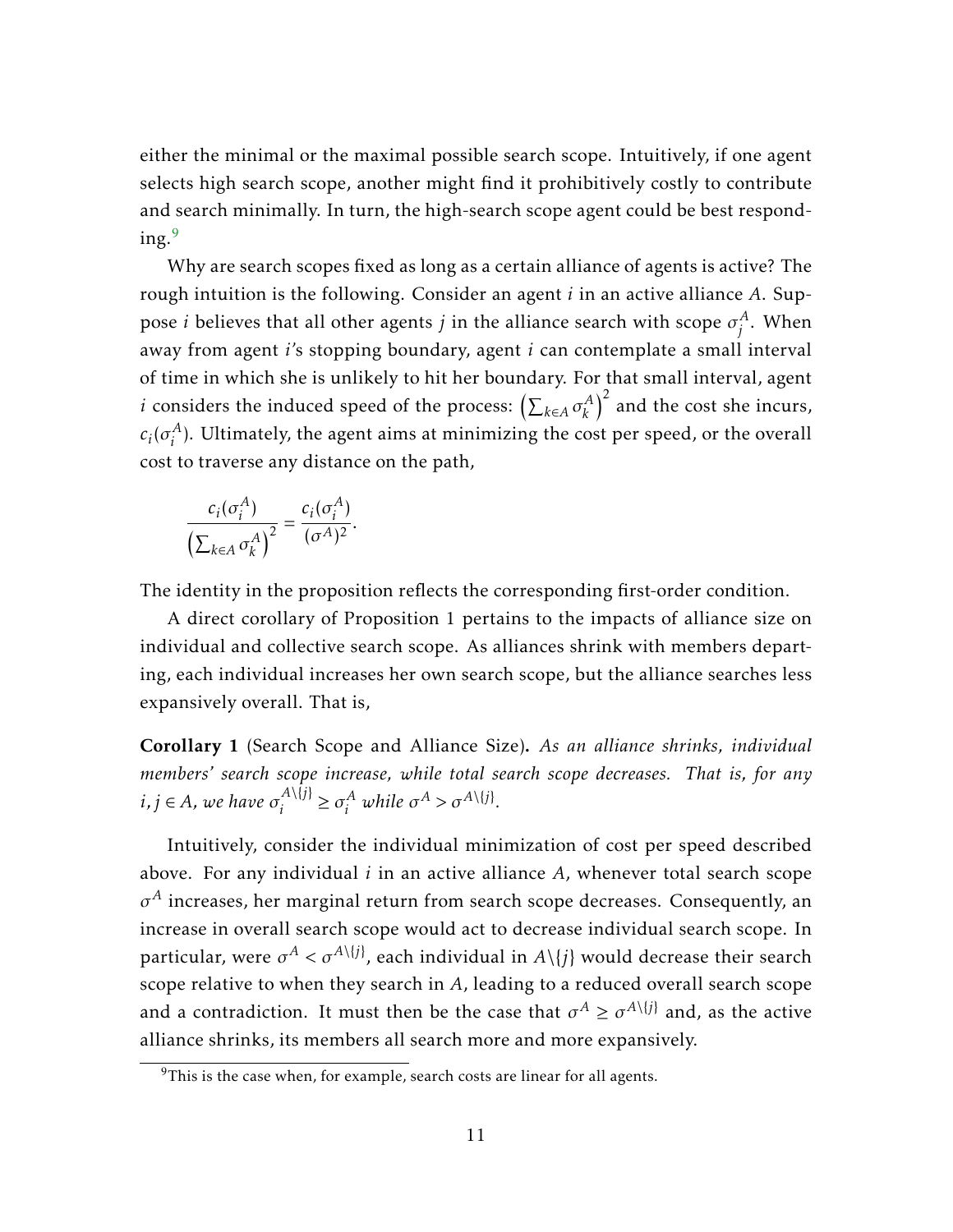Since individual search scope decrease within an alliance, the total search scope in any active alliance is smaller than that which would be generated by the al-liance's members searching independently.<sup>[10](#page-12-0)</sup> The corollary highlights a form of free-riding. Search scope is substitutable across individuals. The more agents searching, the less each one searches.

The corollary indicates that agents departing an alliance would never benefit from continuing search on their own, nor would they benefit from switching to search in a smaller alliance than the one they have left. In particular, our assumption that agents who cease search in an alliance simply reap the benefits from past discoveries rather than pursue further discoveries with other newly-departed agents is without loss of generality.

We now turn to the characterization of the stopping boundary. Our main result indicates that the order in which agents terminate their search is fixed and does not depend on the realized path of project values. Furthermore, the points at which agents cease their search are determined via a simple stopping boundary.

<span id="page-12-2"></span>Proposition 2 (Alliance Stopping Boundary). *There exists an equilibrium such that, for any agent i in any active alliance A,*

$$
g_i^A(M) = M - \frac{(\sigma^A)^2}{2c_i(\sigma_i^A)}.
$$

*In particular, agent i* ∈ argmin<sub>j</sub>  $\frac{(\sigma^A)^2}{2c_1(\sigma^A)}$  $\frac{10}{2c_j(\sigma_j^A)}$  is the first to stop in any alliance A. Further*more, equilibrium outcomes are generically unique.*[11](#page-12-1)

To glean some intuition for the structure of the equilibrium stopping boundary, consider some alliance *A* and suppose all agents believe that other members of the alliance will continue searching indefinitely at the search scope given by Proposition 1. Each individual agent *i*'s optimization problem then boils down to a solo searcher's optimization, with the search of others simply affecting the effective cost

<span id="page-12-0"></span> $10$ Welfare is always lower when individuals search independently. In fact, any agent receives a higher payoff within the team than she would on her own. Indeed, any agent can emulate her solo-search policy when searching with the team. Others in the team searching can only raise her expected payoffs relative to what she would receive on her own. That would necessarily be the case when she best responds.

<span id="page-12-1"></span> $11$ Multiplicity of equilibrium outcomes may occur when there is more than one minimizer of  $(\sigma^A)^2$ 

 $\frac{d^{(o)}_{i}}{2c_{j}(\sigma_{j}^{A})}$  in *A*.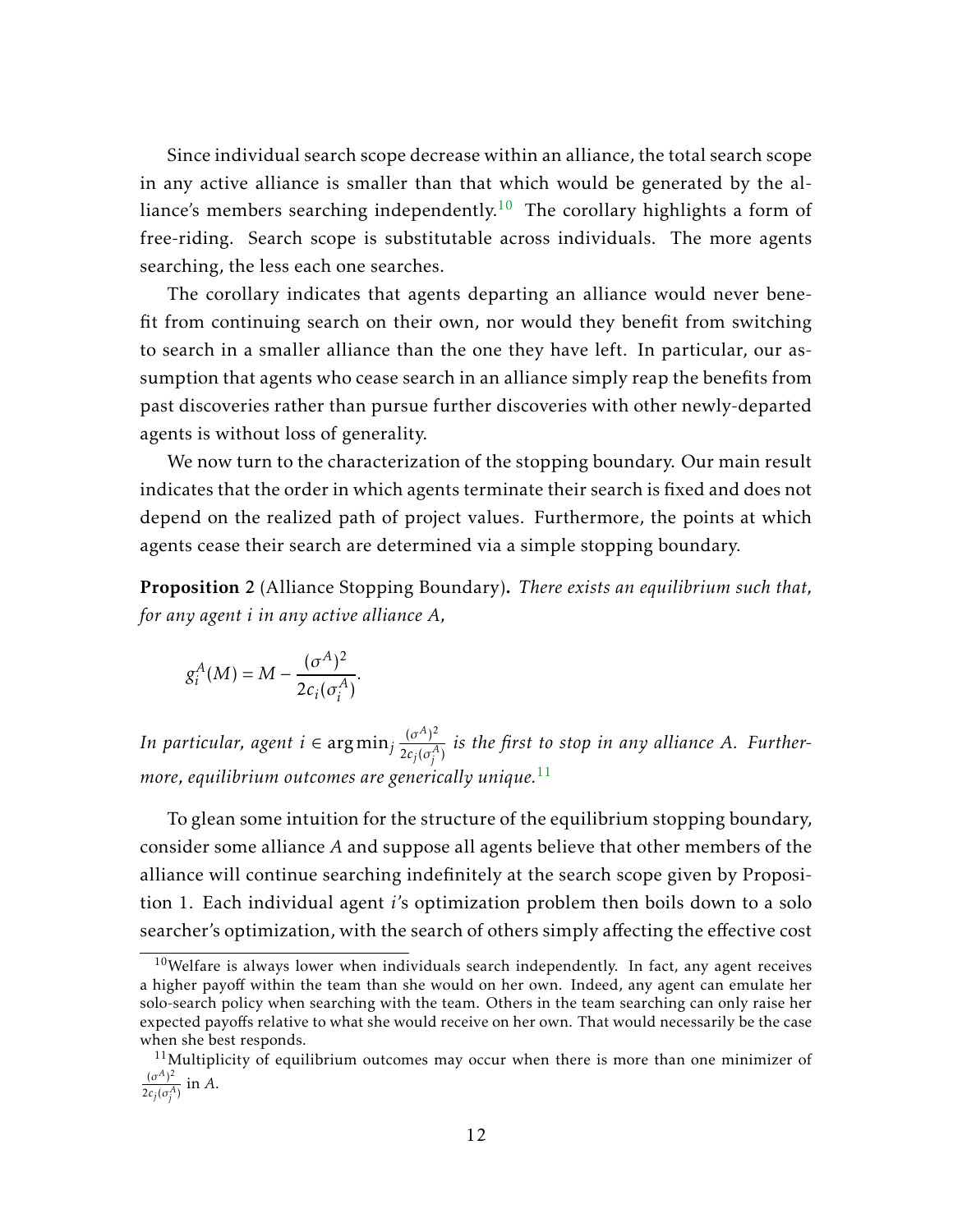they experience for any search scope. Namely, the induced cost of implementing search scope  $\sigma$  is then  $c_i(\sigma - \sum_{j \in A, j \neq i} \sigma_j^A)$  $j^A$ ). From Proposition 0, the optimal stopping boundary of agent *i* would feature a drawdown. Denote that drawdown by  $d_i^A$  $i^A$ . Suppose  $d_i^A$  $i^A$  = min<sub>j∈A</sub>  $d_j^A$  $j^A$ . Consider then another iteration of best responses, where all agents use the drawdown stopping boundary calculated as above. Agent *i* would still be best responding since, from her perspective, others in the alliance would continue searching for as long as she does. Furthermore, while other agents may want to alter their stopping boundary, intuitively, none would want to cease search before agent *i* since that would contradict their desire to continue searching for at least as long as agent *i* in the first place.

This line of argument suggests that the stopping boundary of the first agent *i* to terminate search in any alliance *A* is determined uniquely in equilibrium. Multiplicity of equilibria arises from the stopping boundaries of other agents *j* ∈ *A*. Indeed, any agent *j* who stops strictly after agent *i* is indifferent across all stopping boundaries *g A*  $j^A_j(\cdot)$  that satisfy  $g^A_j$  $j^A_j(M) > g^A_i(M)$  for all  $M$ . Naturally, all such choices of stopping boundaries by agents other than *i* do not impact when the alliance first loses some of its members, nor the search scope while it is fully active. Consequently, equilibrium outcomes are unique.<sup>[12](#page-13-0)</sup>

When all agents have the same costs and solutions are interior, equilibrium takes a simple form. Members of any team choose identical search scopes, as determined by Proposition 1. They also leave in unison—there is only one exit wave. Proposition 2 illustrates that joint departures may occur even when costs differ across individuals, a point we highlight in the next subsection as well.

As Proposition 2 indicates, when costs are heterogeneous, one agent leaving may trigger the departure of multiple agents. This suggests that targeted interventions, subsidizing the search of only particular agents, may impact the entire path of exit waves.

<span id="page-13-0"></span> $12$ Our analysis indicates a link to other cooperative solution concepts in the spirit of the core. At any point in time, were active agents free to form any coalition to pursue search, or cease search, the externalities present in our environment would imply a unique outcome corresponding to the equilibrium outcome we identify.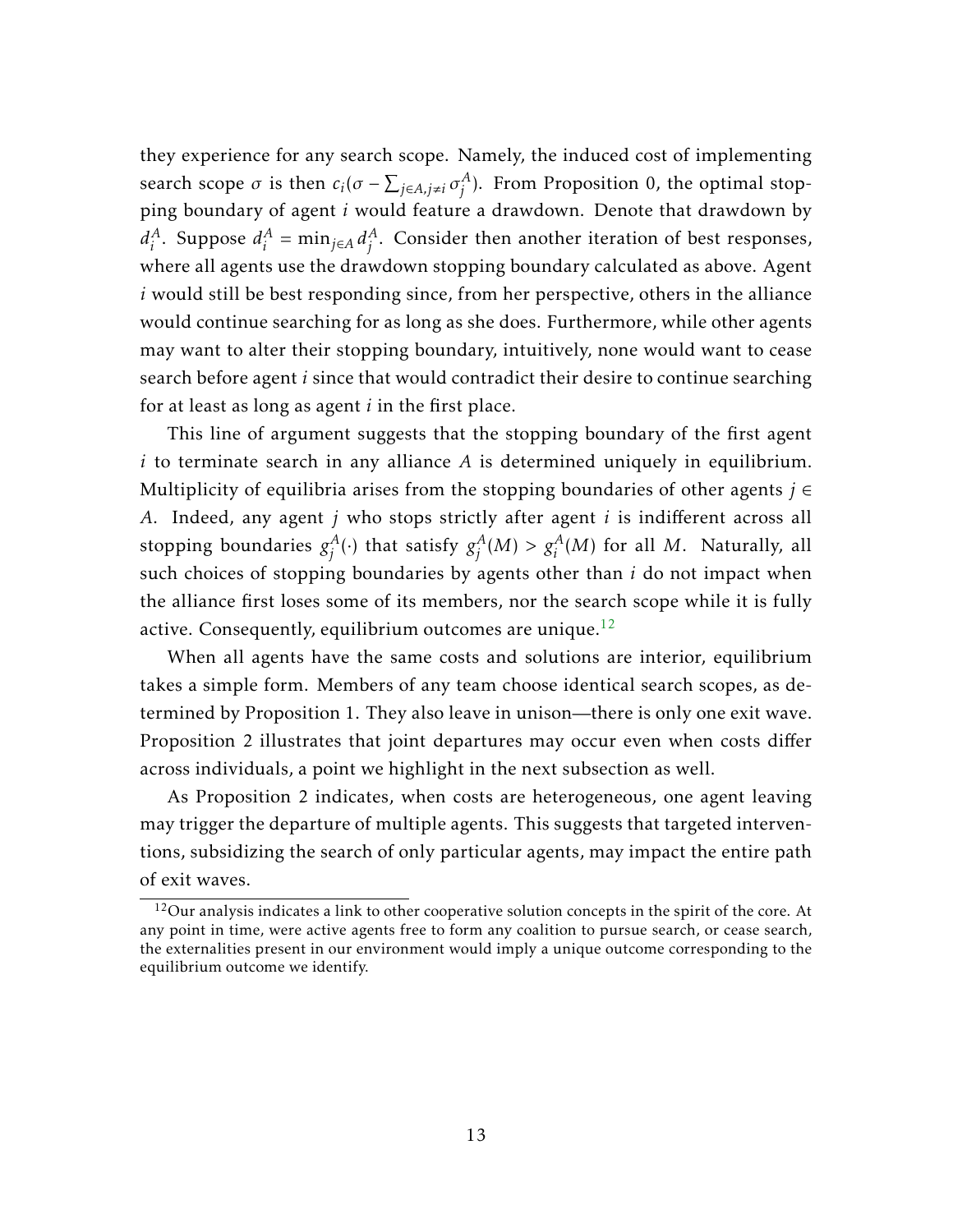#### <span id="page-14-0"></span>4.2 Well-ordered Costs

We now consider a particular setting of team search, which will prove useful for providing insights on the order by which agents terminate their search and the illustration of various comparative statics.

Suppose agents' cost functions are proportional to one another and point-wise ordered:

$$
c = c_1 \beta_1 = c_2 \beta_2 \cdots = c_N \beta_N,
$$

where  $\beta_1 = 1 < \beta_2 < ... < \beta_N$ . That is, agent 1 has the highest search costs, while agent *N* has the lowest search costs.

Proposition 1 implies that all agents in an active alliance choose the same search scope, assuming an interior solution exists. Suppose  $\sigma$  denotes the search scope all agents exert in the full alliance. It follows that

$$
\frac{2c(\sigma)}{c'(\sigma)}=N\sigma.
$$

As  $N$  increases, individual search scopes decrease. Let  $\hat{N}$  be the maximal integer such that

$$
\frac{2c(\underline{\sigma})}{c'(\underline{\sigma})} < \hat{N}\underline{\sigma}.
$$

For any  $N > \hat{N}$ , there is no interior equilibrium. Furthermore, when there are  $\hat{N}$ agents in the team, individual search scopes initially are roughly at their minimum *σ*, while overall search scope is  $\hat{N} \sigma$ .

Agents' search scope changes only when their alliance shrinks. In this special case, we can pin down the weak order by which agents stop their search without calculating their corresponding drawdown sizes, which greatly simplifies the analysis. Indeed, in equilibrium, agents with higher costs terminate search earlier. There is a subtlety, however. Despite agents' costs being strictly ordered, clustered exits may occur. To see when those happen, consider any active alliance *A*. Suppose *i* = argmin*j*∈*<sup>A</sup> β<sup>j</sup>* . That is, agent *i* is the alliance's member with the highest search cost. From Proposition 2, that agent will stop search first. The drawdown  $d_i^A$  $i<sup>A</sup>$  governs when she exits.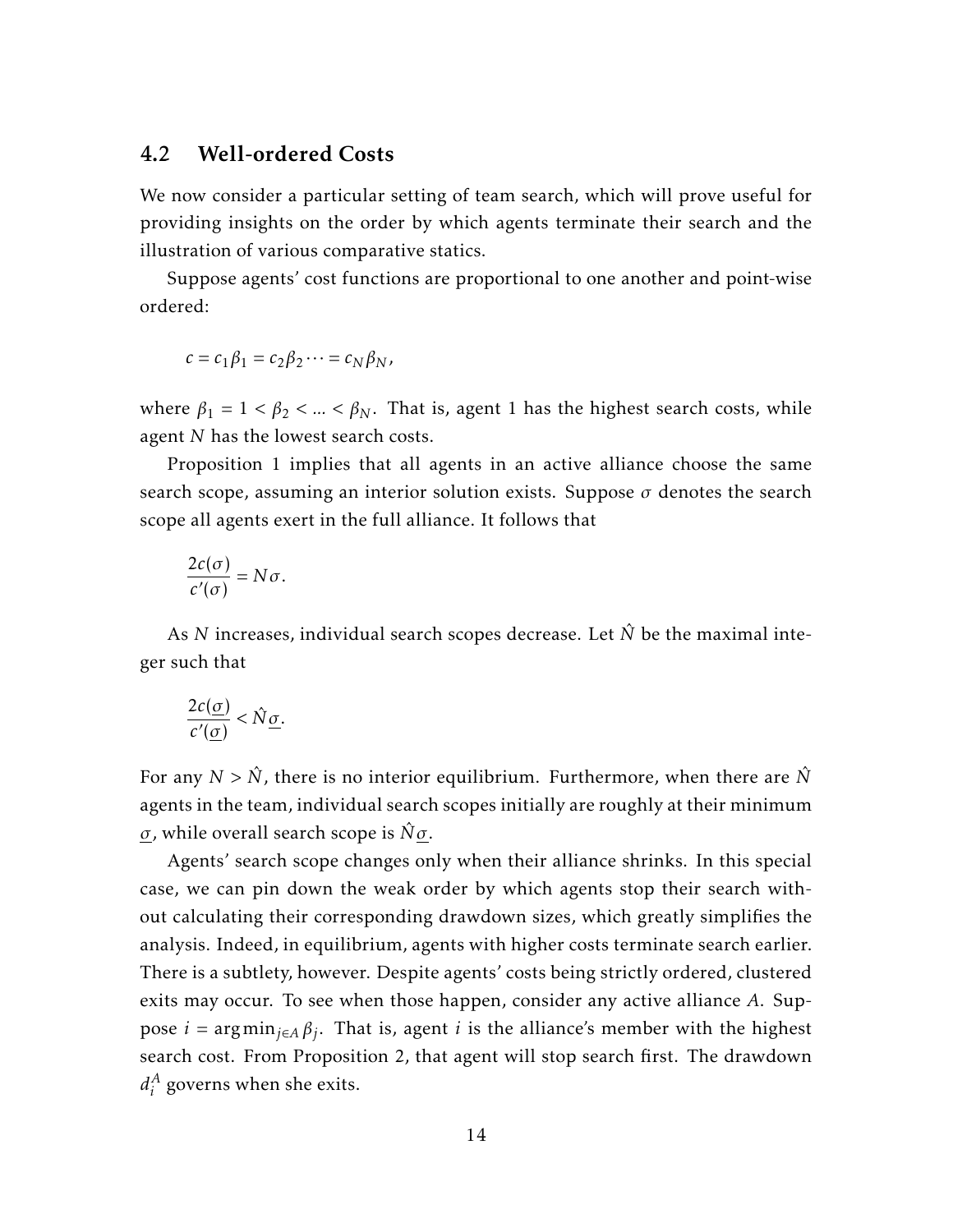Now consider the alliance  $\tilde{A} = A \setminus \{i\}$  resulting from *i*'s departure. For all remaining agents, there is then a new drawdown that governs their decision to stop search in alliance  $\tilde{A}$ . These new drawdowns are  $\{d^{\tilde{A}}_i\}$  $\{ \bar{A} \}_{\bar{j} \in \tilde{A}}.$  The discrete drop in overall search scope induced by *i*'s departure may imply that  $d_i^{\tilde{A}}$  $j^{\overline{A}} \leq d_i^{\overline{A}}$  $i^A$  for some  $j \in \tilde{A}$ . This would intuitively occur when some agents' costs are close to *i*'s. Let  $D \subseteq \tilde{A}$ denote all these agents. It follows that, as soon as agent *i* terminates her search, so will all the agents in *D*.

Following this process recursively, we can identify the clustered exits that occur in equilibrium. Specifically, Proposition 2 implies that agent *N* exits no sooner than agent *N* − 1*,*who exits no sooner than agent *N* − 2, and so on. Consider any active alliance {*j,...,N*}. If

$$
d_j^{\{j,\ldots,N\}} \geq d_{j+1}^{\{j+1,\ldots,N\}}, d_{j+2}^{\{j+2,\ldots,N\}}, d_{j+k}^{\{j+k,\ldots,N\}}, \ldots,
$$

then agents  $j, j + 1, j + 2, \ldots, j + k$  will all terminate their search at the same time. Figure 1 depicts an example for  $N = 10$  individuals. In the figure, once agent 1 leaves, agents 2 and 3 leave as well. Similarly, once agent 4 leaves, agent 5 leaves. And so on. Ultimately, the drawdowns that govern agents' departures correspond to the "upper envelope" of the graph depicting  $d_i^{[j,...,N]}$ *j* as a function of *j*.

Despite agents' costs being strictly ordered, clustered exits are possible. In fact, when costs are close to one another, all agents might exit at once. Indeed, from Proposition 2,  $d_i^{\{j...N\}}$  $\{j...N\}$   $=$   $\frac{(\sigma^{\{j,...,N\}})^2 \beta_j}{2c(\sigma^{\{j,...,N\}})}$  $2c(\sigma_i^{\{j,...,N\}})$ *j* ) . From Corollary 1, *σ* {*j,...,N*} decreases in *j*, while  $\sigma_i^{\{j,...,N\}}$  $\{f_j^{(j),...,N\}}$  increases in *j*. Therefore, for  $\{\beta_j\}$  sufficiently close to one another,  $d_1^{\{1,\dots,N\}}$  $\binom{\{1,...,N\}}{1} > d_2^{\{2,...,N\}} > ... > d_N^N$  and all agents exit at once.

Were we to decrease *β*<sup>1</sup> , keeping *c*1*β*<sup>1</sup> and all other parameters constant, the search costs of agent 1 would increase and she would stop sooner, potentially too soon for other agents to exit. Consequently, the number of exit waves would weakly increase. In contrast, were we to decrease  $\beta_N$ , keeping  $c_N \beta_N$  and all other parameters constant, agent *N*'s search costs would increase, making her more incline to exit when agent *N* −1 does. Consequently, the number of exit waves would weakly decrease.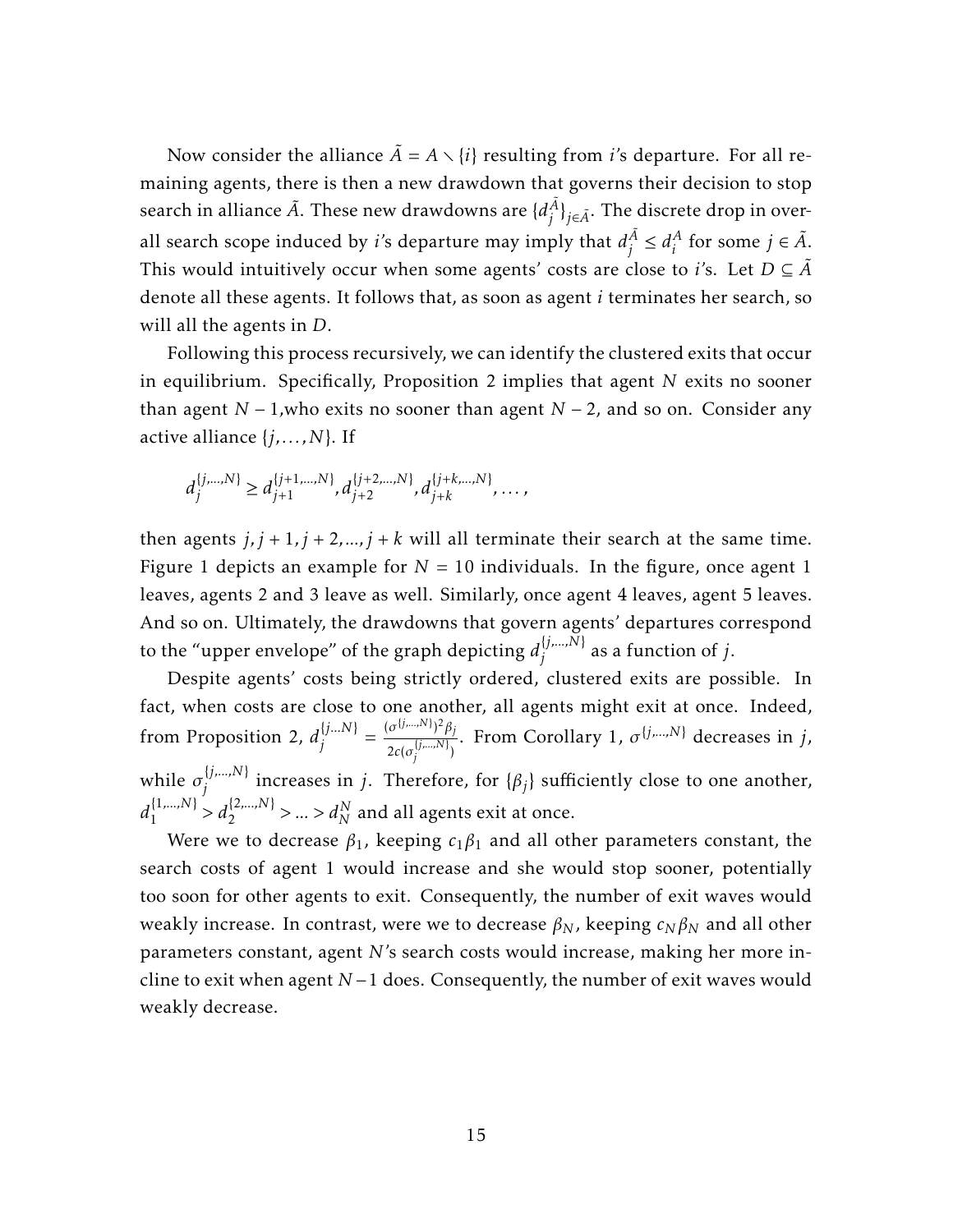

Figure 1: Equilibrium exit waves with well-ordered costs

# 5 The Social Planner's Problem

We now consider a social planner, who can dictate agents' search scopes and exit policies to maximize overall utilitarian efficiency of the team. This analysis highlights the type of inefficiencies that strategic forces in our joint search process imply. We show that the equilibrium search scopes exhibit different patterns than those prescribed by the social planner as alliances shrink: individuals increase their search scope in equilibrium, but decrease it under the socially optimal policy. Furthermore, the equilibrium order of exits may be inefficient.

#### 5.1 The Social Objective

The social planner aims to maximize the agents' expected utilitarian welfare. The instruments at her disposal are the times at which various agents exit—the sequence of active alliances—and the search scopes within each active alliance.

Standard arguments allow us to restrict attention to Markovian policies for the social planner, see [Puterman](#page-55-15) [\(2014\)](#page-55-15). Formally, we consider a Markov decision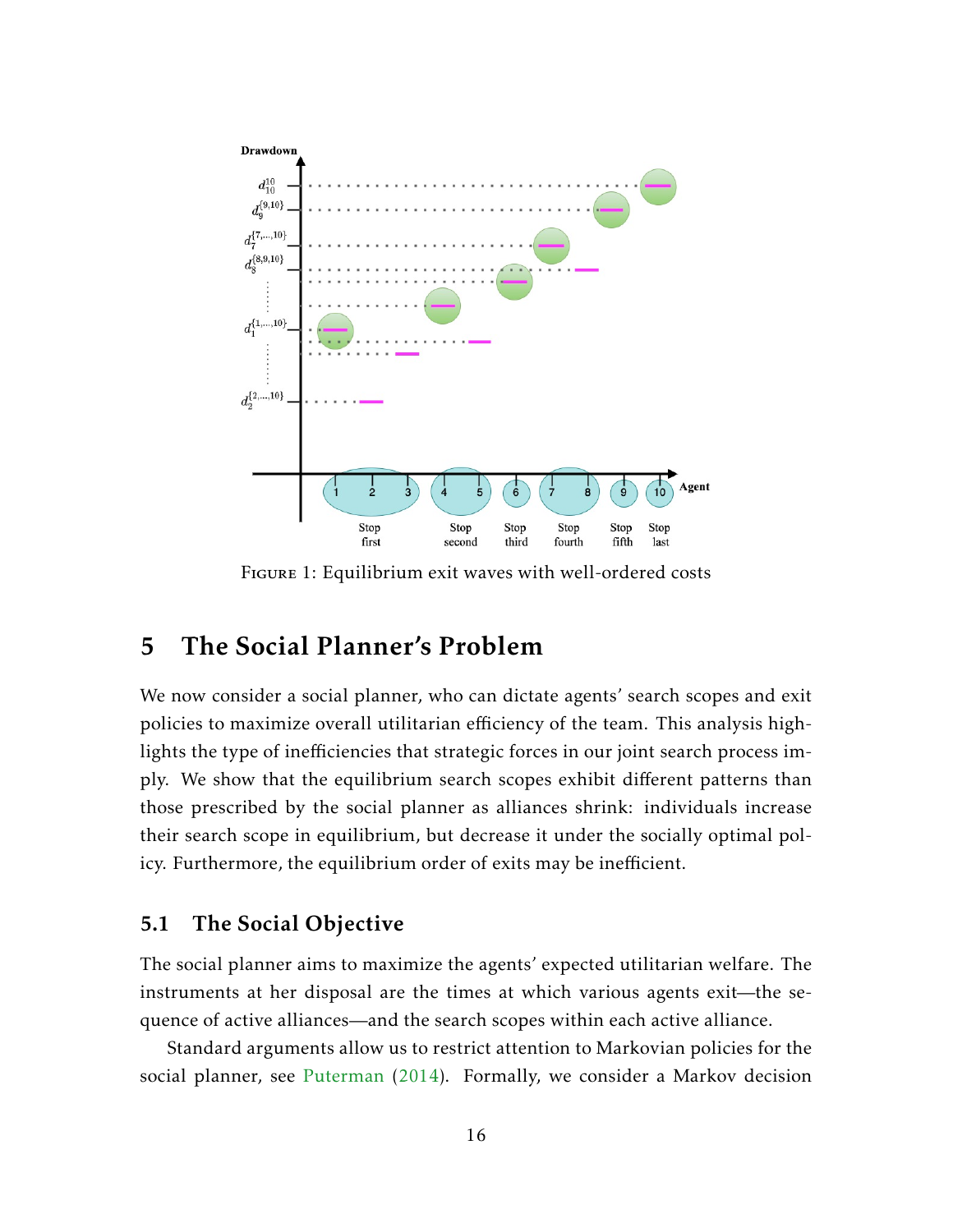problem in which the state at each date *t* is three-dimensional and comprised of (i) the set of active agents  $A_t$ , (ii) the current maximum  $M_t$ , and (iii) the current observed project value *X<sup>t</sup>* . The social planner chooses a continuation alliance of agents—a subset of the current alliance  $A_t$ —and the search scope of each member in that alliance.

That is, the social planner has two Markovian controls. The first pertains to the selection of a continuation alliance, and can be denoted by  $G(M,X,A)$  :  $\mathbb{R}^2 \times 2^N \mapsto$ 2 *<sup>A</sup>*. The mapping *G* determines the subset of agents continuing the search from the current alliance as a function of the current state. In particular, if  $G(M, X, A)$  = *A*, the current alliance continues the search. If  $\emptyset \neq G(M,X,A) \subsetneq A$ , the alliance reduces in size. Whenever  $G(M, X, A) = \emptyset$ , no agent is left searching and the search terminates.

The second control of the social planner is the search scope chosen within an alliance, which can be written as  $\sigma_i^A$  $\iota_i^A(M, X, A) : \mathbb{R}^2 \times 2^N \mapsto [\underline{\sigma}, \bar{\sigma}]$  for each  $i \in A$ .<sup>[13](#page-17-0)</sup> Agents that already exited cannot be induced to choose positive search scope and do not participate in any future search: exit is irreversible. We therefore write  $\sigma_i^A$  $i_A^A(M, X, A) = 0$  for each  $i \notin A$ . As before, for any active alliance *A*, we write:

$$
\sigma^A(M, X, A) = \sum_{i \in A} \sigma_i^A(M, X, A)
$$

and, as a shorthand, we drop the arguments when there is no risk of confusion.

Given these controls, we can now associate a stopping time for each active alliance *A*. This is the first time at which the alliance shrinks in size, that is:

<span id="page-17-1"></span>
$$
\tau^{A} = \inf\{t \ge 0 : G(M_t, X_t, A) \ne A\}.
$$
\n<sup>(1)</sup>

If an alliance *A* is never reached, we set  $\tau^A = 0$ .

Let  $\tilde{A}_t$  denote the induced process of active alliances. For any active agent *i*, the time at which her search stops is given by

 $\tau_i = \inf\{t \ge 0 : i \notin G(M_t, X_t, \tilde{A}_t)\}.$ 

<span id="page-17-0"></span><sup>&</sup>lt;sup>13</sup>This notation is with a slight abuse, as *A* is both an argument and a superscript. Proposition [3](#page-20-0) will clear this confusion as the only relevant argument will be shown as *A* and be denoted as a superscript.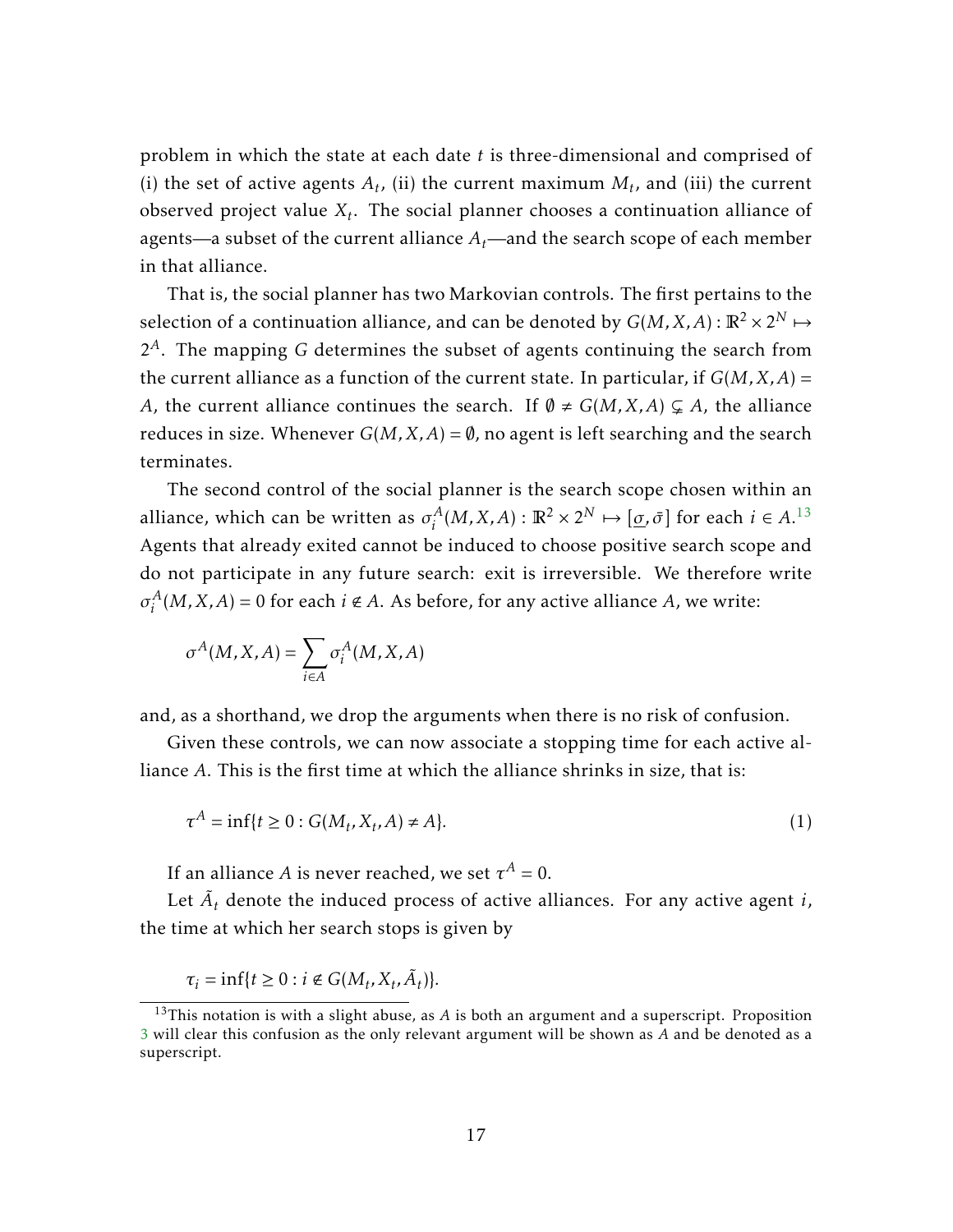This is the first time at which agent *i* is not included in an active alliance.

At any time *t*, the welfare of an individual  $i \in \tilde{A}_t$ , given the controls {*G*,  $\sigma_i$ }, is then

$$
W_i(M_t, X_t, \tilde{A}_t | \sigma_i, G) = \mathbb{E}\bigg[M_{\tau_i} - \int_t^{\tau_i} c_i(\sigma_{i,s}^{\tilde{A}_s})ds\bigg].
$$

For any  $i \notin \tilde{A}_t$ , we set  $W_i(M_t, X_t, \tilde{A}_t | \sigma_i, G) = 0$ . We can state the problem of the social planner as:

$$
W(M_t, X_t, \tilde{A}_t) = \sup_{\{G, \sigma_i\}} \sum_i W_i(M_t, X_t, \tilde{A}_t | \sigma_i, G)
$$
  

$$
= \sup_{\{G, \sigma_i\}} \sum_i \mathbb{E} \left[ M_{\tau_i} - \int_t^{\tau_i} c_i(\sigma_{i,s}^{\tilde{A}_s}) ds \right]
$$

We assume that whenever the social planner is indifferent between maintaining a certain set of agents searching or having them exit, she chooses the latter.

*.*

Given a pair of controls  $(G, \sigma)$ , let  $A_1 = N$  denote the first active alliance, con-taining all of the agents. Using [\(1\)](#page-17-1), let  $A_2 = A_{\tau^{A_1}}$  be the alliance that succeeds the initial alliance. That is, this is the alliance resulting from the first agents halting their search. In principle,  $A_2$  could entail some randomness—depending on the path observed, different agents may be induced to stop their search. We then use [\(1\)](#page-17-1) to define  $\tau_{A_2}$ , the (random) time at which the second set of agents stops their search and define  $A_3 = A_{\tau^{A_2}}$  as the (potentially random) resulting alliance. We can continue recursively to establish the (random) time  $\tau^{A_k}$  at which the *k*'th set of agents stops search and by  $A_{k+1} = A_{\tau^{A_k}}$  the (potentially random) resulting alliance. Let *K* denote the number of different active alliances the social planner utilizes till search terminates by all agents. This number is, in itself, potentially random. For any set of controls  $\{G, \sigma_i\}$ , we then have a sequence of active alliances  $A_1, A_2, ..., A_K$ with associated stopping times  $\tau^{A_1}, \tau^{A_2}, ..., \tau^{A_K}.$ 

Suppose our team-search problem starts at the state (M, X, A). We set  $\tau^{A_0}=0$ and  $A_{K+1} = \emptyset$  so that the social planner's problem can now be written as:

$$
W(M, X, A_1) = \sup_{\{G, \sigma_i\}} \mathbb{E} \left[ \sum_{k=1}^K \left[ |A_k \setminus A_{k+1}| M_{\tau^{A_k}} - \int_{\tau^{A_{k-1}}}^{\tau^{A_k}} \sum_{i \in A_k} c_i(\sigma_{i,t}^{A_k}) dt \right] \right].
$$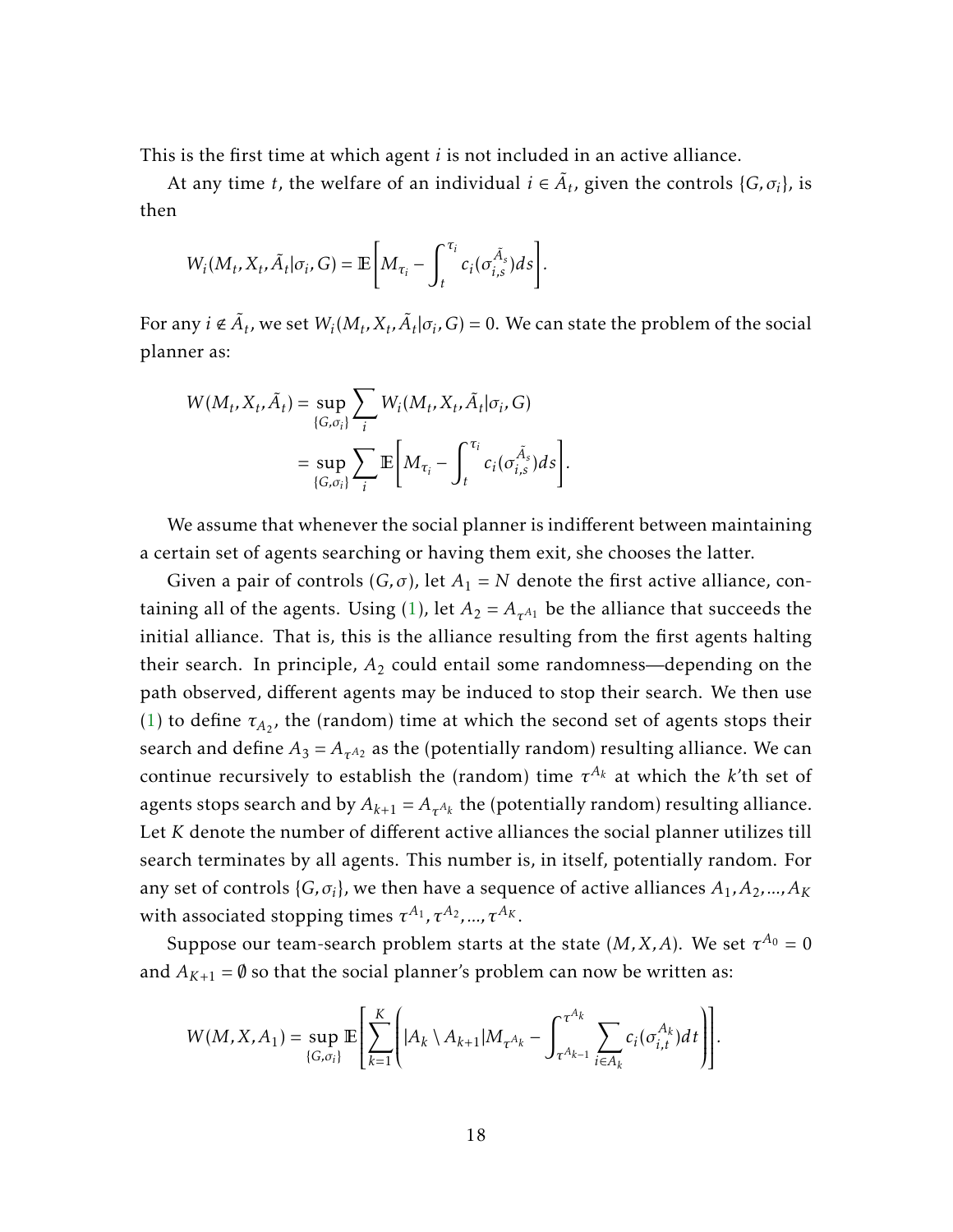Equivalently, we can write the problem recursively starting from any state  $(M, X, A_k)$  as:

$$
W(M, X, A_k) = \sup_{\{G, \sigma_i\}} \mathbb{E}\left[ |A_k \setminus A_{k+1}| M_{\tau^{A_k}} - \int_0^{\tau^{A_k}} \sum_{i \in A_k} c_i(\sigma_{i,t}^{A_k}) dt + W(M_{\tau^{A_k}}, X_{\tau^{A_k}}, A_{k+1}) \right].
$$

Suppose the social planner finds it optimal to halt the search of agent *i* in an active alliance *A* when observing *X* and *M*. It would then also be optimal to halt the search of this agent when observing  $X'$  and  $M$  with any  $X' < X$ . The intuition is the following. The social planner's solution would be the same were the process shifted by a constant. Therefore, her choice when observing value X' and a maximum *M* is the same as when observing *X* and maximum value  $M' \equiv M + X - X' > M$ . When observing *X* and *M'*, were the social planner to continue agent *i's* search for a small period of time, the optimal search scopes in the active alliance would coincide with those that she would pick for the same alliance were search continued when observing *X* and *M*. Now, the search scopes in each alliance are adapted and therefore depend only on the observed value, not explicitly on its achieved maximum. Indeed, as we soon describe, the separability inherent in the social planner's objective implies that the social planner sets search scopes to optimize the "speed" at which the alliance proceeds, which is independent of the current maximum. However, the likelihood of surpassing M' at this small interval of time is lower than the likelihood of surpassing *M*. Furthermore, the social planner could gain M' from the releasing agent *i* with the current observed maximum relative to the lower *M* she would get from releasing that agent when observing *X* and *M*. In particular, if it is optimal to halt agent *i*'s search when observing *X* and *M*, it is also optimal to halt that agent's search when observing  $X$  and  $M'$ .

It follows that, whenever an alliance changes when observing *X* and *M*, it also changes when observing  $X'$  and  $M$  with  $X' < X$ . We can therefore write

$$
\tau^A = \inf\{t \ge 0 : X_t = g^A(M_t)\},\
$$

where  $g^A(M) = \sup\{X : G(M, X, A) \neq A\}$ .<sup>[14](#page-19-0)</sup> This kind of stopping time  $\tau^A$  is commonly known as an Azéma-Yor stopping time [\(Azéma and Yor](#page-54-12) [\(1979\)](#page-54-12)), with the

<span id="page-19-0"></span><sup>&</sup>lt;sup>14</sup>We implicitly assume, without loss of generality, that whenever the social planner is indifferent between halting the search of a subset of agents or continuing their search, she chooses the former.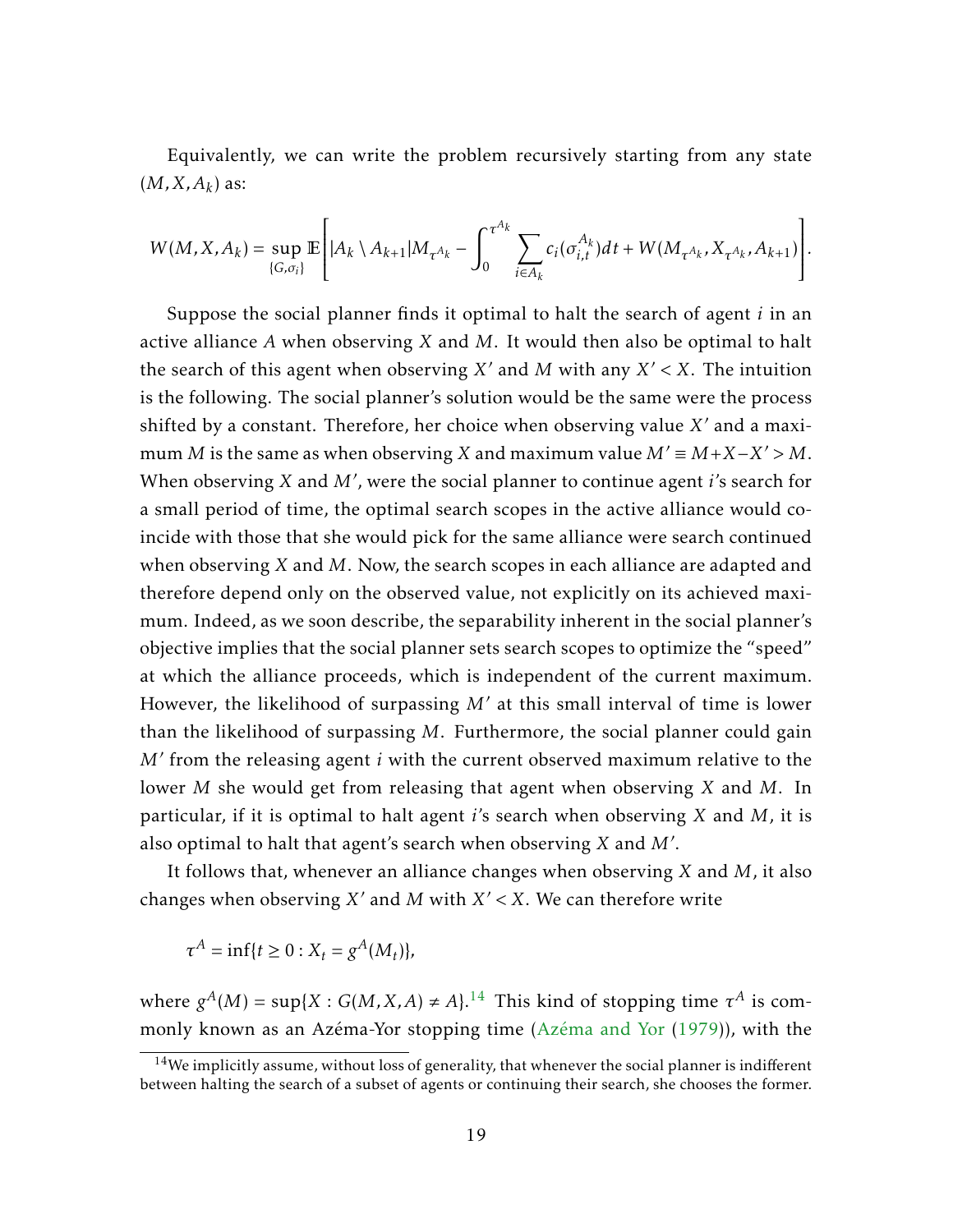function  $g^A$  defining the corresponding stopping boundary.

For any active alliance A, we note that  $g^A(M) < M$  for all M. In other words, it is never optimal to stop that alliance at any  $t$  such that  $M_t = X_t$ . If an alliance searches for a non-trivial amount of time at its inception, say at time  $t_0$ , it must be that  $M_{t_0} \geq X_{t_0}$ . Given our consideration above, the alliance would then continue searching jointly even were the planner to observe, at some time *t*, the value *X<sup>t</sup>* and recorded maximum of  $M_t$  with  $X_t = M_t = M_{t_0}$ . But then the same should hold when  $M_t = X_t = y$ , with arbitrary *y*; this corresponds to a shifted problem and does not alter welfare considerations.<sup>[15](#page-20-1)</sup>

### 5.2 Optimal Team Search

Our first result illustrates that the social planner chooses constant search scopes for each active alliance. Furthermore, the specification of these search scopes differs from that dictated by equilibrium.

<span id="page-20-0"></span>Proposition 3 (Optimal Search Scope). *Search scopes within an alliance are constant and dependent only on the alliance's composition. Furthermore, scopes are uniquely identified whenever interior by the system:*

$$
\frac{2\sum_{i\in A}c_i(\sigma_i^A)}{\sum_{i\in A}\sigma_i^A} = c'_i(\sigma_i^A) \quad \forall i \in A.
$$

The proposition implies that socially optimal search scopes are higher than those prescribed in equilibrium. The intuition for this result resembles that provided for equilibrium choices. For any active alliance *A*, the social planner considers the induced speed of the process, given by  $\left(\sum_{k \in A} \sigma_k^A\right)$  $\binom{A}{k}^2$  and the cost she incurs,  $\sum_{k \in A} c_k (\sigma_k^A)$  $\mathcal{L}_k^A$ ). The social planner then aims at minimizing the cost per speed, or the overall cost to traverse any distance on the path,

$$
\frac{\sum_{k\in A} c_k(\sigma_k^A)}{\left(\sum_{k\in A} \sigma_k^A\right)^2} = \frac{\sum_{k\in A} c_k(\sigma_k^A)}{(\sigma^A)^2}.
$$

<span id="page-20-1"></span> $15$ This would not hold were the social planner's objective function concave in the maximum values of the project, taking into account risk attitudes of agents. Risk attitudes introduce new complexities to our setting, see [Urgun and Yariv](#page-55-2) [\(2020\)](#page-55-2) for a discussion of their impact on singleagent decisions. Their investigation would be an interesting direction for the future.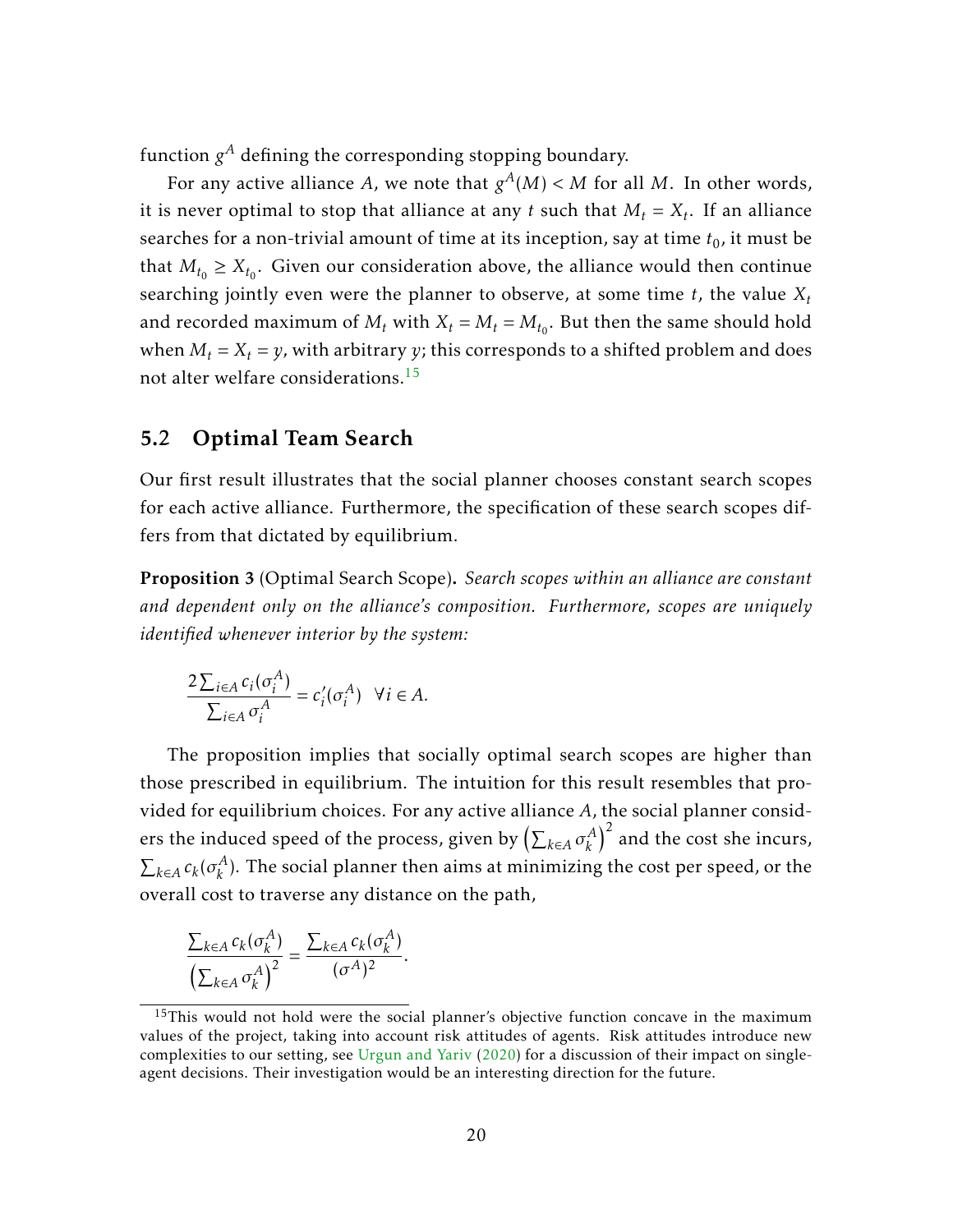The identity in the proposition reflects the corresponding first-order condition. Due to log-convexity of the costs, when alliance *A* is active, each alliance as a whole searches weakly more under the social planner's solution. Intuitively, the social planner internalizes the positive externalities entailed by agents' contributions to the scope of search and thus specifies greater overall search investments. Uniqueness and comparative statics of the socially optimal search scopes follow from similar arguments to those used for equilibrium choices in Section [4.](#page-10-0)

Proposition 3 illustrates that overall search scope in any active alliance is lower in equilibrium than is socially optimal. The positive externalities search entails suggest that, in equilibrium, each *individual* of an active alliance invests in lower search scope than is socially optimal. Furthermore, in equilibrium, Corollary 1 indicated that, as alliances shrink, remaining agents increase their search scope. The impacts of agents departing are quite different in the social planner's solution. As members depart, the externalities of each remaining agent decline, as there are fewer others her search scope help. Consequently, the socially optimal search scope of each individual agent *declines*. We therefore have the following corollary:

<span id="page-21-1"></span>Corollary 2 (Optimal Scope and Alliance Size). *Suppose the equilibrium and social planner's search scopes are interior. Then, in any alliance, an agent's equilibrium search scope is lower than that agent's search scope in the social planner's solution. Furthermore, in the welfare maximizing solution, each agent's search scope decreases as her alliance shrinks in size.*

The sequencing of alliances and their search duration also differ between the social planner's solution and the corresponding equilibrium. The next proposition provides some features of those.

<span id="page-21-0"></span>Proposition 4 (Optimal Alliance Sequencing). *The socially optimal sequence of alliances is deterministic. For any deterministic sequence of alliances A*<sup>1</sup> *,...,A<sup>k</sup> exerting optimal search scopes, the socially optimal stopping boundaries are drawdown stopping boundaries. That is, for each alliance*  $A_k$ *,*  $g^{A_k}(M) = M - d_{A_k}$  *with*  $d_{A_k} \in R_+$ *. Furthermore, the drawdown sizes* {*dA<sup>k</sup>* } *exhibit a recursive structure: for any k,*

$$
d_{A_k} = \frac{|A_k \setminus A_{k+1}|}{2\left(\frac{\sum_{i \in A_k} c_i(\sigma_i^{A_k})}{(\sigma^{A_k})^2} - \frac{\sum_{i \in A_{k+1}} c_i(\sigma_i^{A_{k+1}})}{(\sigma^{A_{k+1}})^2}\right)}.
$$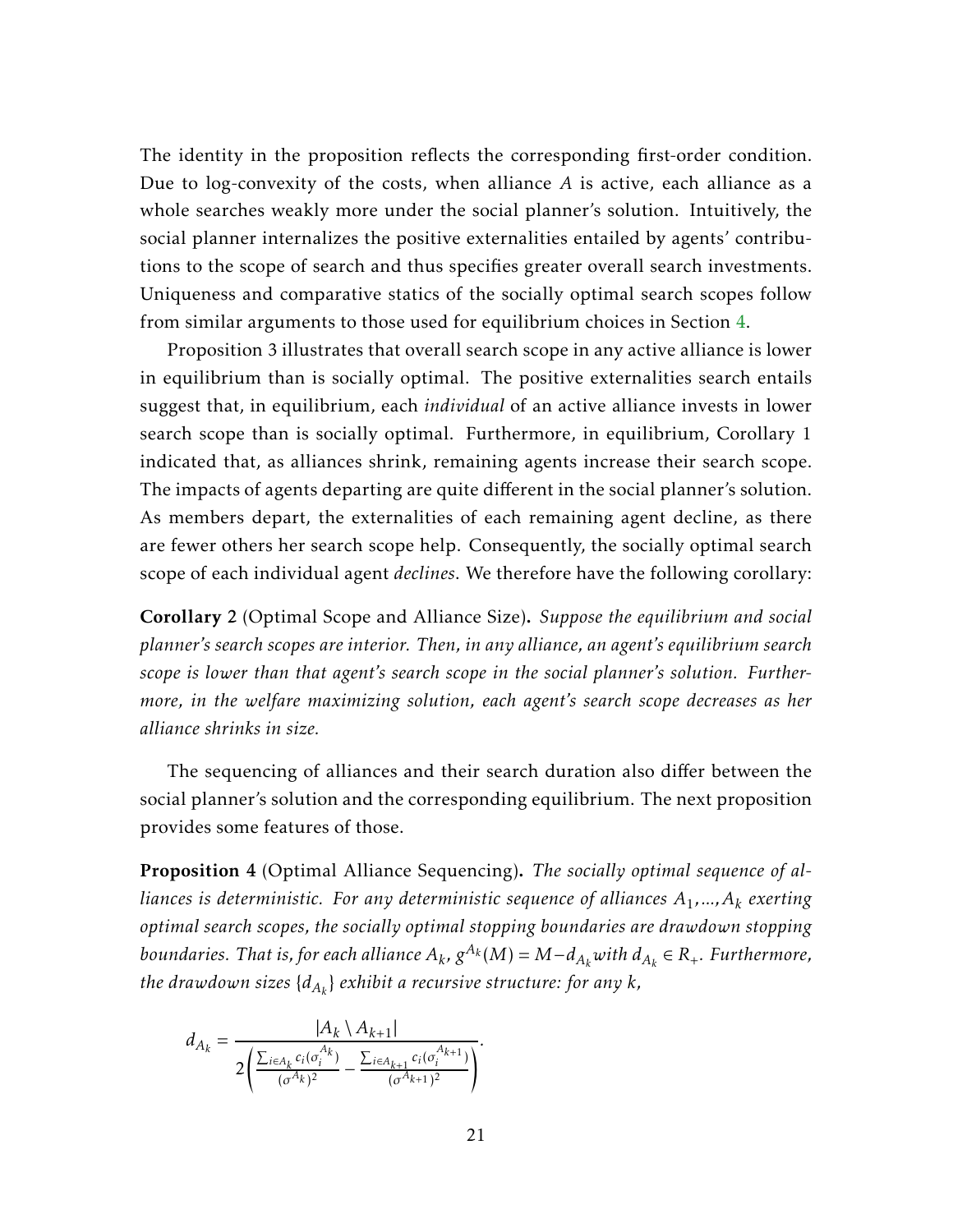Why does the social planner use drawdown stopping boundaries for various alliances? Intuitively, for any active alliance  $A_k$ , the social planner considers the marginal group of agents  $A_k \setminus A_{k+1}$  whose search will be terminated next. The relevant marginal added cost per speed for that group is then

$$
\frac{\sum_{i\in A_k} c_i(\sigma_i^{A_k})}{(\sigma^{A_k})^2} - \frac{\sum_{i\in A_{k+1}} c_i(\sigma_i^{A_{k+1}})}{(\sigma^{A_{k+1}})^2}.
$$

Each of these agents would receive the established maximum once they depart, thereby generating a multiplier of  $|A_k \setminus A_{k+1}|$  of the maximum in the social planner's objective. The resulting stopping boundary then emulates that of a single decision maker, as in Proposition 0, with scaled up returns to each maximum established when the alliance shrinks, and adjusted costs as above.

To glean some intuition into the deterministic nature of the sequence of alliances, suppose that the social planner, starting with some active alliance *A*, proceeds to either alliance  $A'$  or alliance  $A''$ , depending on the realized path of the underlying process, with  $A'$ ,  $A'' \subset A$ . Following our discussion above, both transitions from *A* to *A'* and from *A* to *A''*—are associated with a drawdown stopping boundary, with drawdown sizes of *d'* and *d"*, respectively. If  $d' < d''$ , starting from alliance A, the social planner would always shrink the alliance to A' as the relevant stopping boundary would always be reached first. Similarly, if  $d'' < d'$ , the social planner would always reduce the alliance to A<sup>"</sup>. In other words, different drawdown stopping boundaries never cross one another, and so the path of alliances is deterministic.

Propositions 3 and 4 suggest that the general structure of efficient search is similar to that conducted in equilibrium. Agents depart the search process in a pre-specified order and do so using drawdown stopping boundaries. Furthermore, within each active alliance, search scopes are constant over time. Nonetheless, the optimal sequence of active alliances and their corresponding drawdown sizes and the search scopes chosen do not generally coincide with those prescribed by equilibrium.

Certainly, agents who search exert positive externalities on others searching. Naturally, then, the social planner exploits these externalities by extending the time individuals spend searching. In fact, the expressions derived for the optimal and equilibrium alliance drawdown sizes imply directly the following.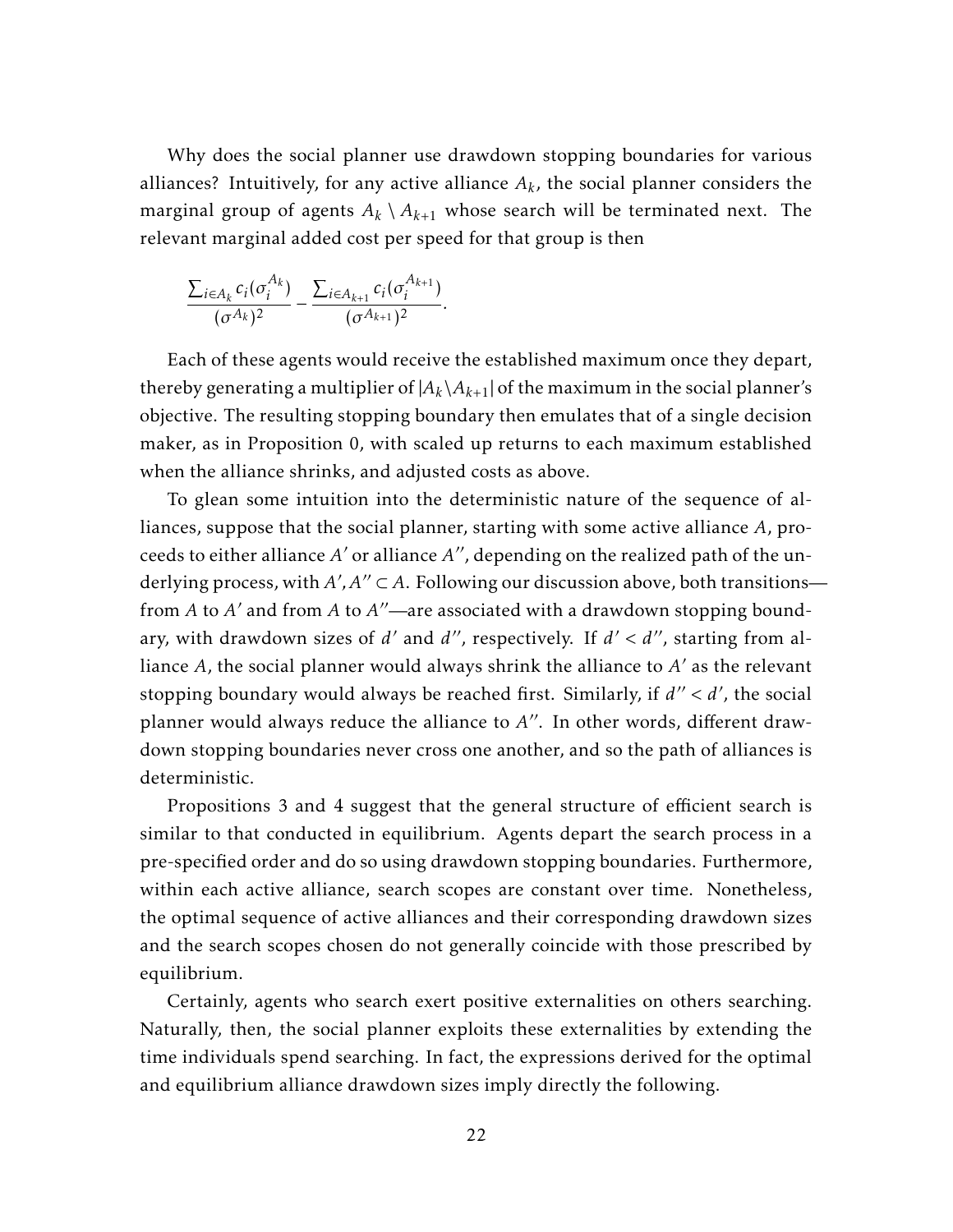<span id="page-23-0"></span>Corollary 3 (Longer Optimal Search). *For any alliance A<sup>k</sup> , the drawdown chosen by the social planner for that alliance is weakly larger than the equilibrium drawdown of the same alliance.*

The drawdown nature of the stopping boundaries allows us to write the resulting welfare of the social planner in terms of the optimal drawdowns and search scopes. Namely, suppose  $A_1,\ldots,A_K$  is the optimal sequence of alliances with associated drawdown sizes  $d_{A_1},...,d_{A_K}$ . When search starts at  $X_0 = M_0 = 0$ , we have:

$$
W(0,0,N)=\sum_{m=1}^K \Bigl((d_{A_m})^2-(d_{A_{m-1}})^2\Bigr)\frac{\sum_{i\in A_m} c_i(\sigma_i^{A_m})}{(\sigma^{A_m})^2},
$$

where we set  $d_{A_0} = 0$  (for details, see the Online Appendix).

The results of this section provide some features of the optimal solution. However, they do not offer a general characterization of the optimal sequence of alliances, which is the result of a challenging combinatorial optimization problem in principle, the planner needs to consider all possible exit patterns, corresponding to ordered partitions of the team. Although it is possible to solve this problem algorithmically, a sharper characterization requires more structure on the environment's fundamentals. In the next subsection, we impose such a structure and solve the social planner's problem completely, illustrating the optimal sequence of alliances and contrasting it with that emerging in equilibrium.

#### 5.3 Optimal Team Search with Well-ordered Costs

Suppose, as in Section [4.2,](#page-14-0) that agents' cost functions are proportional to one another and point-wise ordered as follows:

$$
c_1\beta_1=c_2\beta_2=\cdots=c_N\beta_N,
$$

where  $\beta_1 = 1 < \beta_2 < ... < \beta_N$ .

We start by showing that the social planner uses a similar sequencing of active alliances to that used in equilibrium.

<span id="page-23-1"></span>Lemma 1 (Optimal and Equilibrium Alliance Sequence). *In the social planner's solution, agent i never terminates search before agent j if i > j. In particular, whenever*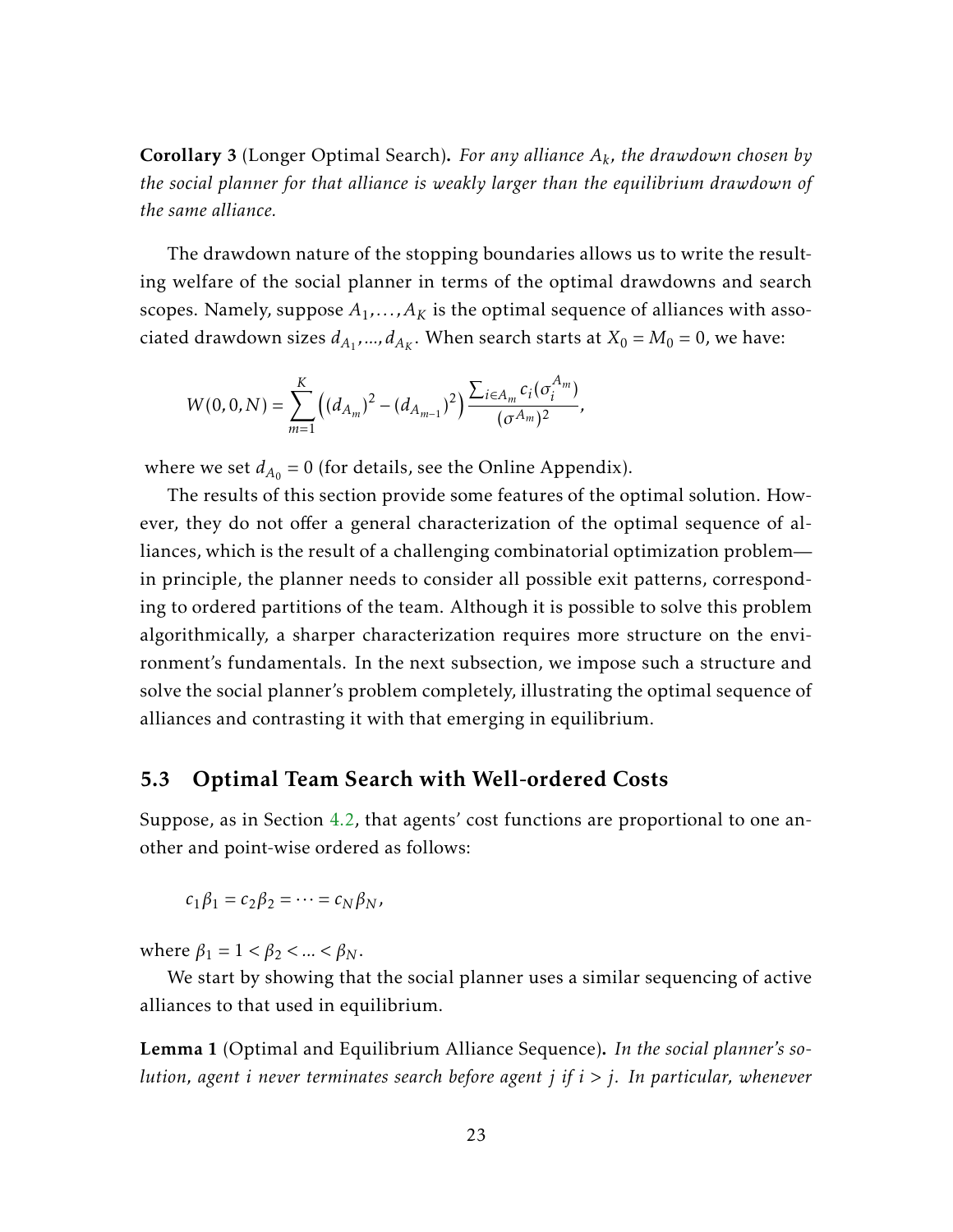*agent i terminates search before agent j in equilibrium, the social planner terminates agent i's search either with, or before, agent j's.*

Intuitively, the social planner optimally terminates the search of agents with the highest search costs first, so agent 1's search is terminated no later than agent 2's search, which is terminated no later than agent 3's, etc. This mimics, "weakly," the order governed by equilibrium. Nonetheless, the social planner's sequencing need not echo that prescribed by equilibrium since clustered exits could differ dramatically, as we soon show.

It will be useful to introduce the following notation for our characterization of the socially optimal sequence of alliances. Let:

$$
B_k = \{k, k+1, ..., N\}
$$
 for all  $k = 1, ..., N$ .

Lemma 1 and our equilibrium characterization implies that the optimal sequence of active alliances has to correspond to a subset of  $\{B_k\}_{k=1}^N$ . This already suggests the computational simplicity well-ordered costs allow. For instance, instead of considering 2*<sup>N</sup>* −1 alliances that could conceivably be the last ones active, we need to consider only *N*.

For  $B' \subsetneq B$ , we denote by  $d_{B \to B'}$  the socially optimal drawdown size associated with alliance *B*, when it is followed by alliance *B'*, as described in Proposition 4. In particular,  $d_{B\rightarrow\emptyset}$  denotes the optimal drawdown of an alliance *B* when it is last active alliance.

We are now ready to characterize the optimal sequence of alliances in this setting.

<span id="page-24-0"></span>Proposition 5 (Optimal Alliance Sequence with Well-Ordered Costs). *The optimal sequence of alliances is identified as follows:*

- *There is a unique maximizer of*  $\{d_{B_k\to\emptyset}\}_{k=1}^N$ . Let  $L_1 = \arg \max d_{B_k\to\emptyset}$ . The last *k*=1*,...,N* active alliance is  $B_{L_1}$ , with  $L_1 \leq N$ . If  $L_1 = 1$ , all agents optimally terminate their *search at the same time. Otherwise,*
- *There is a unique maximizer of*  ${d_{B_k \to B_{L_1}}}^{\{L_1-1\}}$ , Let  $L_2 = \argmax_{k=1}^{\{L_1-1\}}$  $arg \max_{k=1,...,L_1-1} d_{B_k \to B_{L_1}}$ . *The penultimate active alliance is*  $B_{L_2}$ *, with*  $L_2 < L_1$ *. If*  $L_2 = 1$ *, there are optimally only two active alliances: B*<sup>1</sup> *followed by BL*<sup>1</sup> *. Otherwise,*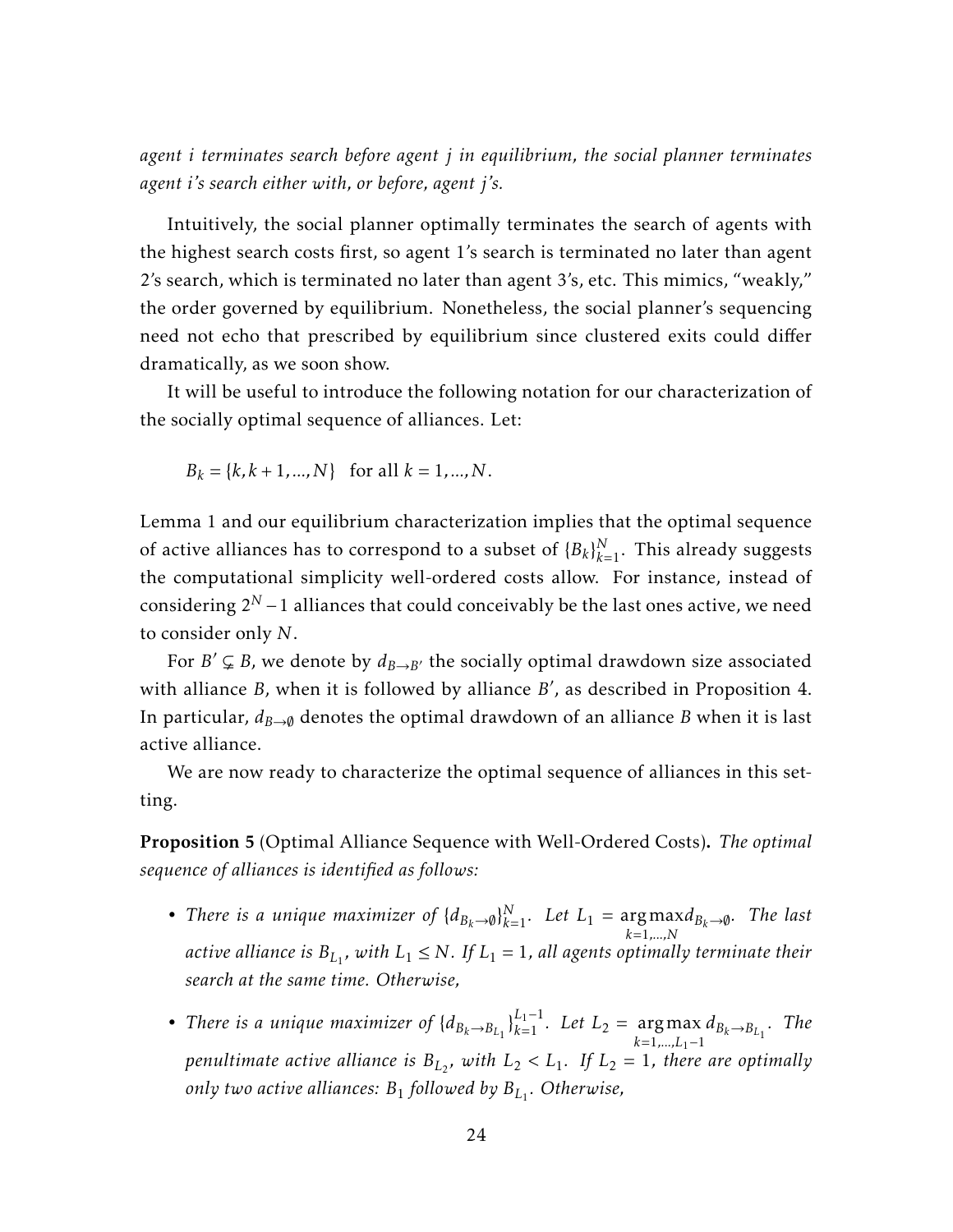• *Proceed iteratively until reach*  $L_n$ *, where*  $L_n = 1$ *. The socially optimal order of* alliances is given by  $B_1, B_{L_{n-1}}, \ldots, B_{L_1}.$ 

Intuitively, the optimal sequence of alliances is constructed recursively as follows. Consider first the case in which an alliance's search is terminated jointly. That is, once search terminates for one of the alliance's members, it is terminated for all others as well. Our analysis in the previous section suggests that, restricted in this way, the social planner would optimally determine the stopping time using a drawdown stopping boundary. Naturally, any possible alliance would be associated with a different optimal drawdown as such. Higher drawdown sizes correspond alliances the planner would prefer to have searching for longer periods. It is therefore natural to suspect that the alliance corresponding to the highest such drawdown size is the last active alliance. Since we already determined that optimal search exits occur in "weak" order, with agent *i* never exiting after agent *i* + 1, it suffices to consider drawdown sizes as such corresponding to each alliance  $B_k$ .  $^{16}$  $^{16}$  $^{16}$ This allows us to determine the last active alliance chosen by the social planner,  $B_{L_1}$ .

Once  $B_{L_1}$  is identified, we can proceed similarly to identify the penultimate active alliance. Namely, we consider all plausible super-sets of  $B_{L_1}$  and find the optimal drawdown size were the social planner constrained to transition directly to *BL*<sup>1</sup> . The alliance generating the maximal such drawdown size is the one the planner would want to keep searching for the longest period of time, foreseeing her optimal utilization of the next alliance  $B_{L_1}.$  That is the penultimate alliance. We continue recursively until reaching the maximal active alliance  $B_1$ .

#### 5.4 Comparing Exit Waves in an Exponential World

In order to illustrate that contrast between the structure of equilibrium and socially optimal exit waves, we now consider a particular example. Suppose the team is comprised of three agents,  $N = 3$ , and assume cost functions are exponential and well ordered:

$$
c(\sigma) = c_1(\sigma) = e^{b\sigma} = \beta_2 c_2(\sigma) = \beta_3 c_3(\sigma),
$$

<span id="page-25-0"></span><sup>&</sup>lt;sup>16</sup>This simplifies the computation problem substantially. Instead of considering  $2^N - 1$  alliances, we need to consider only *N*.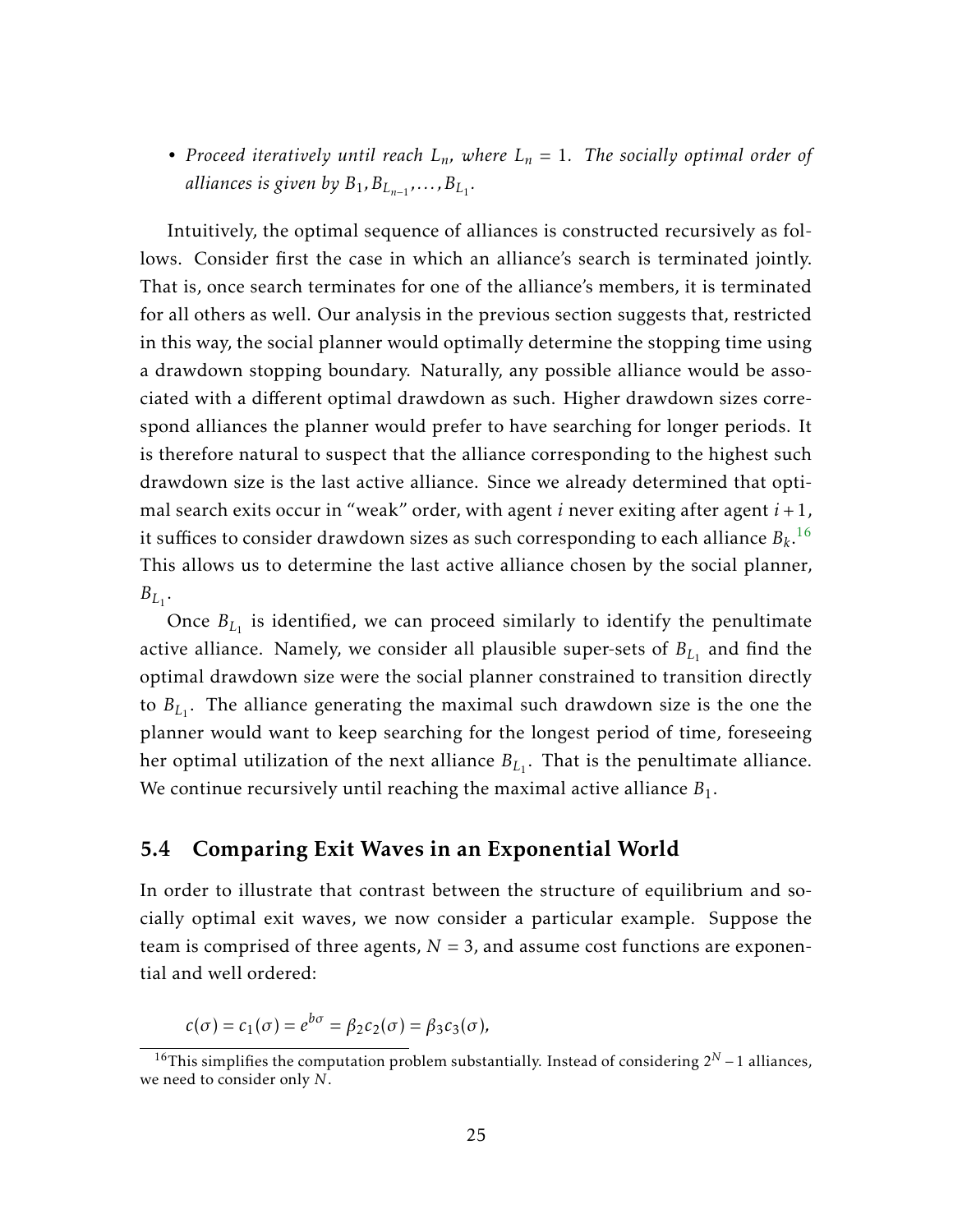

Figure 2: Socially optimal exit waves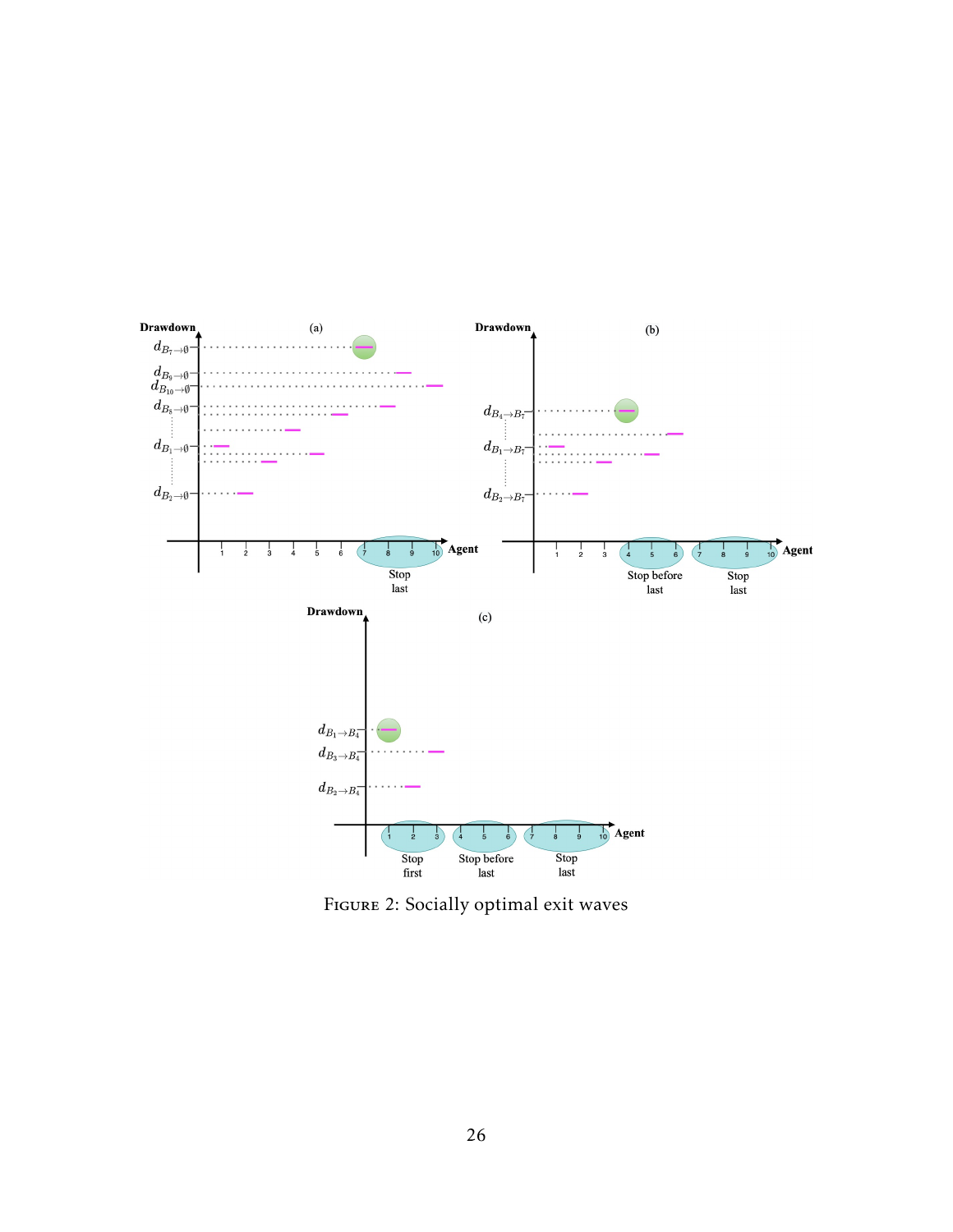where  $1 < \beta_2 < \beta_3$  and  $b > 0$ . As we show in the Online Appendix, the characterization of the equilibrium and optimal exit waves is particularly simple in this case. In this case, there are four possible structures for exit waves: all agents can leave at once; agent 1 might leave first, followed the clustered exit of the lower-cost agents 2 and 3; agents 1 and 2 might leave together, followed by agent 3; or agents may exit at different points.

Figure 3 focuses on the case in which the social planner would cluster all agents' exits when  $b = 1$  (each tick on the axes correspond to one unit of the corresponding multiplier, so that both  $\beta_2$  and  $\beta_3$  range from 0 to 24). The figure depicts the different regions of  $\beta_2$  and  $\beta_3$  combinations that generate the four possible structure of equilibrium exit waves. $17$ 

When the cost multipliers are sufficiently close to one another, agents exit in unison even in equilibrium. When  $\beta_2$  is sufficiently close to 1, but  $\beta_3$  is sufficiently higher, agent 3 has substantially lower search costs. Since agents 1 and 2 do not internalize their externalities on agent 3, they prefer to leave early on, generating two exit waves. Similarly, when  $\beta_2$  and  $\beta_3$  are sufficiently high but close to one another, agents 2 and 3 have similar search costs, which are substantially lower than those of agent 1. Again, agent 1, who does not internalize her externalities, prefers to exit earlier and two exit waves occur in equilibrium. Last, when agents' costs are sufficiently different, equilibrium dictates agents exiting at different points, resulting in three exit waves, even when externalities are sufficiently strong so that the social planner would prefer to have the agents search together till they all exit. Naturally, for sufficiently high *β*<sup>2</sup> and *β*<sup>3</sup> , the wedge in costs is big and even the social planner would prefer to split agents' exits. The Online Appendix contains similar figures for other exit-wave structures chosen by the social planner.

### 6 Conclusions and Discussion

This paper analyzes team search patterns. We show that the equilibrium and socially optimal search scopes are constant within an alliance. However, as alliance members depart, individual search scopes increase in equilibrium and decrease

<span id="page-27-0"></span><sup>&</sup>lt;sup>17</sup>Since  $\beta_3 > \beta_2$ , all regions are above the gray 45 degree diagonal line. We use {1, 2, 3} to denote one clustered exit wave including all agents; {1*,*2}*,*{3} to denote an exit wave consisting of agents 1 and 2, followed by the exit of agent 3; and so on.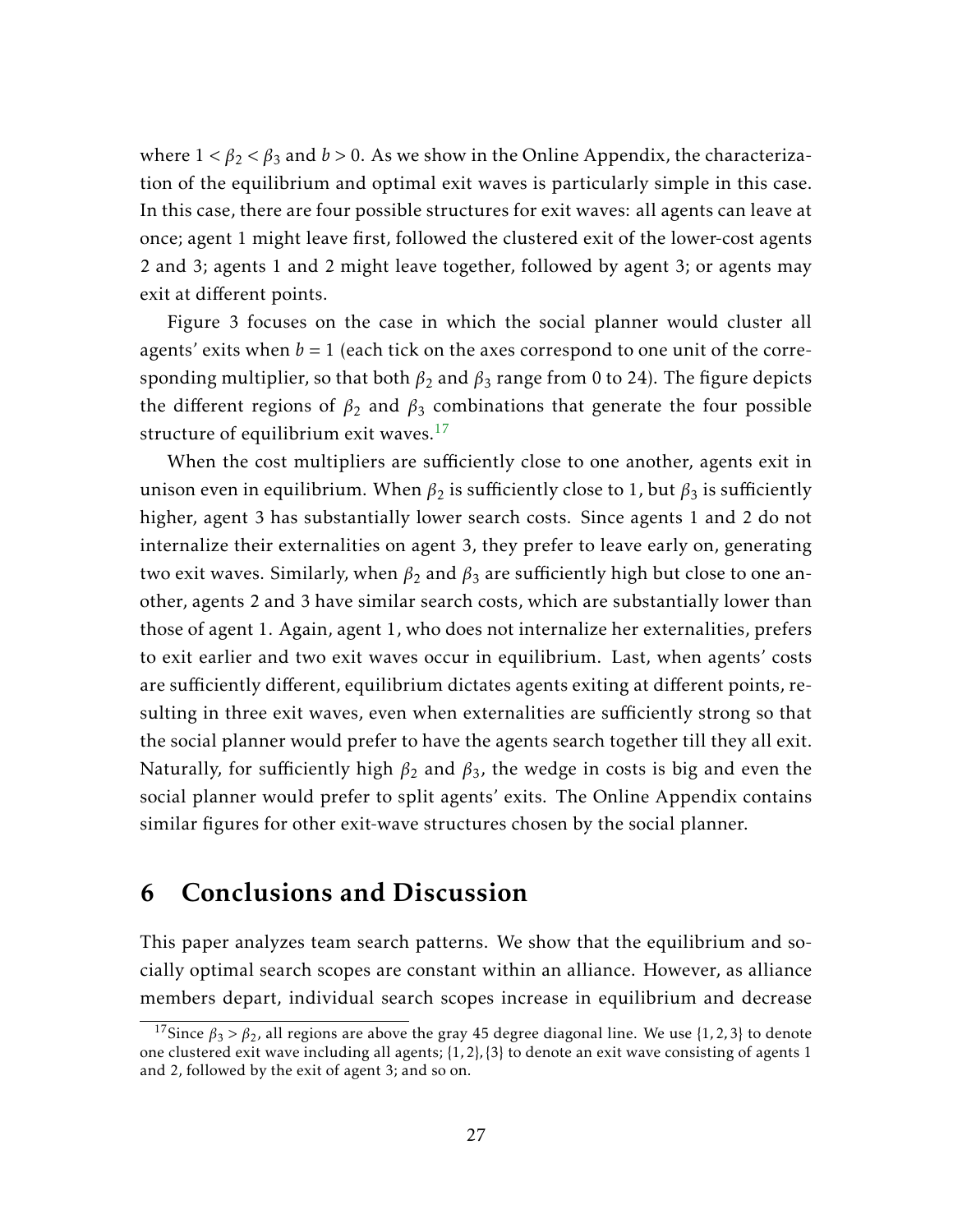

Figure 3: Equilibrium exit wave patterns when the optimal policy entails one exit wave including all three agents

under the optimal policy. We also characterize the deterministic path of exit waves generated in equilibrium. In particular, even when team member are fully heterogeneous, clustered exits may occur. The optimal path of exit waves shares some features with the equilibrium path in terms of the structrure of stopping boundaries that govern departures. However, search externalities naturally prolong optimal search in teams.

In this section, we consider several extensions of our model. We illustrate the impacts of explicit rewards for innovating early, the limitations introduced by a fixed search scope that cannot be altered, and the implications of our model to settings in which search observations are independent over time.

#### <span id="page-28-0"></span>6.1 Equilibrium with Penalties for Later Innovations

In this section we consider an extension of our model where stopping earlier grants one an advantage. For example, a firm that produces the first product of its type might capture a market segment that is later more challenging to capture. Similarly, researchers arguably get additional credit for being the first to suggest a modeling framework or a measurement technique. The presence of such "firstmover advantages" introduces some known effects from the industrial organization literature. As it turns out, their consideration does not appear to qualitatively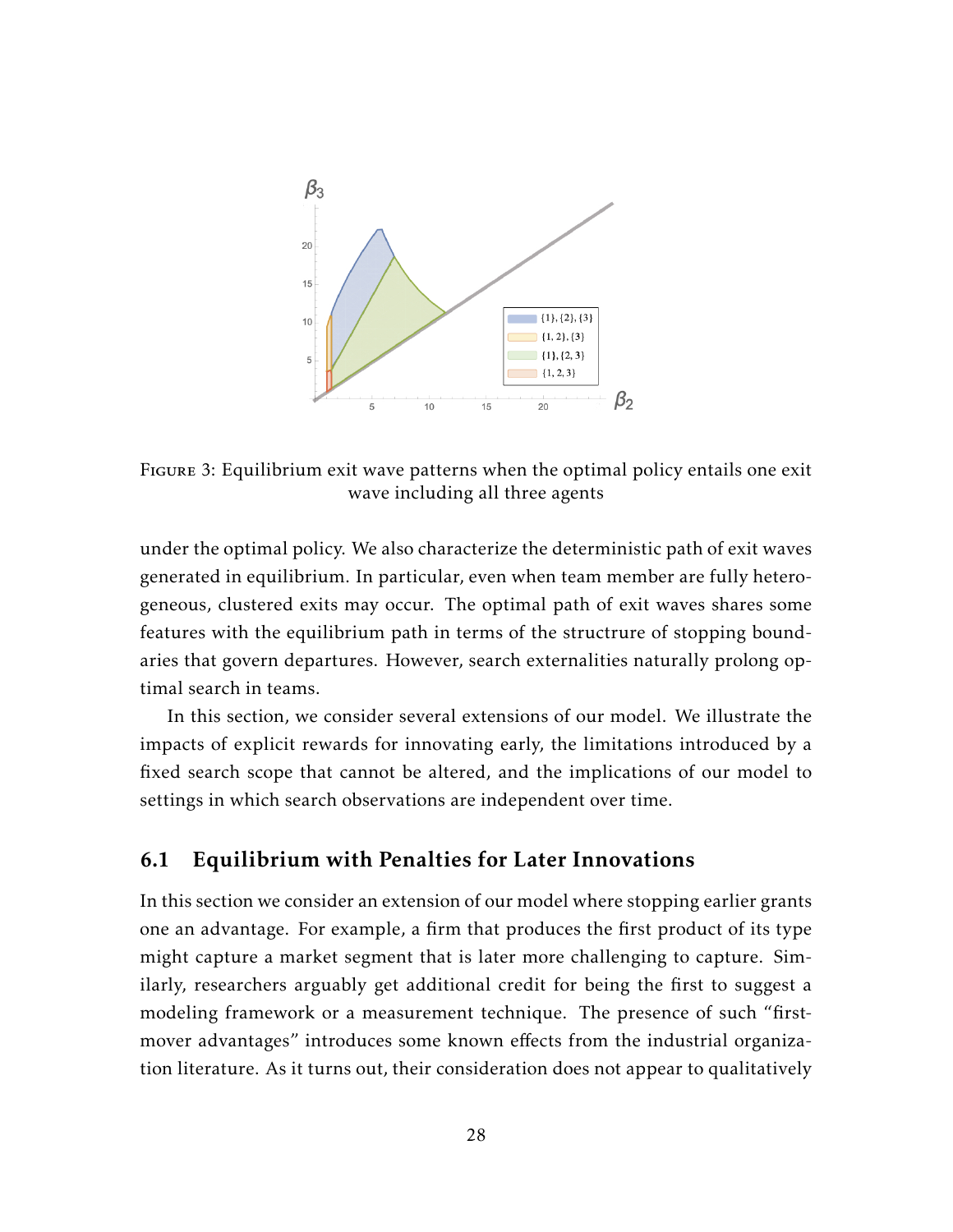alter some of our results or the techniques needed to derive them.

For simplicity, we consider here a team of only two agents. We assume that the first agent to stop, say at time *t*, receives *M<sup>t</sup>* . The second agent to stop, say at time  $s > t$ , receives  $\alpha M_s$ , with  $\alpha \leq 1$ . If both agents stop at the same time *t*, they both receive  $M_t.^{18}$  $M_t.^{18}$  $M_t.^{18}$  As we show in the Online Appendix, the order of exits will again be deterministic. Furthermore, as long as both agents are searching jointly, the search scope and the initial stopping boundary is identical to the case analyzed so far, where  $\alpha = 1$ . Thus, if there is a unique exit wave when  $\alpha = 1$ , that is still the case when *α <* 1.

Suppose there are two distinct exit waves with  $\alpha = 1$ . Then, there is a *leader* the agent who exits early—and a *follower*—the agent who exits later. The leader's stopping boundary  $g_L(\cdot)$  remains her equilibrium stopping boundary regardless of *α* and is governed by the drawdown identified in Proposition 2. Both the leader and the follower's search scopes, when searching together or separately, also follow identical considerations to those pertaining to the *α* = 1 case and given by Proposition 1. In contrast, the follower's stopping boundary does change since her rewards are scaled down by *α*.

In order to characterize the follower's stopping boundary, denote the costs of the leader by  $c_L(\cdot)$  and those of the follower by  $c_F(\cdot)$ . Let  $\sigma_L$  denote the leader's search scope when searching within the full alliance,  $\sigma_T$  denote the total search scope in that alliance, the full team, and  $\sigma_F$  denote the follower's optimal solo search scope. Similar calculations to those underlying Proposition 2 yield the follower's stopping boundary  $g_F(\cdot)$ :

$$
g_F(M) = \begin{cases} M - \frac{\alpha \sigma_F^2}{2c_F(\sigma_F)} & \text{if } M < \overline{M} \text{ and } \frac{\alpha \sigma_F^2}{2c_F(\sigma_F)} > \frac{\sigma_T^2}{2c_L(\sigma_L)},\\ g_L(M) & \text{otherwise,} \end{cases}
$$

where

$$
\overline{M} = \frac{1}{1-\alpha} \frac{c_F(\sigma_F)}{\sigma_F^2} \left( \frac{\alpha \sigma_F^2}{2c_F(\sigma_F)} - \frac{\sigma_T^2}{2c_L(\sigma_L)} \right)^2.
$$

<span id="page-29-0"></span><sup>&</sup>lt;sup>18</sup>The analysis naturally extends to *N* agents via a decreasing sequence of discounts:  $\alpha_0 = 1 \geq$  $a_1 \ge a_2 \ge ... \ge a_N$ . In addition, one could consider more continuous version of this setup, where the second agent who stops at time  $s > t$  receives  $M_t + \alpha(M_s - M_t)$ . That model generates qualitatively similar results, but is more cumbersome to analyze.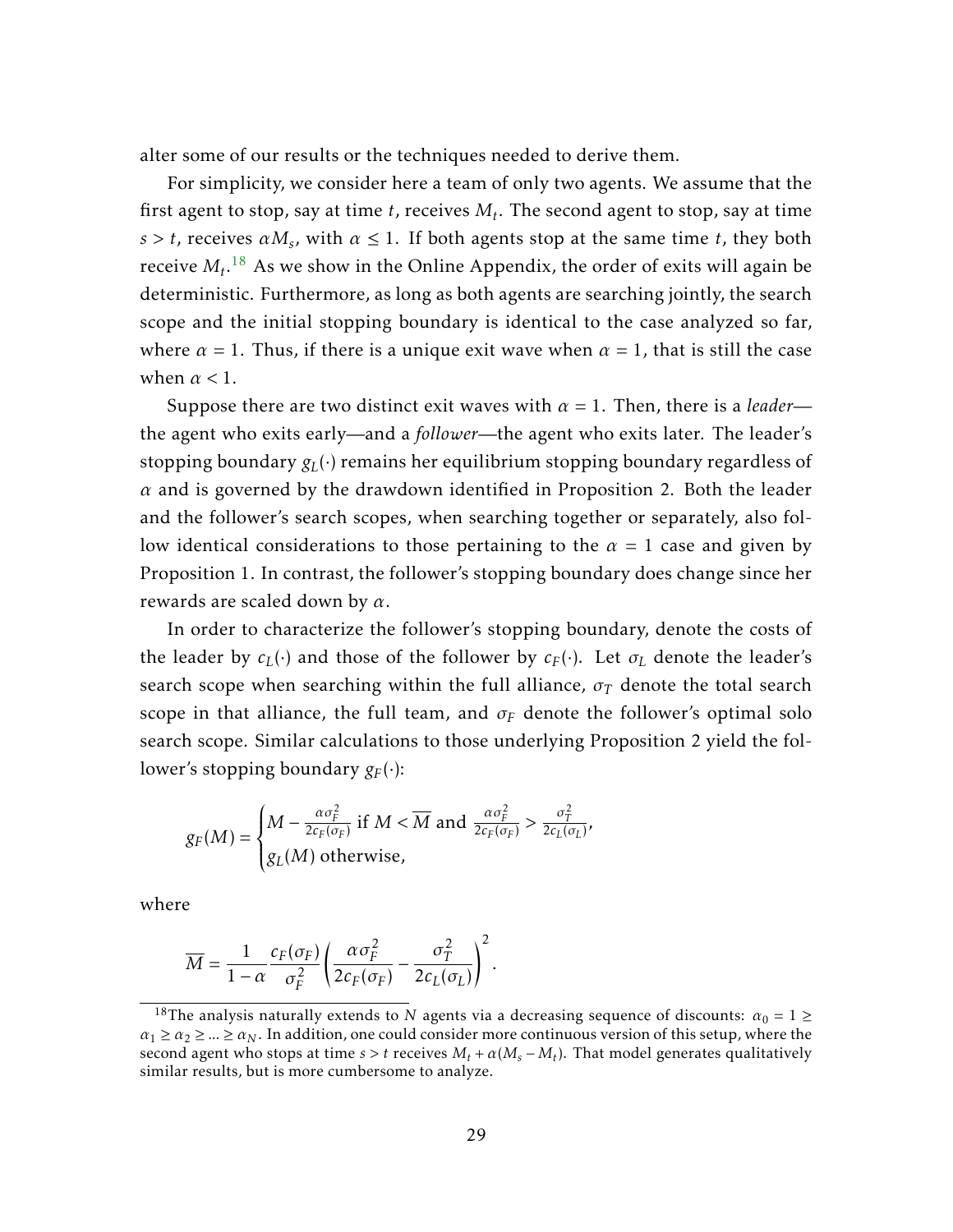To glean some intuition, consider the follower's problem after the leader's departure. The follower faces a similar problem to the individual agent's problem, with identical search costs and rewards scaled down by *α*. This case falls within the analysis in [Urgun and Yariv](#page-55-2) [\(2020\)](#page-55-2). As mentioned, the search scope is unaffected by the attenuation rewards, but the drawdown size is scaled linearly by *α* as *α* declines, the rewards from search become less meaningful, and the follower ceases search more willingly. Naturally, for sufficiently low *α*, search continuation would not be worthwhile altogether, regardless of the maximal observation achieved when the leader exits. That corresponds to the drawdown used by the follower alone,  $\frac{\alpha \sigma_F^2}{2 c_F(\sigma_F)}$ , being smaller, or even more demanding, than the full alliance's drawdown,  $\frac{\sigma_T^2}{2c_L(\sigma_L)}$ . In that case, the stopping boundary of the leader governs the exit of both. In addition, when the maximal observation *M* achieved when the leader exits is high enough, the loss from leaving at a later point,  $(1 - \alpha)M$  is substantial for any  $\alpha < 1$ <sup>[19](#page-30-0)</sup> For sufficiently high *M*, search continuation would again not be profitable. Furthermore, as  $\alpha$  increases, the threshold level  $\overline{M}$  increases. To summarize, for the follower to continue search after the leader, *α* needs to be sufficiently high and the current maximum sufficiently small, the restrictions seen in the formulation above.

Importantly, when later innovations are penalized, there are no preemption motives. The main impact is on later innovators, who face weakened incentives to search. In particular, larger exit waves occur for a larger set of parameters. In particular, the main messages of the paper extend directly to such settings.

Certainly, one could consider more elaborate models of competition between innovators: allowing for non-Markovian strategies, time-dependent first-mover advantages, and so on. We view these as interesting directions for future research.

#### 6.2 Fixed Scope

Throughout the paper, we assume that search scope is controlled and can be adjusted as active alliances shrink. When scope is not controlled, which is the case when  $\sigma = \bar{\sigma} = \sigma$ , such adjustments are not possible. In this case, agents left to their own devices as well as the social planner can choose only the time at which they

<span id="page-30-0"></span><sup>&</sup>lt;sup>19</sup>Specifically, the gain from continuation for the follower is given by  $(1 - \alpha)M + (d_L - d_F)^2 \frac{c_F}{\sigma^2}$  $\frac{\epsilon_F}{\sigma_F^2}$ , where *d<sup>L</sup>* and *d<sup>F</sup>* are the drawdown sizes for the leader and the follower, respectively.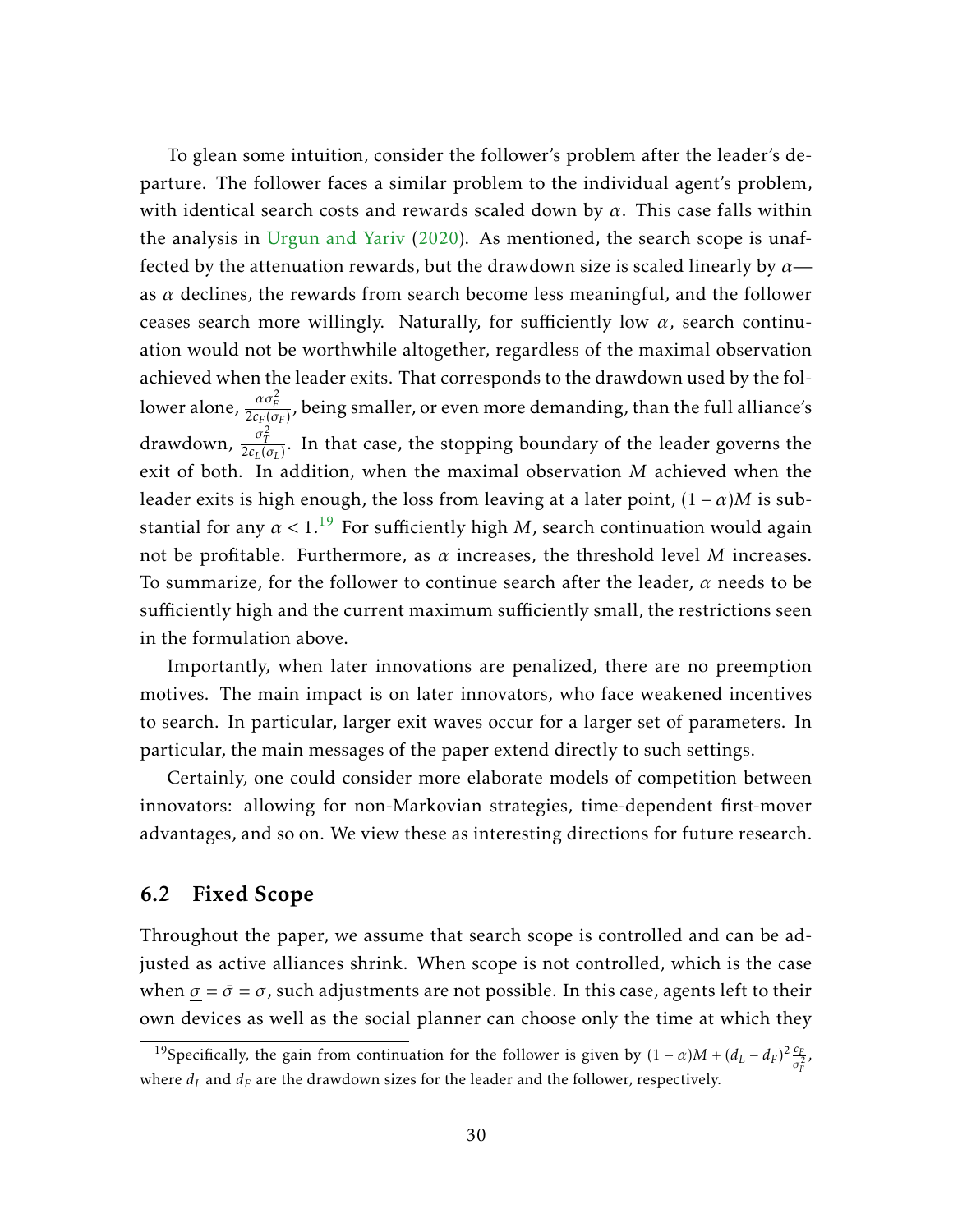stop.

For illustration, consider the case of two agents,  $N = 2$ , and the case of well ordered costs, where  $c \equiv c_1 = c_2 \beta$ .

Suppose first that  $\sigma$  is fixed at the optimal solo search scope, so that  $\frac{2c(\sigma)}{c'(\sigma)} = \sigma$ . In this case, agents would like to reduce their search scope when starting their search as a team, but are unable to do so. Consequently, the equilibrium drawdown size of the full alliance of both players decreases relative to that characterized in Proposition 1. In particular, the full alliance is more demanding for its search continuation and shrinks within a shorter expected time.

As another polar case, suppose *σ* is fixed at the optimal search scope for the full alliance. In this case, if the equilibrium prescribes simultaneous exit of both agents, the restriction to a fixed  $\sigma$  has no bearing and search outcomes coincide with those resulting in the case of unconstrained search scope. However, when agent 2 continues her search after agent 1 terminates her search, she cannot adjust her search scope upward as she desires according to Proposition 1. Since she is forced to use a sub-optimal search scope, her optimal drawdown size declines relative to one she would set were search scope unconstrained. That is, agent 2's solo search time *goes down* in expectation.

If a social planner can control which fixed search scope the agents use, which should be used? Suppose costs are close enough so that equilibrium would prescribe simultaneous exit by both agents; Namely,  $\beta \leq 4$ . As we show in the Online Appendix, welfare maximizing fixed scope is the one corresponding to either agent's optimal *solo* search scope.

#### <span id="page-31-0"></span>6.3 Independent Samples

Our study is motivated by many applications in which there is inherent correlation in the search process—research and policy progress frequently builds on prior discoveries. Nonetheless, it may seem natural to consider the problem of team search even when observations are independent. While some of the methods we use carry over, it turns out sample independence introduces some important complications.

For simplicity, consider a discrete-time model in which, at each period, an independent sample is drawn, its costs associated with its variance as we have assumed throughout. The single-agent version of this model is analyzed in [Urgun and Yariv](#page-55-16)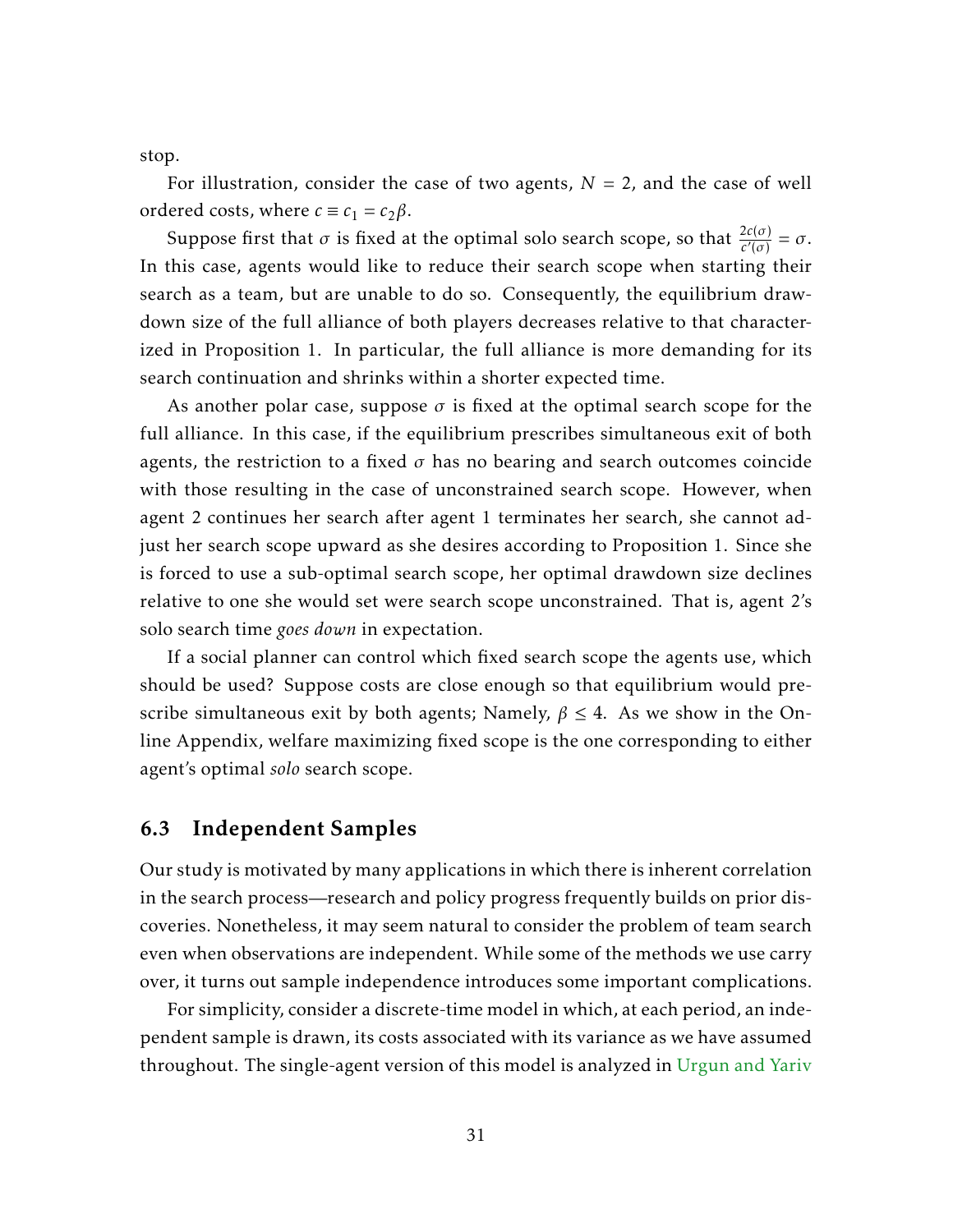[\(2021\)](#page-55-16). In such a setting, recall plays no role: since the environment is stationary, if new maximal rewards are not collected when they are first observed, there is no reason for agents to return and collect them in future periods. Exit then occurs when observations are high enough. Namely, within an alliance, each agent is associated with a threshold such that any observation exceeding that threshold would lead her to reap those rewards and terminate her search. That is the case both in equilibrium and when a social planner governs the search. As a consequence, the path of alliances entails inherent randomness: with some probability, an alliance generates a sufficiently high observation that leads all members to exit; with some probability, the alliance generates an observation that leads only a subset to depart. While the techniques introduced in the paper are still valid, and the comparative statics we identify on search scopes still hold, the characterization of the optimal path of alliances becomes more challenging due to this randomness. For illustration, we include a formal treatment of two-member teams in the Online Appendix.

# A Appendix

### A.1 Proofs for Equilibrium Team Search

As mentioned, the proof of Proposition 0 follows directly from Proposition 2 of [Urgun and Yariv](#page-55-2) [\(2020\)](#page-55-2).

First we note a useful lemma, commonly known as "reflection on the diagonal". This lemma allows us to omit the partial derivatives pertaining to *M* in the control problem in the various Hamilton-Jacobi-Bellman(HJB) equations that we will derive. Proofs of this result can be found in various sources, including [Dubins,](#page-54-13) [Shepp, and Shiryaev](#page-54-13) [\(1994\)](#page-54-13), [Urgun and Yariv](#page-55-2) [\(2020\)](#page-55-2) and [Peskir](#page-55-17) [\(1998\)](#page-55-17) among others and hence omitted.

**Lemma A.1.** *The infinitesimal generator of the two dimensional process*  $Z = (M, X)$ *satisfies the following:*

- *1. If*  $M_t > X_t$ , then  $A_Z^{\sigma_t} = A_X^{\sigma_t} = \frac{1}{2}$  $\frac{1}{2}(\sigma_t)^2 \frac{\partial^2}{\partial x^2}$  $\frac{\partial^2}{\partial X^2}$ .
- 2. *If*  $M_t = X_t$ , then  $\frac{\partial V}{\partial M} = 0$ .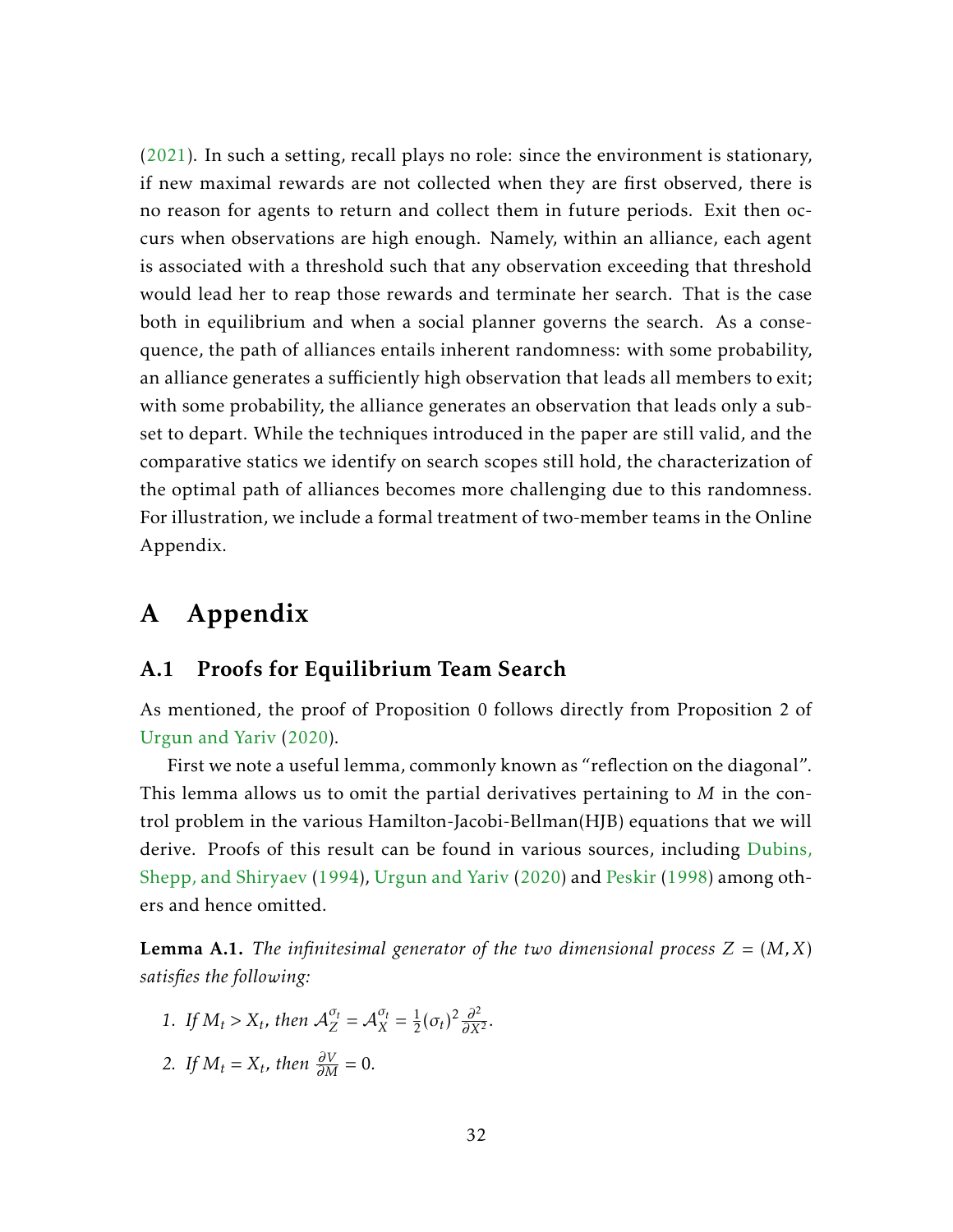*Proof of Proposition [1.](#page-10-1)* For any agent *i* in an alliance *A*, the value function takes the following form

<span id="page-33-2"></span>
$$
V_i^A(M, X) = \mathbb{E}\left[\int_0^{\tau^A} c_i(\sigma_{i,t}|M, X)dt + \mathbb{E}\left[V_i^A(M_{\tau^A}, g^A(M_{\tau^A})\right]\right],\tag{2}
$$

*.*

where

$$
\mathbb{E}\left[V_i^A(M_{\tau^A}, g^A(M_{\tau^A})\right] = \begin{cases} M_{\tau^A} & \text{if } g_i^A(M_{\tau^A}) = g^A(M_{\tau^A}) \\ V_i^{A\setminus\{j\}} & \text{if } g_j^A(M_{\tau^A}) = g^A(M_{\tau^A}) > g_i^A(M_{\tau^A}), j \in A \end{cases}
$$

In words, with Markov strategies, agent *i*'s expected value is derived from two components: the cost accrued until her alliance shrinks, and the continuation value once that happens. If the alliance shrinks with agent *i*'s departure, her continuation value is simply the maximum value when she exits.

In order to proceed we first need the following lemma.

<span id="page-33-1"></span>Lemma A.2. *When agents use Markov strategies, in any equilibrium, the total search scope is Markov with respect to X, but is independent of M. That is, in any equilibrium, for any alliance A, there exists*  $\sigma^A(\cdot)$  *<i>such that*  $\sigma^A_t(M,X) = \sum_{i \in A} \sigma^A_i$ *i* (*M,X*) *is path-wise equivalent to*  $\sigma^A(X)$ .<sup>[20](#page-33-0)</sup>

*Proof of Lemma [A.2.](#page-33-1)* Suppose each agent *i* uses a Markov strategy *σ A*  $i^A$  $(M, X)$  for all alliances *A* she might belong to. The resulting equilibrium search scope when alliance *A* is active is given by  $\sigma^A(M_t, X_t) = \sum_{i \in A} \sigma_i^A$  $\int_i^A (M_t, X_t)$ . By definition, Markov controls are adapted. Furthermore, the full path of values implies the maximal recorded values at any point. Therefore, it is without loss of generality to represent the equilibrium control as  $\sigma^A(X_{[0,t]})$ .

Consider any time *t* before  $\tau^{\{1,...,N\}}$  is realized in equilibrium. We can describe the path of values as the following Ito process:

$$
X_t = \int_0^t \sigma^{\{1,\dots,N\}}(M_s, X_s) dB_s.
$$

Since we have assumed that each individual scope is bounded, by Theorem 3 part

<span id="page-33-0"></span><sup>&</sup>lt;sup>20</sup>That is, the diffusion defined by  $dX_t = \sigma_t^A(M_t, X_t) dB_t$  follows the same probability law as that defined by  $dY_t = \sigma^A(Y_t)dB_t$ .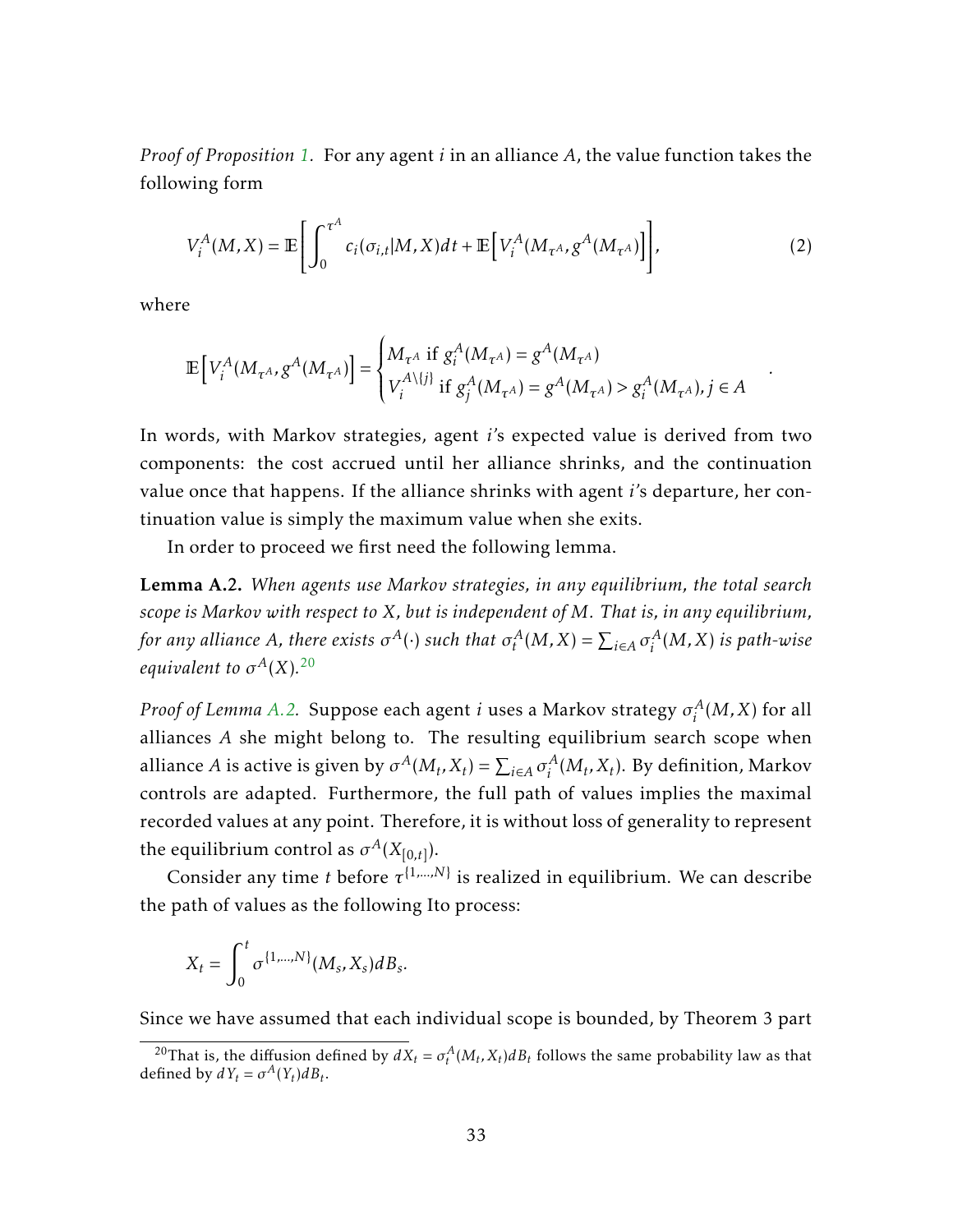b of [Krylov](#page-55-18) [\(1973\)](#page-55-18) there exists an equivalent process of values with non-random coefficients satisfying the following stochastic differential equation (SDE) that has the same probability distribution at every *t*, [21](#page-34-0)

$$
dX_t = \sigma^{\{1,\dots,N\}}(X_t)dB_t.
$$

Moreover, given that all agents are using Markov stopping times, the total alliance stopping times are Markov as well. Without loss of generality, let *A* denote the first alliance after  $\tau^N$  (in principle, different paths may yield different alliances that follow the full one). Then, by the strong Markov property, for any  $\tau^N < \tilde t < \tau^A$ , we have

$$
X_{\tilde{t}} = X_{\tau^{\{1,\dots,N\}}} + \int_{\tau^N}^{\tilde{t}} \sigma_s^A dB_s.
$$

Then again, by [Krylov](#page-55-18) [\(1973\)](#page-55-18), there is an equivalent process, starting from  $X_\tau^N$  that has non-random coefficients that has the same distribution as

$$
dX_t = \sigma^A(X_t) dB_t.
$$

Clearly, using strong Markov property in a similar fashion, we can continue for any alliance until the last agent stops. Thus, for any alliance *A*, there is an equivalent non-random alliance search scope, which depends on only *X*. **The Co** 

Given the Markov structure of the problem, the HJB equation for any agent *i* in an active alliance *A* before that alliance gets smaller, with current values of *M* and *X*, takes the following form:

$$
\sup_{\sigma_i} \left[ \frac{1}{2} \left( \sigma_i + \sum_{j \neq i} \sigma_j^A(M, X) \right)^2 \frac{\partial^2 V_i^A(M, X)}{\partial X^2} - c_i(\sigma_i) \right].
$$

<span id="page-34-0"></span> $^{21}$ This results shows the existence of such a process. In fact, one can extend the result of [Gyöngy](#page-55-19) [\(1986\)](#page-55-19) utilitizing time independence of our value process to achieve an explicit unique selection.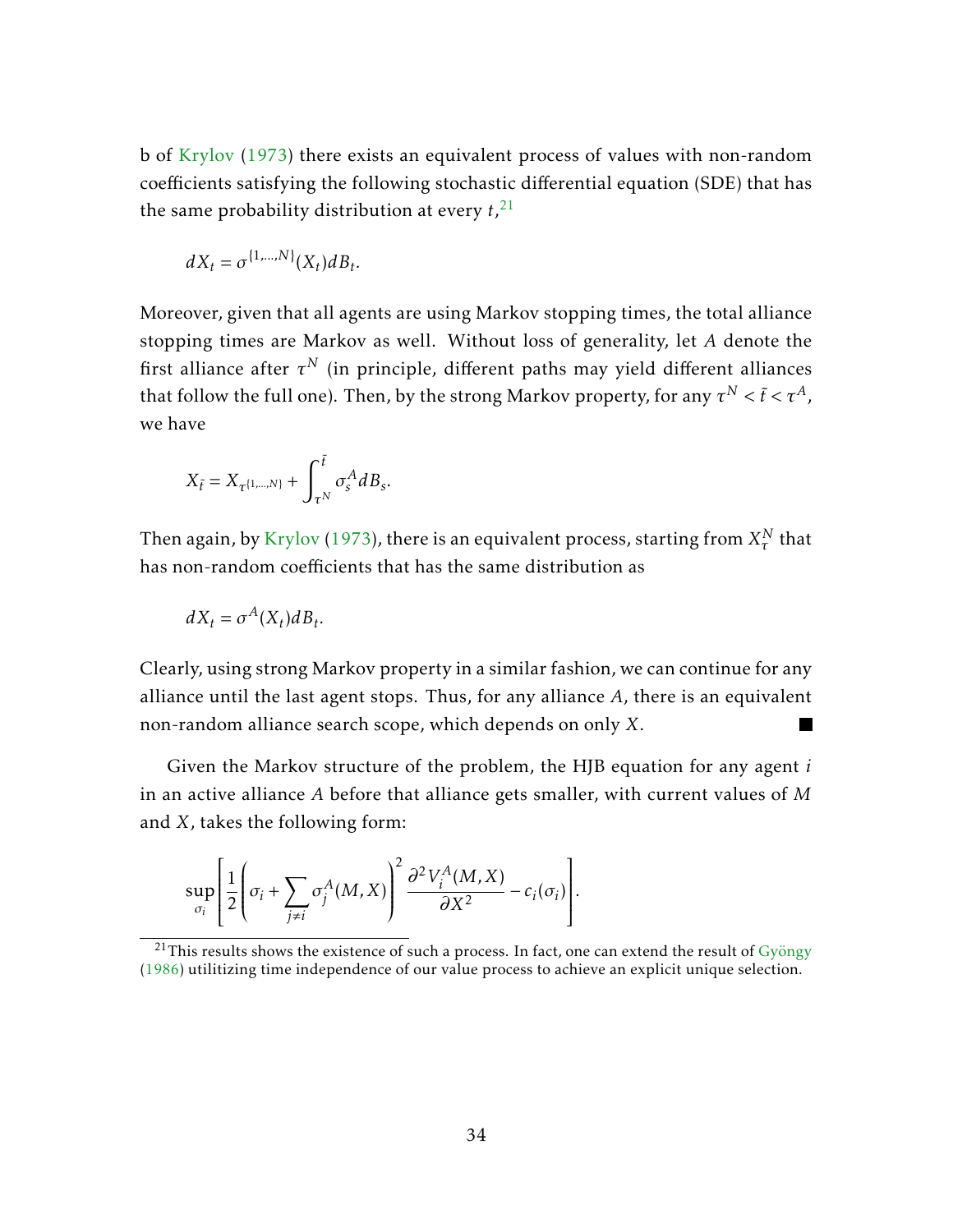The corresponding first-order condition then yields

$$
\left(\sigma_i + \sum_{j \neq i} \sigma_j^A(M, X)\right) \frac{\partial^2 V_i^A(M, X)}{\partial X^2} = c_i'(\sigma_i).
$$

The following lemma helps complete the proof.

<span id="page-35-0"></span>Lemma A.3. *For each agent i, the HJB equation satisfies the following*

$$
\frac{\partial^2 V_i^A(M,X)}{\partial X^2} = \frac{2 \mathbb{E} \Big[ c_i(\sigma_i^A(M,X)) \Big]}{(\sigma^A(X))^2}.
$$

*Proof of Lemma [A.3.](#page-35-0)* As already shown, *X<sup>t</sup>* can be written as the solution to an SDE of the following form:

$$
dX_t = \sigma^A(X_t)dB_t,
$$

where *A* is the active alliance at time *t*.

Let *g*(*M*) be a continuous function and  $\tau_g = \inf\{t \geq 0 : X_t \leq g(M_t)\}$ . From [Peder](#page-55-20)[sen and Peškir](#page-55-20) [\(1998\)](#page-55-20) we know that

$$
\mathbb{E}\bigg[\int_0^{\tau_g} 1 dt |M, X\bigg] = 2 \frac{M - X}{M - g(M)} \int_{g(M)}^X \frac{(x - g(M))}{(\sigma^A(x))} dx + 2 \frac{X - g(M)}{M - g(M)} \int_X^M \frac{(M - x)}{(\sigma^A(x))} dx + 2 \frac{X - g(M)}{M - g(M)} \int_M^\infty \frac{1}{x - g(x)} \left(\int_{g(x)}^x \frac{(y - g(x))}{(\sigma^A(y))} dy\right) e^{-\int_M^x \frac{1}{y - g(y)} dy} dx.
$$

Suppose  $\sigma^A_i$  $\mathcal{A}_i^A(M,X)$  varies non-trivially with  $M$ . As defined,  $\sigma^A(\cdot)$  is independent of *M*. For any agent *i* in active alliance *A*, starting from any time with observed *M* and *X*, consider the following "sped up" process, measurable with respect to the original filtration

$$
d\tilde{X}_t^i = \frac{\sigma^A(X_t)}{\sqrt{c_i(\sigma_i^A(M_t, X_t))}} dB_t.
$$

Let  $\tilde{M}_{t}^{i}$  denote the maximal observed value for this diffusion. Utilizing [Krylov](#page-55-18) [\(1973\)](#page-55-18) again, there is an equivalent "sped up" process  $dX_t^i = \tilde{\sigma}_i^A$  $\int_i^A (X_t) dB_t$  that has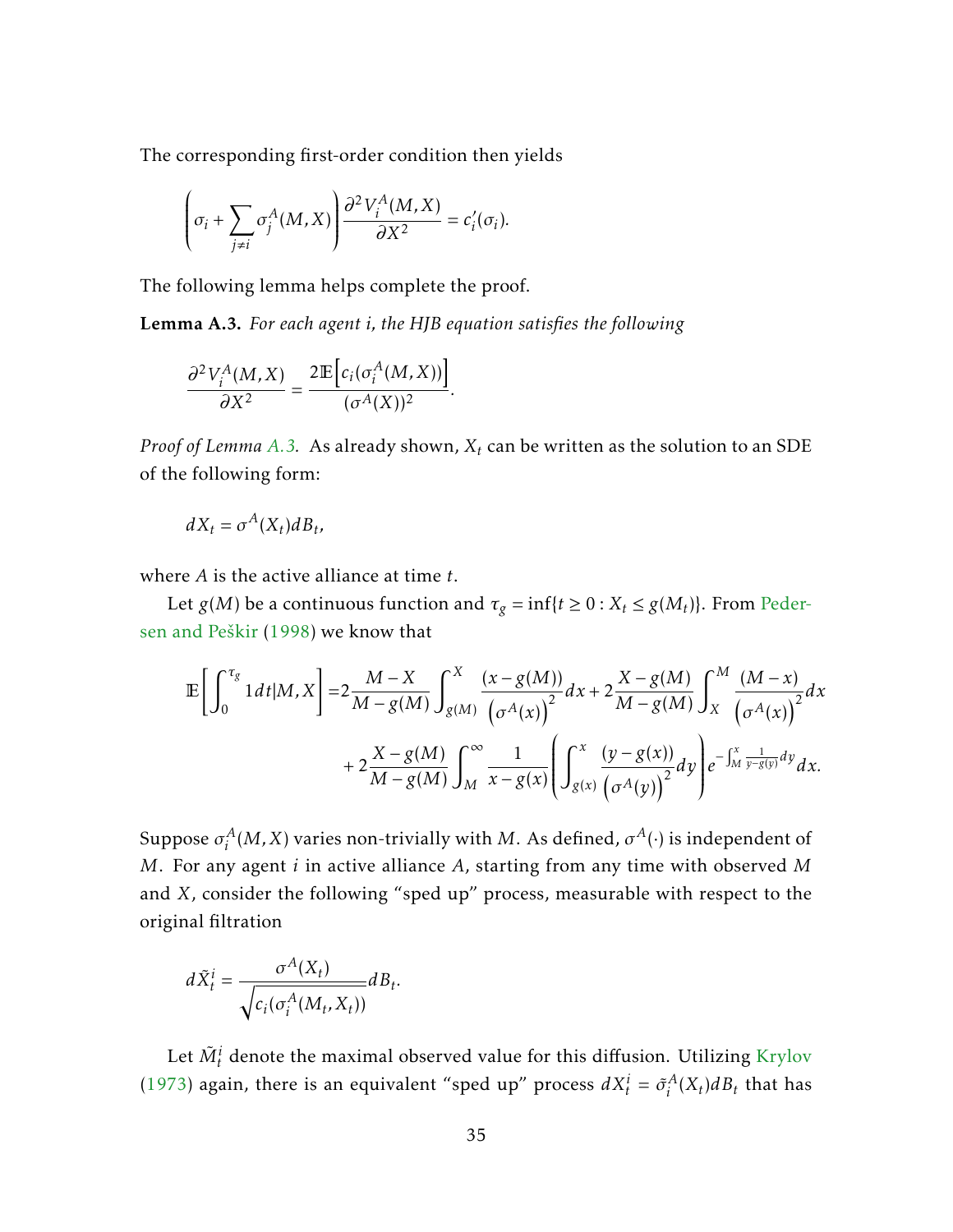equivalent paths to  $\tilde{X}_{t}^{i}$ . Thus, from agent  $i$ 's perspective, the expected time for alliance *A* to shrink in size can be calculated as follows:

$$
\mathbb{E}_{\tilde{X}^i} \left[ \int_0^{\tau^A} 1 \, dt \, |\tilde{M}^i = M, \tilde{X}^i = X \right] = 2 \frac{M - X}{M - g(M)} \int_{g(M)}^X \frac{(x - g(M))}{(\tilde{\sigma}_i^A(x))^2} dx + 2 \frac{X - g(M)}{M - g(M)} \int_X^M \frac{(M - x)}{(\tilde{\sigma}_i^A(x))^2} dx
$$
  
+2 \frac{X - g(M)}{M - g(M)} \int\_M^{\infty} \frac{1}{x - g(x)} \left( \int\_{g(x)}^x \frac{(y - g(x))}{(\tilde{\sigma}\_i^A(y))^2} dy \right) e^{-\int\_M^x \frac{1}{y - g(y)} dy} dx.

Differentiating the right-hand side and substituting for  $\tilde{\sigma}^A_i$  $i<sup>A</sup>$  then implies:

$$
\frac{\partial^2 \mathbb{E}_{\tilde{X}^i}\left[\int_0^{\tau^A} 1 dt | \tilde{M}^i = M, \tilde{X}^i = X\right]}{\partial X^2} = \frac{2 \mathbb{E}\left[c_i(\sigma_i^A(M, X))\right]}{(\sigma^A(X))^2}.
$$

This expected time is equal to the costs accumulated on the original process for alliance *A* to reduce in size:

$$
\mathbb{E}_{\tilde{X}^i}\Bigg[\int_0^{\tau^A} 1 dt |\tilde{M}^i = M, \tilde{X}^i = X\Bigg] = \mathbb{E}\Bigg[\int_0^{\tau^A} c_i(\sigma_i(M_t, X_t)) dt | M, X\Bigg].
$$

Since  $\tau^A$  is a Markov stopping time, by the strong Markov property, differentiating [\(2\)](#page-33-2) with respect to *X* leads to the following:

*.*

 $\blacksquare$ 

$$
\frac{\partial^2 V_i^A(M,X)}{\partial X^2} = \frac{\partial^2 \mathbb{E}\left[\int_0^{\tau^A} c_i(\sigma_i^A(M_t,X_t))dt|M,X\right]}{\partial X^2}
$$

The result then follows.

Using the identity in Lemma [A.3](#page-35-0) and the HJB of each agent *i* in alliance *A* yields the following constraint at any time *t*:

$$
\frac{2\mathbb{E}\Big[c_i(\sigma_i^A(M_t,X_t)|X_t=X)\Big]}{c'_i(\sigma_i^A(M_t,X_t))}=\sigma_i^A(M_t,X_t)+\sum_{j\neq i}\sigma_j^A(M_t,X_t).
$$

Since  $c_i$  is log-convex, the left-hand side is strictly decreasing in  $\sigma_i^A$  $\int_i^A (M_t, X_t)$ . As we established above, for the solution  $\sigma_i^A$  $\int_i^A (M,X)$ , we have  $\sum_{j\in A}\sigma_j^A$  $j^{A}(M,X) = \sigma^{A}(X)$ so that the right-hand side is independent of of  $M_t$ . It follows that  $\sigma_i^A$  $i^{A}(M_t, X_t)$  is independent of *M<sup>t</sup>* .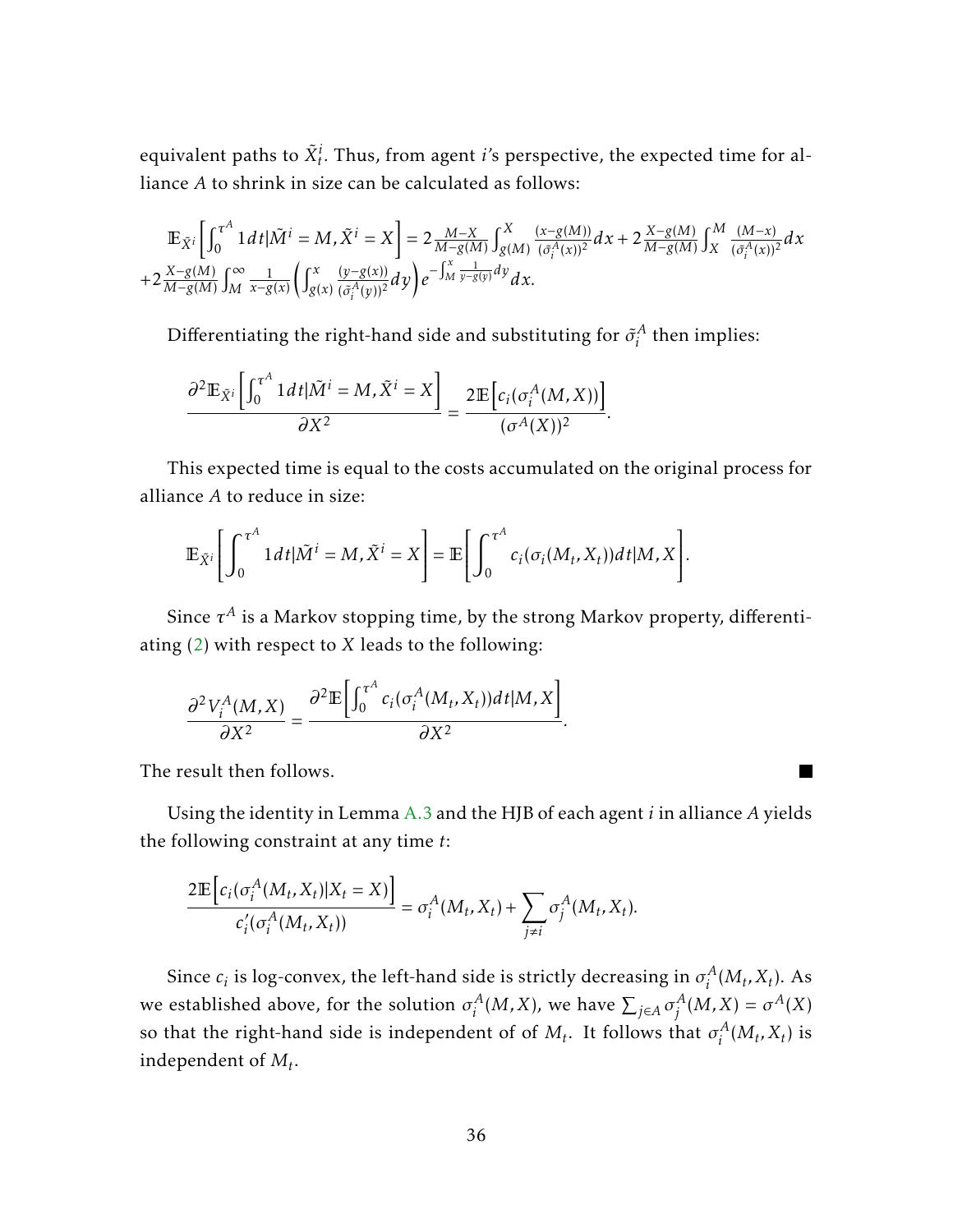The fact that the left-hand side is strictly decreasing implies that the dependence on *X* must be trivial for any alliance of at least two individuals, while the independence of a singleton alliance follows from [Urgun and Yariv](#page-55-2) [\(2020\)](#page-55-2). The system of constraints then simplifies to:

$$
\frac{2c_i(\sigma_i^A)}{c'_i(\sigma_i^A)} = \frac{2c_j(\sigma_j^A)}{c'_j(\sigma_j^A)} = \ldots = \sum_{i \in A} \sigma_i^A.
$$

*Proof of Corollary [1.](#page-11-1)* First, we show as the alliances shrink, total search scope cannot increase. Suppose not and assume there exists an alliance *A* and an agent *i* such that *A* ∪ {*i*} generates lower overall search scope compared to that generated by alliance *A*. That is,  $\sigma^{A} > \sigma^{A \cup \{i\}}$ . From uniqueness of interior solutions, for each agent  $j \in A$ , we must have

**Tale** 

$$
\frac{2c_j(\sigma_j^A)}{c'_j(\sigma_j^A)} = \sigma^A \quad \text{and} \quad \frac{2c_j(\sigma_j^{A\cup\{i\}})}{c'_j(\sigma_j^{A\cup\{i\}})} = \sigma^{A\cup\{i\}}.
$$

Since  $\sigma^A > \sigma^{A \cup \{i\}}$  and each of the cost functions is log-convex, it must be the case that  $\sigma_i^A$  $j^A \leq \sigma_j^{A \cup \{i\}}$  $j^{\text{AUP}}$ . Thus,

$$
\sum_{j\in A}\sigma_j^A\leq \sum_{j\in A}\sigma_j^{A\cup\{i\}}<\sum_{j\in A}\sigma_j^{A\cup\{i\}}+\underline{\sigma}\leq \sigma^{A\cup\{i\}},
$$

in contradiction.

The comparative statics pertaining to individuals' search scope follows immediately from log-convexity of the cost functions.

*Proof of Proposition [2.](#page-12-2)* The statement of Proposition [2](#page-12-2) is a combination of the following claims.

**Claim A.1.** *For any given alliance A with*  $i \in A$ *, if*  $g_i^A$  $i^A_i(M^*) = \max_{j \in A} g_j^A$ *j* (*M*<sup>∗</sup> ) *for some*  $M^*$ *, then*  $g_i^A$  $i^A_i(M) = \max_{j \in A} g_j^A$  $j^{A}(M)$  for all  $M$ .

*Proof of Claim.* The proof of the claim relies on the following lemma.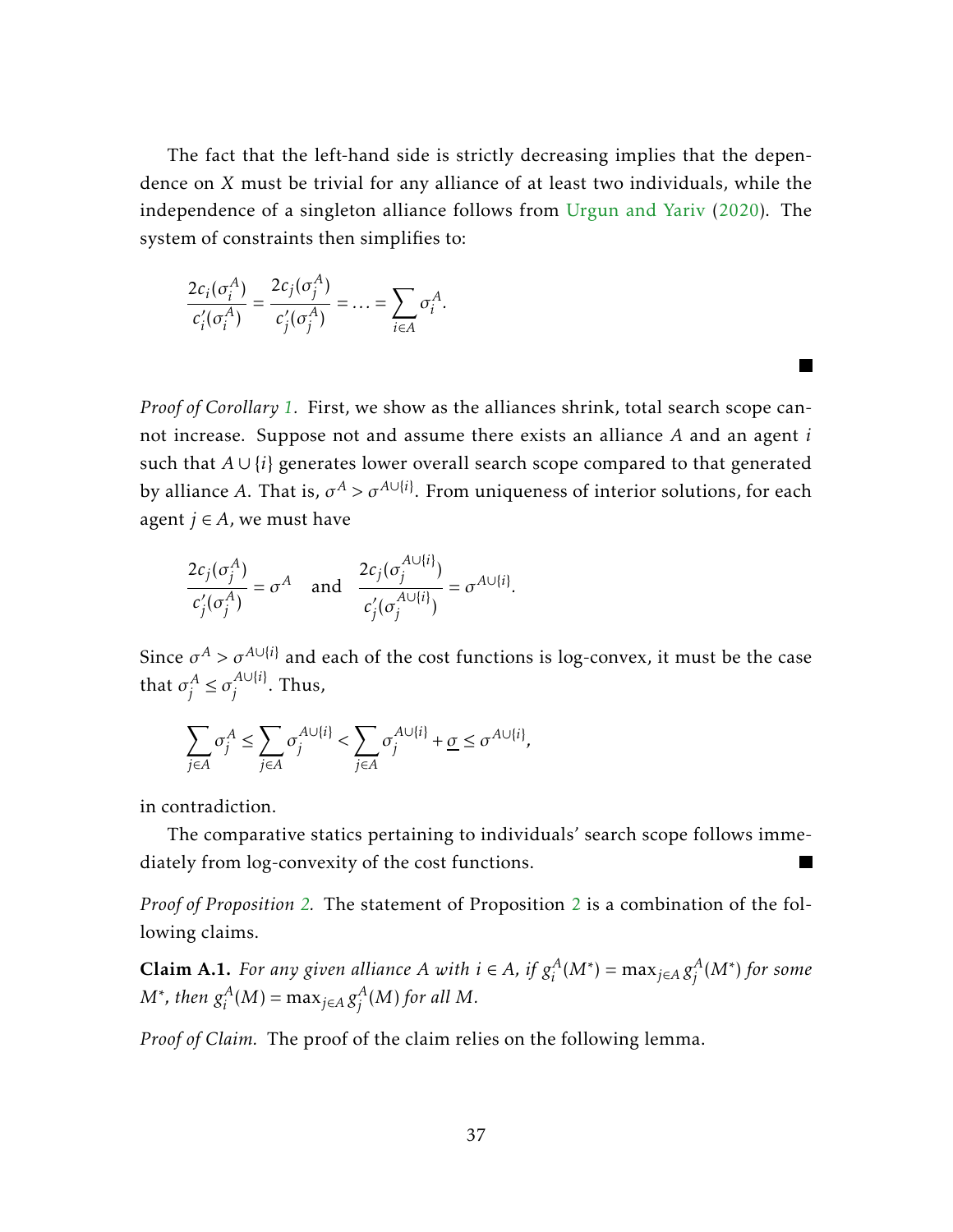<span id="page-38-0"></span>Lemma A.4. *Suppose agent i* ∈ *A has the highest stopping boundary at a given observed M*, *X. Then*  $g_i^A$ *i* (*M*) *is a drawdown stopping boundary.*

*Proof of Lemma [A.4.](#page-38-0)* Suppose  $\max_{j \in A} g_j^A$  $j^{A}(M) = g_{i}^{A}$  $i<sup>A</sup>(M)$ . When observing *M*, consider any value *X* such that  $g_i^A$  $i_A^A$ (*M*) ≤ *X* ≤ *M*. One of two events may occur for the stopping threshold to change. First, a new maximal value  $M' > M$  could be observed. Alternatively, a sufficiently low value  $X \leq g_i^A$  $i^A_i(M)$  could be observed so that agent *i* leaves the alliance.

The Green function on the interval [*a,b*] is defined as follows:

$$
G_{a,b}(x,y) = \begin{cases} \frac{(S(b)-S(x))(S(y)-S(a))}{S(b)-S(a)} & \text{if } a < y < x < b\\ \frac{(S(b)-S(y))(S(x)-S(a))}{S(b)-S(a)} & \text{if } a < x < y < b \end{cases}
$$

$$
= \begin{cases} \frac{(b-x)(y-a)}{b-a} & \text{if } a < y < x < b\\ \frac{(b-y)(x-a)}{b-a} & \text{if } a < x < y < b \end{cases}
$$

where  $S(\cdot)$  denotes the scale function of a diffusion. Since our process has no drift,  $S(x) = x$ .

*,*

Following standard techniques (for details, see [Urgun and Yariv](#page-55-2) [\(2020\)](#page-55-2)), we can write the equilibrium value function of agent *i* in the following recursive fashion:

$$
V_i^A(M,X) = M \frac{M-X}{M - g_i^A(M)} + V_i^A(M,M) \frac{X - g_i^A(M)}{M - g_i(M)} - \int_{g_i^A(M)}^M G_{g_i^A(M),M}(x,y) c_i(\sigma_i^A(y)) \frac{2}{(\sigma^A(y))^2} dy.
$$

Rearranging terms, we get:

$$
V_i^A(M,M) - M = \frac{M - g_i^A(M)}{X - g_i^A(M)} \left[ V_i^A(M,X) - M + \int_{g_i^A(M)}^M G_{g_i^A(M),M}(x,y) c_i(\sigma_i^A(y)) \frac{2}{(\sigma^A(y))^2} dy \right].
$$

Since agent *i* is optimally terminates her search at  $g_i^A$  $\binom{A}{i}(M)$ , smooth pasting must hold at  $g_i^A$  $\mathcal{L}_i^A(M)$ . The derivative of the continuation value as  $X \to g_i^A$  $i^A_i(M)$  can be written as  $\lim_{X \to g_i^A(M)}$  $V_i^A(M,X)$ −*M*  $\frac{N}{X-g_i^A(M)}$ . By smooth pasting, this must equal the derivative of the value from stopping,  $\frac{\partial}{\partial x}M = 0$ .

Consider then the above equality for  $V_i^A$  $g_i^{\prime A}(M,M)$ . Taking the limit as  $X \to g_i^A$  $i^A(M)$ , we get

$$
V_i^A(M, M) = M + \int_{g_i(M)}^M (M - y) c_i(\sigma_i^A(y)) \frac{2}{(\sigma^A(y))^2} dy.
$$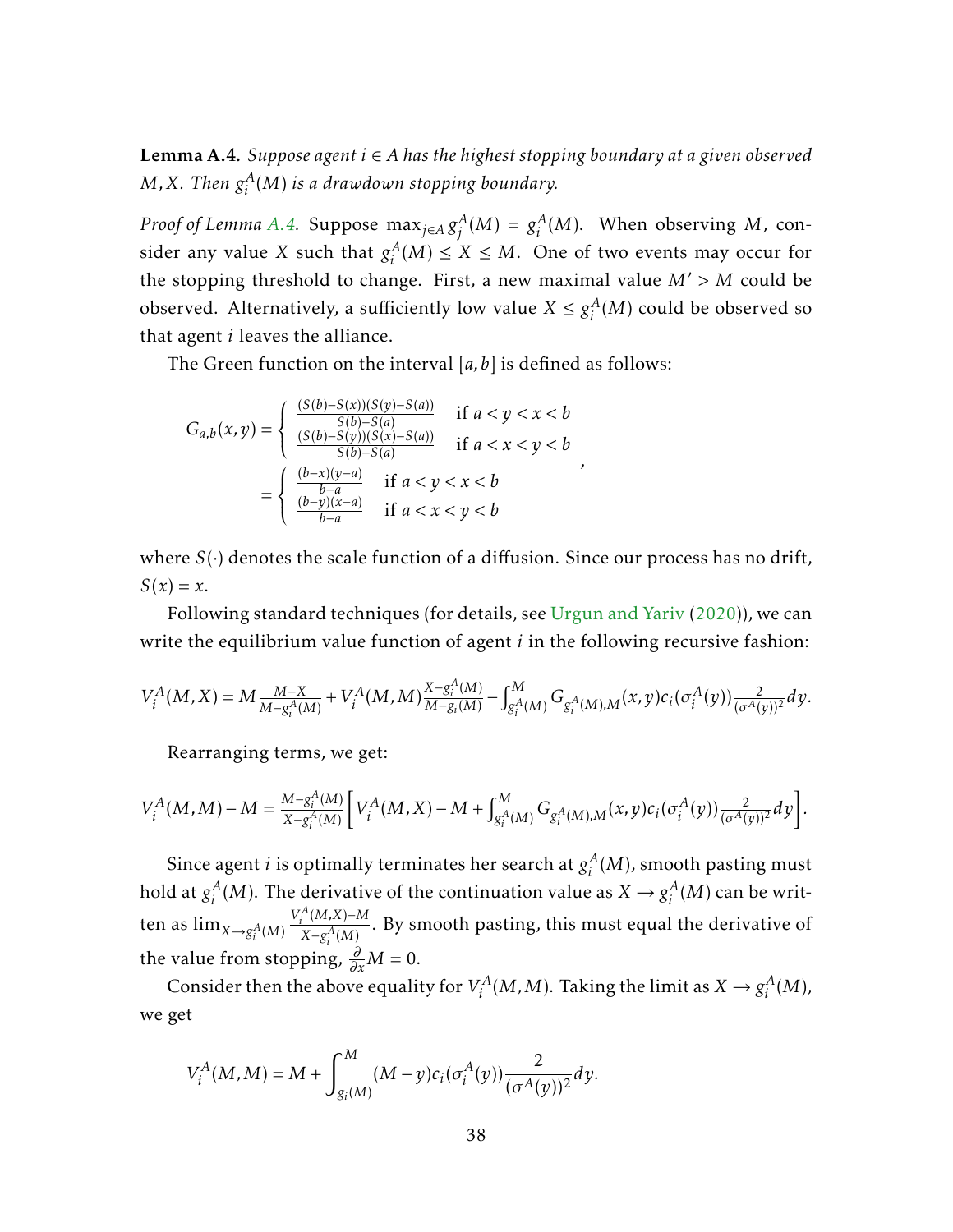This, in turn, implies that

$$
V_i^A(M,X) = M + \int_{g_i^A(M)}^X (X-y) c_i(\sigma_i^A(y)) \frac{2}{(\sigma^A(y))^2} dy.
$$

Now differentiating *V A*  $f_i^A(M,X)$  with respect to  $M$  and evaluating the derivative at  $X = M$  yields the following ordinary differential equation (ODE) for  $g_i^A$  $i^A(M)$ :

$$
g_i^A(M)' = \frac{(\sigma^A)^2}{2c_i(\sigma_i^A)\Big(M - g_i^A(M)\Big)},
$$

which leads to the following solution:

$$
g_i^A(M) = M - \frac{(\sigma^A)^2}{2c_i(\sigma_i^A)}.
$$

This is a drawdown stopping boundary with drawdown size  $d_i^A$  $A_i^A := \frac{(\sigma^A)^2}{2c_i(\sigma^A)}$  $\frac{(o)}{2c_i(\sigma_i^A)}$ .

We can now proceed with the claim's proof. Towards a contradiction, suppose that max $_{j\in A}\,g_j^A$  $j^{A}(M) = g_{i}^{A}$  $\int_i^A (M)$  for some  $M$ . Suppose  $M' = \inf_{\hat{M} > M} \{M | i \notin \argmax_{j \in A} g_j^A\}$  $^A_j(\hat{M})\}$ and suppose that for some  $\varepsilon > 0$ , for any  $\hat{M} \in (M', M' + \varepsilon)$ , for some  $k \neq i$ , we have  $\max_{j \in A} g_j^A$  $g_k^A(M') = g_k^A$  $g_k^A(M')$  >  $g_i^A(M')$ . From continuity of the stopping boundary and Lemma [A.4](#page-38-0) we reach,

$$
g_i^A(M) = M - \frac{(\sigma^A)^2}{2c_i(\sigma_i^A)}
$$
 and  $g_k^A(M') = M' - \frac{(\sigma^A)^2}{2c_k(\sigma_k^A)}$ .

From our choice of *i* and *k* we must have that  $\frac{(\sigma^A)^2}{2\sigma^2}$  $2c_i(\sigma_i^A)$  $\leq \frac{(\sigma^A)^2}{4}$  $\frac{(\sigma^A)^2}{2c_k(\sigma^A_k)}$  and  $\frac{(\sigma^A)^2}{2c_i(\sigma^A_i)}$  $\frac{(\sigma^A)^2}{2c_i(\sigma_i^A)} > \frac{(\sigma^A)^2}{2c_k(\sigma_k^A)}$  $\frac{0}{2c_k(\sigma_k^A)}$ in contradiction.

**Claim A.2.** Suppose that for some *i* in an active alliance of A,  $\frac{(\sigma^A)^2}{2\sigma^A\sigma^A}$  $2c_i(\sigma_i^A)$  $\leq \frac{(\sigma^A)^2}{4}$  $\frac{10}{2c_j(\sigma_j^A)}$  for all  $j \in A$ . Then *i* is the first to exit alliance  $A^{22}$  $A^{22}$  $A^{22}$ .

*Proof of Claim.* Suppose  $\frac{(\sigma^A)^2}{2\sigma^2}$  $2c_i(\sigma_i^A)$  $\leq \frac{(\sigma^A)^2}{4}$  $\frac{(\sigma^n)^2}{2c_j(\sigma_j^A)}$  for all  $j \in A$  but that agent *i* is not one of the first agents to exit from alliance *A* for some path of observed values. For that

<span id="page-39-0"></span> $^{22}$ If there are multiple agents who satisfy the condition, all exhibiting the same drawdown size, they all exit jointly, weakly before others.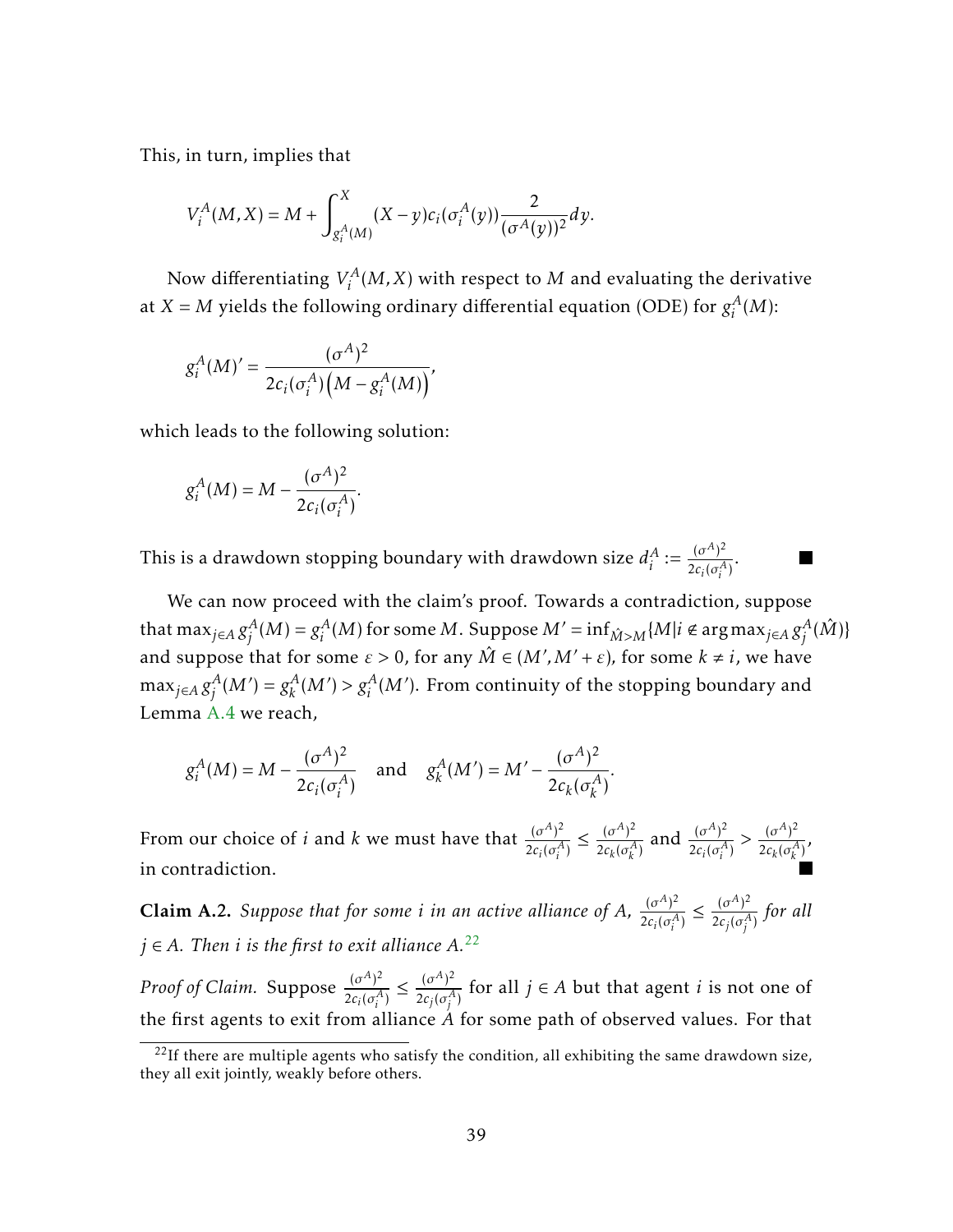path, agent *i* ceases her search when active at a smaller alliance  $A \setminus K$ . Without loss of generality, suppose agent *j* exits alliance *A* first (if there are multiple such agents, we can pick any), when observing *M* and *X*. From Lemma [A.4,](#page-38-0) agent *j*'s stopping boundary is characterized by a drawdown. However, from the Claim's restriction,

$$
M - \frac{(\sigma^A)^2}{2c_j(\sigma_j^A)} \le M - \frac{(\sigma^A)^2}{2c_i(\sigma_i^A)}.
$$

In order for agent *i* to be stopping first when in alliance  $A \setminus K$ , observing M' and X', but not in alliance A, it follows from the claim above that

$$
M' - \frac{(\sigma^{A\setminus K})^2}{2c_i(\sigma_i^{A\setminus K})} < M' - \frac{(\sigma^A)^2}{2c_j(\sigma_j^A)}.
$$

By Corollary 1,  $\sigma_i^{A\setminus K}$  $\sigma_i^{A \setminus K} \geq \sigma_i^A$  $i<sup>A</sup>$ . Since search costs are strictly increasing, this implies that  $c_i(\sigma_i^{A\setminus K})$  $c_i^{A\setminus K}$ )  $\geq c_i(\sigma_i^A)$  $i^A$ ). This implies that

$$
M - \frac{(\sigma^{A\setminus K})^2}{2c_i(\sigma^{A\setminus K}_i)} > M - \frac{(\sigma^A)^2}{2c_i(\sigma^A_i)},
$$

a contradiction.

Combining the two claims and the characterization in the Lemma [A.4](#page-38-0) leads to the statement of the proposition.

▉

#### A.2 Proofs for the Social Planner's Solution

*Proof of Proposition [3.](#page-20-0)* Let  $\lbrace \sigma_i^A \rbrace$  $\left\{ \begin{array}{l} A\left( M,X,A\right) \end{array}\right\}$  and  $G(M,X,A)$  correspond to a solution to the social planner's problem. Consider any alliance  $A_k$  at some observed values and let  $A_{k+1}$  denote the potentially empty random alliance dictated by this optimal solution. Optimality implies that the induced search scopes with *A<sup>k</sup>* should solve:

$$
\sup_{\{\sigma_{i,t}\}_{i\in A_k}} \mathbb{E}\Bigg[|A_k \setminus A_{k+1}|M_{\tau^{A_k}} - \int_0^{\tau^{A_k}} \sum_{i\in A_k} c_i(\sigma_{i,t}^{A_k})dt\Bigg].
$$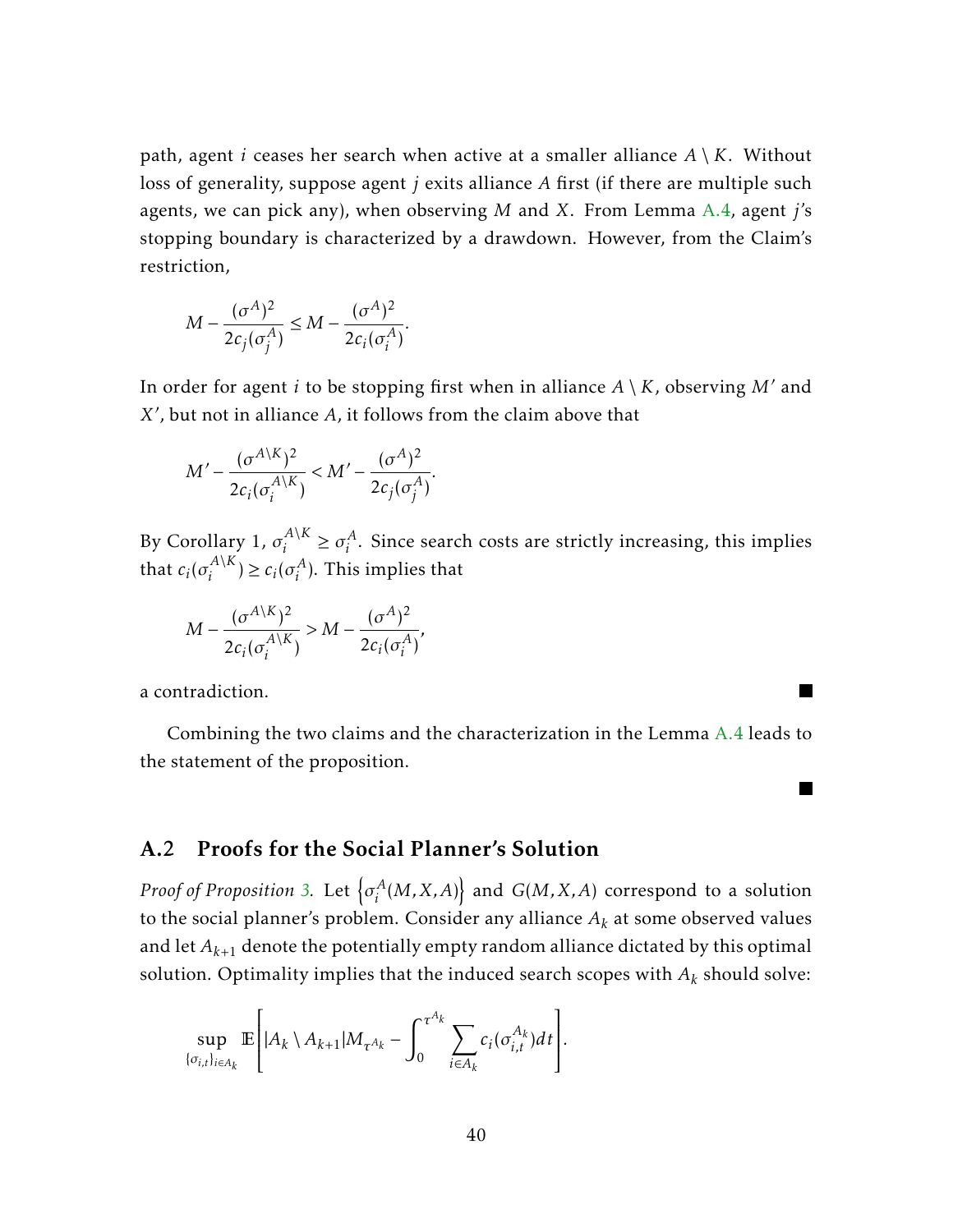As in our equilibrium analysis, we can use [Krylov](#page-55-18) [\(1973\)](#page-55-18) to conclude that the timed overall search scope within alliance  $A_k$  is Markovian and depends nontrivially only on *X*. We therefore write this scope as  $\sigma^{A_k}(X)$ . Since individual costs are convex, this implies that individual search scopes within *A<sup>k</sup>* are also Markovian and depend non-trivially only on *X*. We write these as  $\{\sigma_i^{A_k}\}$  $\frac{A_k}{i}(X)$  $\sum_{i \in A_k}$ . This further implies that the overall search costs within alliance  $A_k$ , given by  $\sum_{i\in A_k} c_i(\sigma_i^{A_k})$  $i^{2k}(X)$ ), can also depend non-trivially only on *X*. As in the proof of Lemma [A.3,](#page-35-0) we can "speed up" the process by  $\frac{\sigma^{A_k}(X)}{\sqrt{X_k}}$  $\sqrt{\sum_{i \in A_k} c_i(\sigma_i^{A_k})(X)}$ to conclude that

$$
\mathbb{E}\bigg[\int_{0}^{\tau^{A_{k}}}\sum_{i\in A_{k}}c_{i}(\sigma_{i,t}^{A_{k}})dt|M,X\bigg]=2\frac{M-X}{M-g^{A_{k}}(M)}\int_{g^{A_{k}}(M)}^{X}\frac{(x-g^{A_{k}}(M))\sum_{i\in A_{k}}c_{i}(\sigma_{i}^{A_{k}})(x)}{(\sigma^{A_{k}}(x))^{2}}dx \n+2\frac{X-g^{A_{k}}(M)}{M-g^{A_{k}}(M)}\int_{X}^{M}\frac{(M-x)\sum_{i\in A_{k}}c_{i}(\sigma_{i}^{A_{k}})(x)}{(\sigma^{A_{k}}(x))^{2}}dx \n+2\frac{X-g^{A_{k}}(M)}{M-g^{A_{k}}(M)}\int_{M}^{\infty}\frac{1}{x-g^{A_{k}}(x)}\bigg(\int_{g^{A_{k}}(x)}^{x}\frac{(y-g^{A_{k}}(x))\sum_{i\in A_{k}}c_{i}(\sigma_{i}^{A_{k}})(y)}{(\sigma^{A_{k}}(y))^{2}}dy\bigg)e^{-\int_{M}^{x}\frac{1}{y-g^{A_{k}}(y)}dy}dx.
$$

The continuation HJB for the social planner is given by:

$$
\sup_{\{\sigma_i\}_{i\in A_k}} \left[ \frac{1}{2} \left( \sum_{i\in A_k} \sigma_i^{A_k}(X) \right)^2 \frac{\partial^2 W(M,X,A_k)}{\partial X^2} - \sum_{i\in A_k} c_i(\sigma_i^{A_k}(X)) \right].
$$

Again replacing the sup with the appropriate FOC we end up with the following system:

$$
\left(\sum_{i\in A_k} \sigma_i^{A_k}(X)\right) \frac{\partial^2 W_k(M, X, A_k)}{\partial X^2} = c_i'(\sigma_i^{A_k}(X)) \quad \forall i \in A_k.
$$

The expression for the continuation value described in the text implies:

$$
\frac{\partial^2 W(M,X,A_k)}{\partial X^2} = \frac{\partial^2 \mathbb{E}\left[\int_0^{\tau^{A_k}} \sum_{i\in A_k} c_i(\sigma_i^{A_k}(X)) dt | M, X\right]}{\partial X^2}.
$$

It follows that

 $\overline{a}$ 

$$
\frac{2\sum_{i\in A_k}c_i(\sigma_i^{A_k}(X))}{\sum_{i\in A_k}\sigma_i^{A_k}(X)}=c'_j(\sigma_i^{A_k}(X))\quad\forall j\in A_k.
$$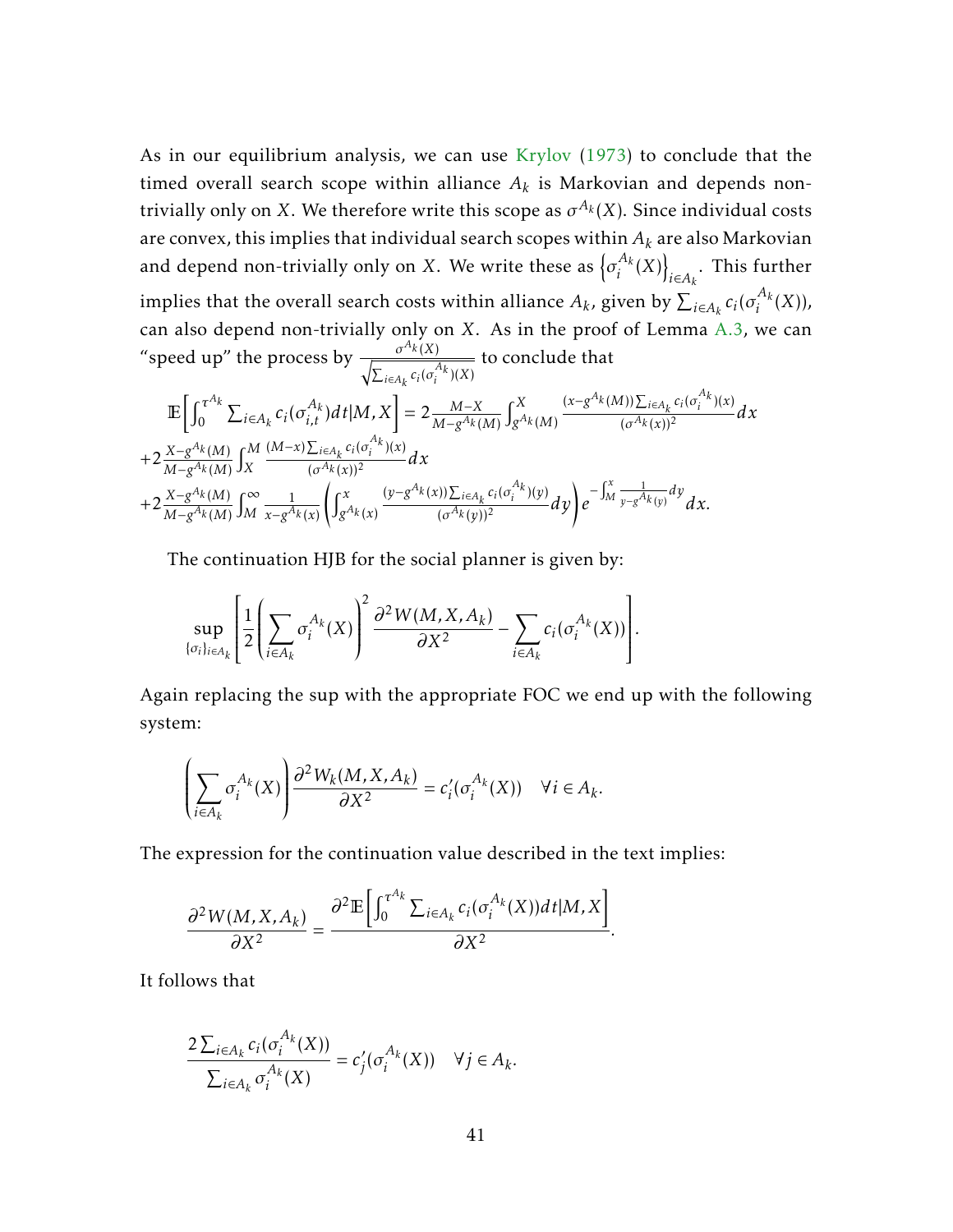From log-convexity of costs, whenever an interior solution exists, it is unique. In particular, the optimal search scopes are independent of the observed values and are constant over time for each active alliance.

The proof of Corollary 2 utilizes the proof of Proposition 4 and therefore follows it.

*Proof of Proposition [4.](#page-21-0)* The proof follows from two lemmas:

<span id="page-42-0"></span>Lemma A.5. *If the set of agents dropping from an alliance is independent of the observed path, then each alliance has a stopping boundary identified by a drawdown size*  $d_{A_k}$ .

*Proof of Lemma [A.5.](#page-42-0)* Let *A<sup>K</sup>* be the final alliance in the social planner's problem, with cardinality  $|A_K|$ . The social planner's problem when left with alliance  $A_K$ , and observing maximum *M* and current value *X*, takes the following form:

$$
W_K(M,X)=\sup_{\tau^K, \{\sigma_i\}_{i\in A_K}} \mathbb{E}\left[|A_K|M_{\tau^K}-\int_0^{\tau^K}\sum_{i\in A_K}c_i(\sigma_i^{A_K})dt\mid M,X\right].
$$

This is tantamount to a single-searcher problem, where search rewards are scaled by  $|A_K|$ . From [Urgun and Yariv](#page-55-2) [\(2020\)](#page-55-2), the stopping boundary is given by:

$$
g^{A_K}(M)=M-d_{A_k},
$$

where  $d_{A_k} = \frac{|A_k| \sigma^{A_k}}{2 \sum_{k=1}^k a_k^k}$  $\frac{P(K|0)K}{2\sum_{i\in A_K}c_i(\sigma_i^{A_K})}$ 

Consider the social planner's problem when the penultimate alliance  $A_{K-1}$  is active and the observed maximum and value are *M* and *X*, respectively:

$$
W_{K-1}(M, X) = \sup_{\tau^{K-1}, \{\sigma_i\}_{i \in A_{K-1}}} \mathbb{E}\Big[|A_{K-1} \setminus A_K| M_{\tau^{K-1}} + W_K(M_{\tau^{K-1}}, g^{A_{K-1}}(M_{\tau^{K-1}})) | M, X\Big]
$$
  
- 
$$
\mathbb{E}\Bigg[\int_0^{\tau^{K-1}} \sum_{i \in A_{K-1}} c_i(\sigma_i^{A_{K-1}}) dt | M, X\Bigg].
$$

By optimality of the stopping time  $\tau^{K-1}$ , we have smooth pasting of  $W_{K-1}(M,X)$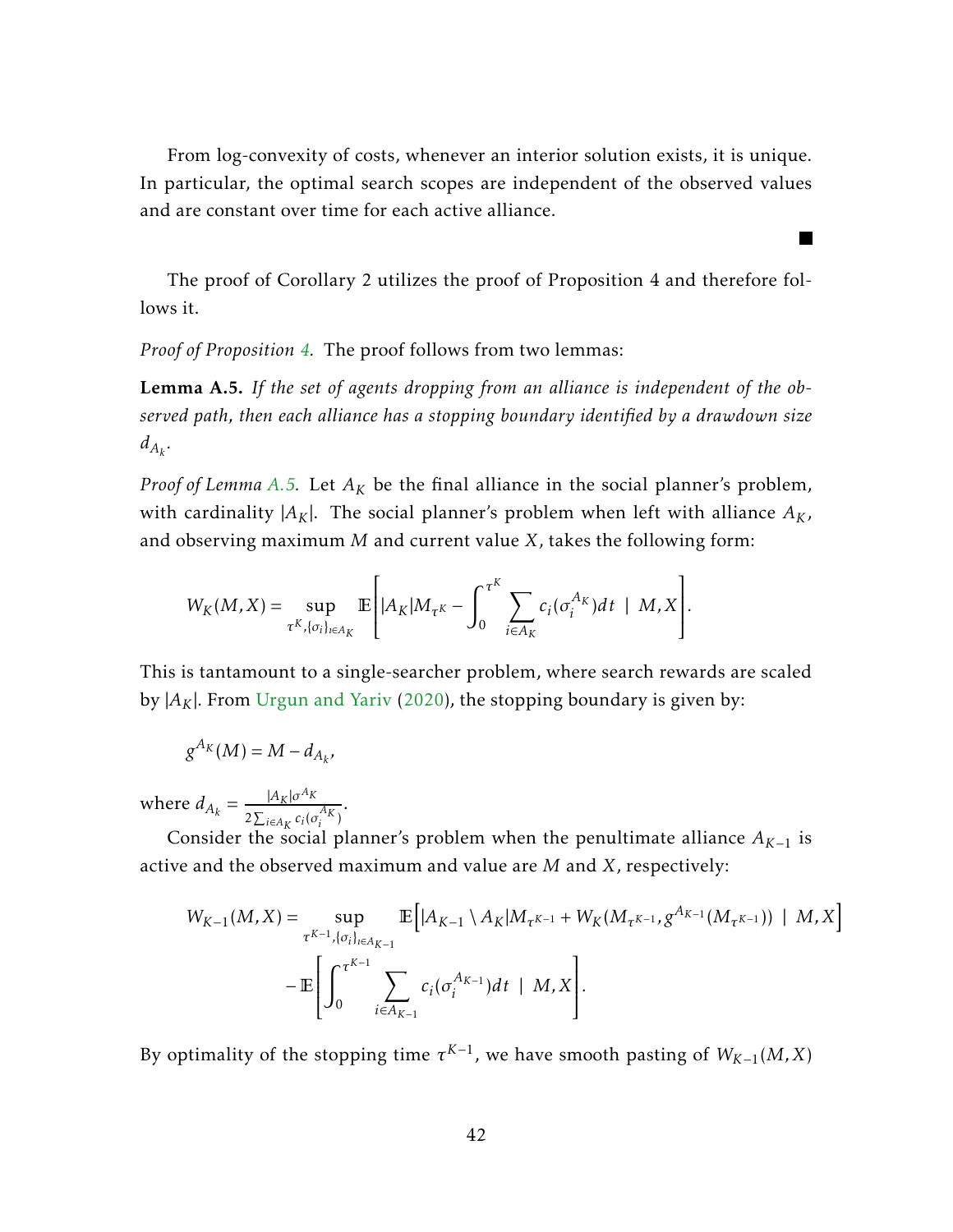and  $W_K(M,X)$ . Therefore,

$$
W_{K-1}(M, g^{A_{K-1}}(M)) = |A_{K-1} \setminus A_K|M + W_K(M, g^{A_{K-1}}(M)),
$$
  

$$
\frac{\partial W_{K-1}(M, g^{A_{K-1}}(M))}{\partial X}|_{X=g^{A_{K-1}}} = \frac{\partial (|A_{K-1} \setminus A_K|M + W_K(M, g^{A_{K-1}}(M)))}{\partial X}|_{X=g^{A_{K-1}}(M)}.
$$

Similar to our equilibrium analysis, and using the notation for the Green function introduced there, we can write the welfare maximization problem as

$$
\begin{aligned} &W_{K-1}(M,X)=|A_{K-1}\setminus A_K|M+W_K(M,g^{A_{K-1}}(M))\frac{M-X}{M-g^{A_{K-1}}(M)}\\&+W_{K-1}(M,M)\frac{X-g_{A^{K-1}}(M)}{M-g^{A_{K-1}}(M)}-\int_{g^{A_{K-1}}}^M G_{g^{A_{K-1}}(M),M}(x,y)\frac{2\sum_{i\in A_{K-1}}c_i(\sigma_{i,t}^{A_{K-1}})}{(\sigma^{A_{K-1}})^2}dy.\end{aligned}
$$

Letting *X* approach  $g^{A_{K-1}}(M)$ , smooth pasting and rearranging yields: [23](#page-43-0)

$$
W_{K-1}(M,X) = |A_{K-1} \setminus A_K|M + W_K(M,g^{A_{K-1}}(M)) + (X - g^{A_{K-1}}(M)) \int g^{A_{K-1}}(M) \frac{2 \sum_{i \in A_K} c_i(\sigma_i^{A_K})}{(\sigma^{A_K})^2} dx + \int g^{A_{K-1}}(M) (X - y) \frac{2 \sum_{i \in A_{K-1}} c_i(\sigma_i^{A_{K-1}})}{(\sigma^{A_{K-1}})^2} dy,
$$

Using the closed-form representation of  $W_K$  leads to:

$$
W_{K-1}(M, X) = |A_{K-1}|M + \frac{1}{2}(g^{A_{K-1}}(M) - g^{A_K}(M))^2 \frac{2 \sum_{i \in A_K} c_i(\sigma_i^{A_K})}{(\sigma^{A_K})^2} + (X - g^{A_{K-1}}(M))(g^{A_{K-1}}(M) - g^{A_K}(M)) \frac{2 \sum_{i \in A_K} c_i(\sigma_i^{A_K})}{(\sigma^{A_K})^2} + \frac{1}{2}(X - g^{A_{K-1}}(M))^2 \frac{2 \sum_{i \in A_{K-1}} c_i(\sigma_i^{A_{K-1}})}{(\sigma^{A_{K-1}})^2}.
$$

To generate an ODE that identifies  $g^{A_{K-1}}(M)$ , we take the derivative with respect to *M* that, evaluated at  $X = M$ , should equal 0. After some algebraic manipulations,

$$
\frac{\partial(|A_{K-1}\setminus A_K|M+W_K(M,g^{A_{K-1}}(M)))}{\partial X}|_{X=g^{A_{K-1}}(M)}=\left(X-g^{A_{K-1}}(M)\right)\int_{g^{A_K}(M)}^{g^{A_{K-1}}(M)}\frac{2\sum_{i\in A_K}c_i(\sigma_i^{A_K})}{(\sigma^{A_K})^2}dx.
$$

<span id="page-43-0"></span><sup>&</sup>lt;sup>23</sup>The equality follows from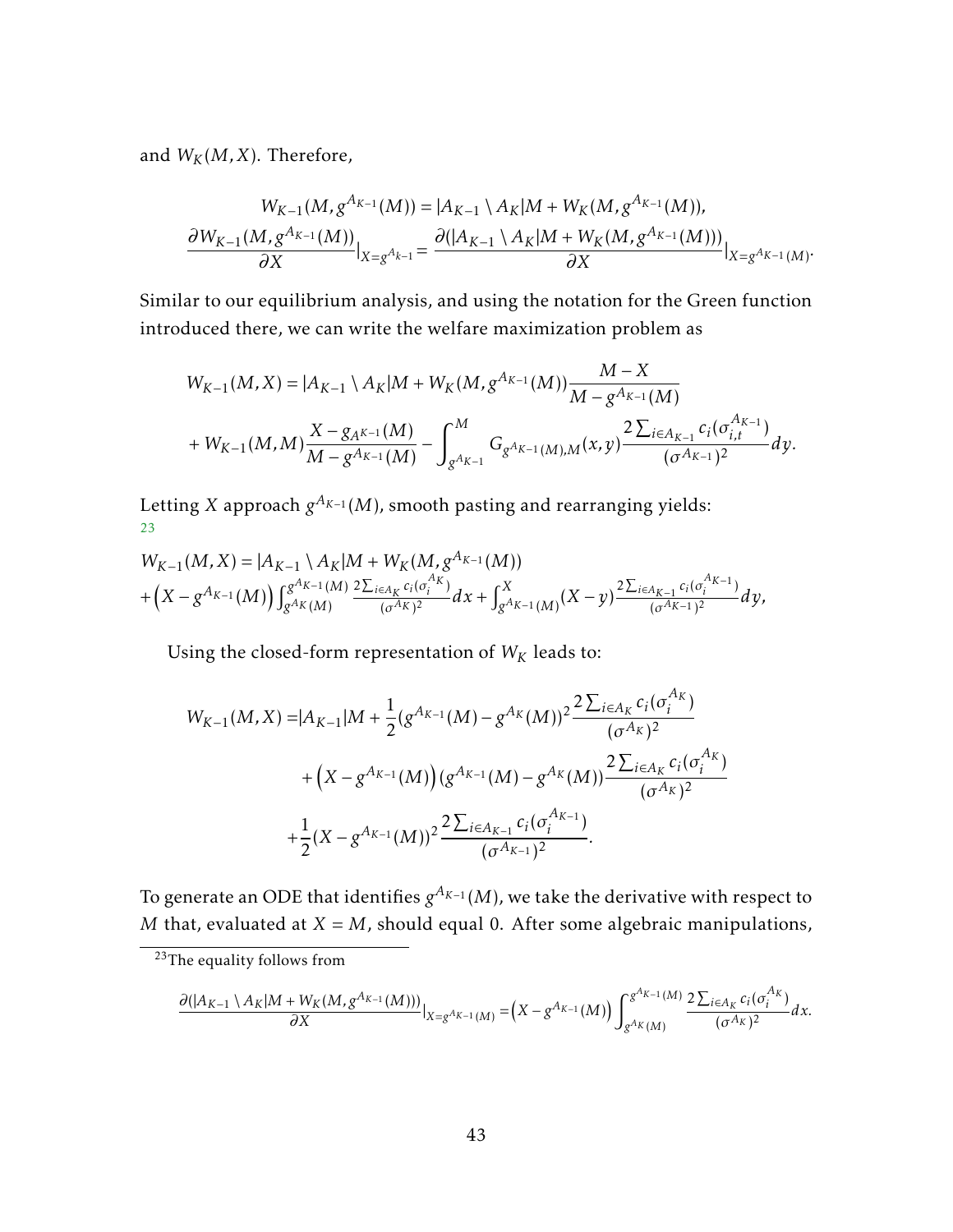this ODE take the form

$$
\frac{dg^{A_{K-1}}(M)}{dM} = \frac{|A_{K-1} \setminus A_K|}{2\left(M - g^{A_{K-1}}(M)\right) \left(\frac{\sum_{i \in A_{K-1}} c_i(\sigma_i^{A_{K-1}})}{(\sigma^{A_{K-1}})^2} - \frac{\sum_{i \in A_K} c_i(\sigma_i^{A_K})}{(\sigma^{A_K})^2}\right)}.
$$

It is straightforward to verify that the unique solution for this ODE satisfying the value-matching condition takes the form  $g^{A_{K-1}}(M) = M - d_{A_{K-1}}$ , where

$$
d_{A_{K-1}} = \frac{|A_{K-1} \setminus A_K|}{2 \left( \frac{\sum_{i \in A_{K-1}} c_i(\sigma_i^{A_{K-1}})}{(\sigma^{A_{K-1}})^2} - \frac{\sum_{i \in A_K} c_i(\sigma_i^{A_K})}{(\sigma^{A_K})^2} \right)}.
$$

In particular, the optimal stopping boundary is a drawdown stopping boundary.

Proceeding inductively, for any alliance  $m \leq K$ , the continuation value when M and *X* are observed can be written as:

$$
W_m(M, X) = |A_m \setminus A_{m+1}|M + W_{m+1}(M, g^{A_m}(M))
$$
  
+ 
$$
(X - g^{A_m}(M)) \sum_{k=m}^{K-1} \left( \int_{g^{k+1}(M)}^{g^k(M)} \frac{2 \sum_{i \in A_{k+1}} c_i(\sigma_i^{A_{k+1}})}{(\sigma^{A_{k+1}})^2} dx \right)
$$
  
- 
$$
\int_{g^{A_m}(M)}^{X} (X - y) \frac{2 \sum_{i \in A_m} c_i(\sigma_i^{A_m})}{(\sigma^{A_m})^2} dy.
$$

We can then repeat the steps above to generate an analogous ODE for  $g^{A_m}(M)$  and verify that it is uniquely identified as a drawdown stopping boundary. Namely,  $g^{A_m}(M) = M - d_{A_m}$ , where

$$
d_{A_m} = \frac{|A_m \setminus A_{m+1}|}{2 \left( \frac{\sum_{i \in A_m} c_i(\sigma_i^{A_m})}{(\sigma^{A_m})^2} - \frac{\sum_{i \in A_{m+1}} c_i(\sigma_i^{A_{m+1}})}{(\sigma^{A_{m+1}})^2} \right)}.
$$

<span id="page-44-0"></span>Lemma A.6. *The set of agents dropping from an alliance is deterministic. That is for any alliance A, for all pairs*  $(M, X)$ ,  $(M', X')$  such that  $G(M, X, A) \neq A$ , we have  $G(M, X, A) = G(M', X', A)$ *.* 

П

*Proof of Lemma [A.6.](#page-44-0)* We prove this result by induction on the size of the initial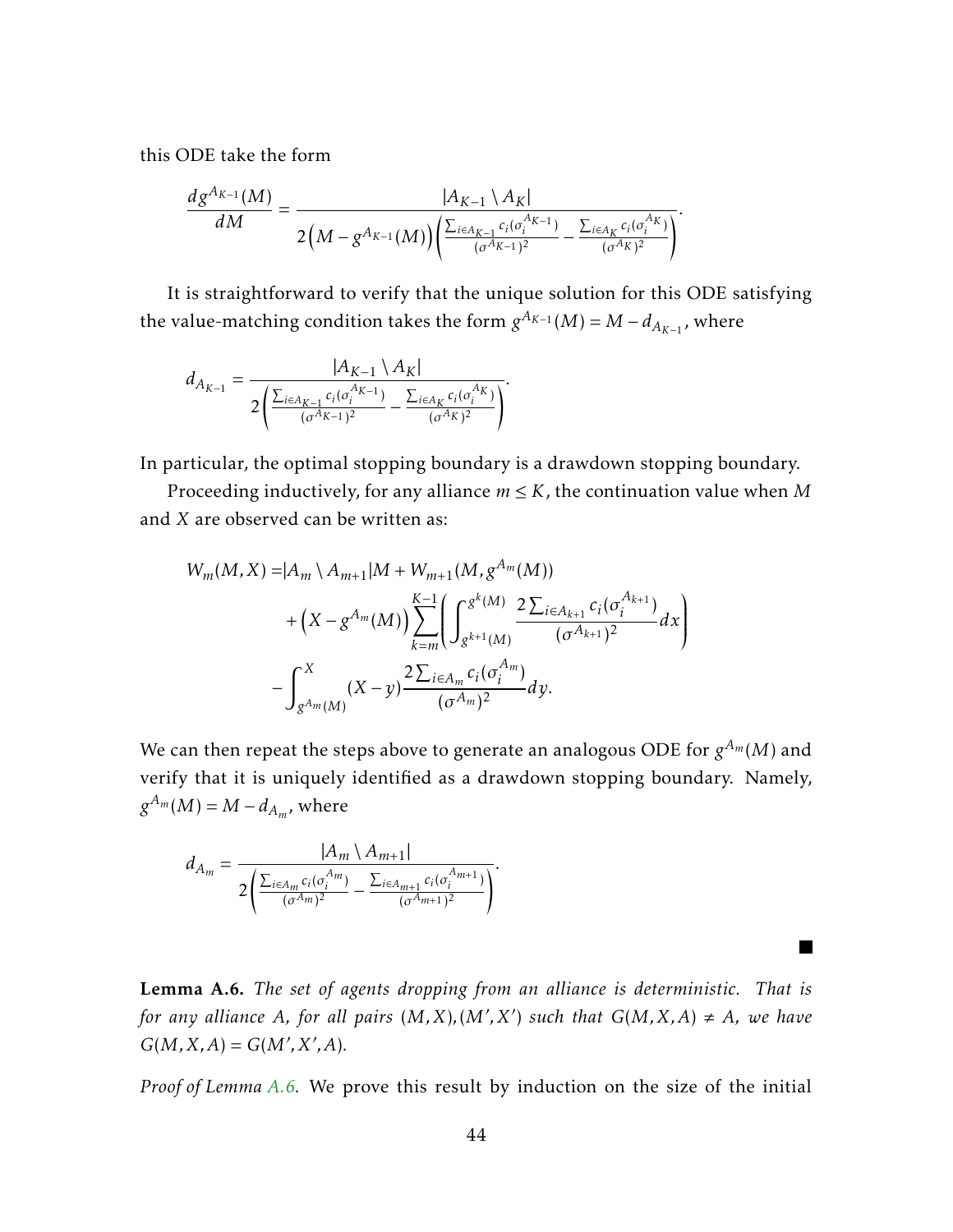team *N*, regardless of the starting values of the maximum and the project. The claim follows immediately for  $N = 1$ . In that case, the agent uses a drawdown stopping boundary and the only way for the singleton alliance to change is for the agent to terminate her search.

For the inductive step, assume that for any initial team of size *N* − 1 or less the optimal alliance sequence is deterministic. By Lemma [A.5,](#page-42-0) each of these alliances is associated with a drawdown stopping boundary. Let *A*<sup>1</sup> be an alliance of size *N*. The continuation value when *M* and *X* are observed is:

$$
W_1(M,X) = \mathbb{E}\left[M_{\tau^1} + \max_{A_2 \subsetneq A_1} \{|A_1 \setminus A_2|M_{\tau^1} + W_{A_2}(M_{\tau^1}, g^{A_1}(M_{\tau^1}))\} - \int_0^{\tau^1} \sum_{i \in A_k} c_i(\sigma_i^{A_1}) dt\right].
$$

Suppose that, for some path, the social planner optimally transitions from alliance *A*<sub>1</sub> to a strictly smaller alliance  $A_2 \neq \emptyset$ . In particular, alliance  $A_2$  contains fewer than *N* agents. By the inductive hypothesis, the sequence that ensues is path independent. We can therefore write the continuation value as:

$$
W_1(M, X) = |A_1 \setminus A_2|M + W_2(M, g^{A_1}(M)) + \left(X - g^{A_1}(M)\right) \sum_{m=2}^{K-1} \left( \int_{g^{A_{m+1}}(M)}^{g^{A_m}(M)} \frac{2 \sum_{i \in A_{m+1}} c_i(\sigma_i^{A_{m+1}})}{(\sigma^{A_{m+1}})^2} dx \right) + \int_{g^{A_1}(M)}^{X} (X - y) \frac{2 \sum_{i \in A_1} c_i(\sigma_i^{A_1})}{(\sigma^{A_1})^2} dy.
$$

As before, this yields an ODE characterizing  $g^{A_1}(M)$  and a unique solution of the form  $g^{A_1}(M) = M - d_{A_1}$ , where

$$
d_{A_1} = \frac{|A_1 \setminus A_2|}{2\left(\frac{\sum_{i \in A_1} c_i(\sigma_i^{A_1})}{(\sigma^{A_1})^2} - \frac{\sum_{i \in A_2} c_i(\sigma_i^{A_2})}{(\sigma^{A_2})^2}\right)}.
$$

Towards a contradiction, suppose that at some other path a different alliance is optimally chosen to follow the full alliance  $A_1$ . Call that alliance  $\hat{A}_2 \neq A_2$ . Similar argument would then imply that the stopping boundary for  $A_1$  is given by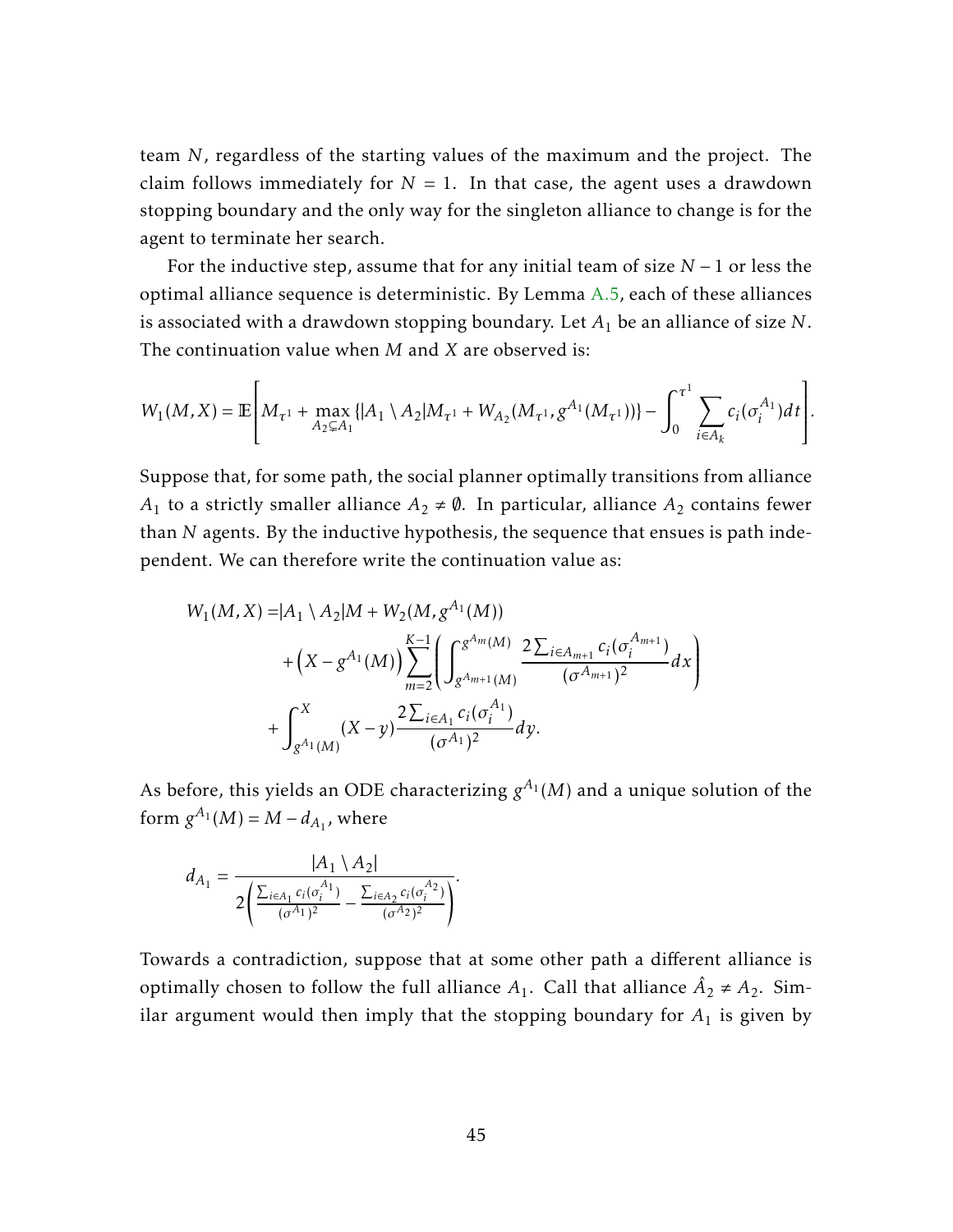$$
g^{A_1}(M) = M - \hat{d}_{A_1}
$$
, where

$$
\hat{d}_{A_1} = \frac{|A_1 \setminus \hat{A}_2|}{2 \left( \frac{\sum_{i \in A_1} c_i(\sigma_i^{A_1})}{(\sigma^{A_1})^2} - \frac{\sum_{i \in \hat{A}_2} c_i(\sigma_i^{\hat{A}_2})}{(\sigma^{\hat{A}_2})^2} \right)}.
$$

Suppose  $d_{A_1} = d_{\hat{A}_1}$ . Without loss of generality, assume  $\sigma^{A_2} \geq \sigma^{\hat{A}_2}$ . We cannot have  $\hat{A}_2 \subseteq A_2$ . Indeed, if that were the case, the social planner would be indifferent between keeping the agents in  $A_2 \backslash \hat{A_2}$  at points at which either  $\hat{A_2}$  or  $A_2$  are chosen to continue. However, our tie-breaking rule implies that such indifferences are broken in favor of stopping; that is, in such cases, the smaller set  $\hat{A}_2$  would be chosen. Therefore,  $\hat{A}_2 \not\subseteq A_2$  and there exists an agent  $i \in \hat{A}_2 \setminus A_2$ . Suppose that whenever the social planner transitions from  $A_1$  to  $A_2$ , she instead transitions to  $A_2 \cup \{i\}$ , maintaining the search scopes of members of  $A_2$  as before and having agent *i* search with the lowest scope *σ* for a sufficiently small interval of time. In that interval of time, everyone in  $A_2$  benefits. When alliance  $\hat{A}_2$  is picked, agent *i* uses at least as high a search scope, while benefitting from lower overall search scope. In particular, agent *i* benefits as well from this change.

Suppose  $d_{A_1} \neq d_{\hat{A}_1}$ . In this case, the two stopping boundaries identified above, *M* −  $d_{A_1}$  and *M* −  $d_{\hat{A}_1}$  never intersect, in contradiction.

Combining the two lemmas leads to the conclusion of the proposition.

*Proof of Corollary [2.](#page-21-1)* To prove the corollary, we introduce superscripts *eq* and *sp* to denote the equilibrium and social planner's solution, respectively (these are suppressed otherwise, when there is low risk of confusion). We use the following set of lemmas. For these, we assume interior equilibrium and social planner search scopes, as presumed in the corollary.

<span id="page-46-0"></span>Lemma A.7. *Any active alliance A has a higher search scope under the social planner's solution compared to the equilibrium.*

*Proof of Lemma [A.7.](#page-46-0)* Towards a contradiction, suppose there exists an alliance *A* such that  $\sum_{i \in A} \sigma_i^{A,eq}$  $\sum_{i \in A} A_i e_i$ *i* . The social planner's solution satisfies

$$
\frac{2\sum_{i\in A}c_i(\sigma_i^{A,sp})}{c'_j(\sigma_j^{A,sp})} = \sum_{i\in A}\sigma_i^{A,sp} \quad \forall j\in A,
$$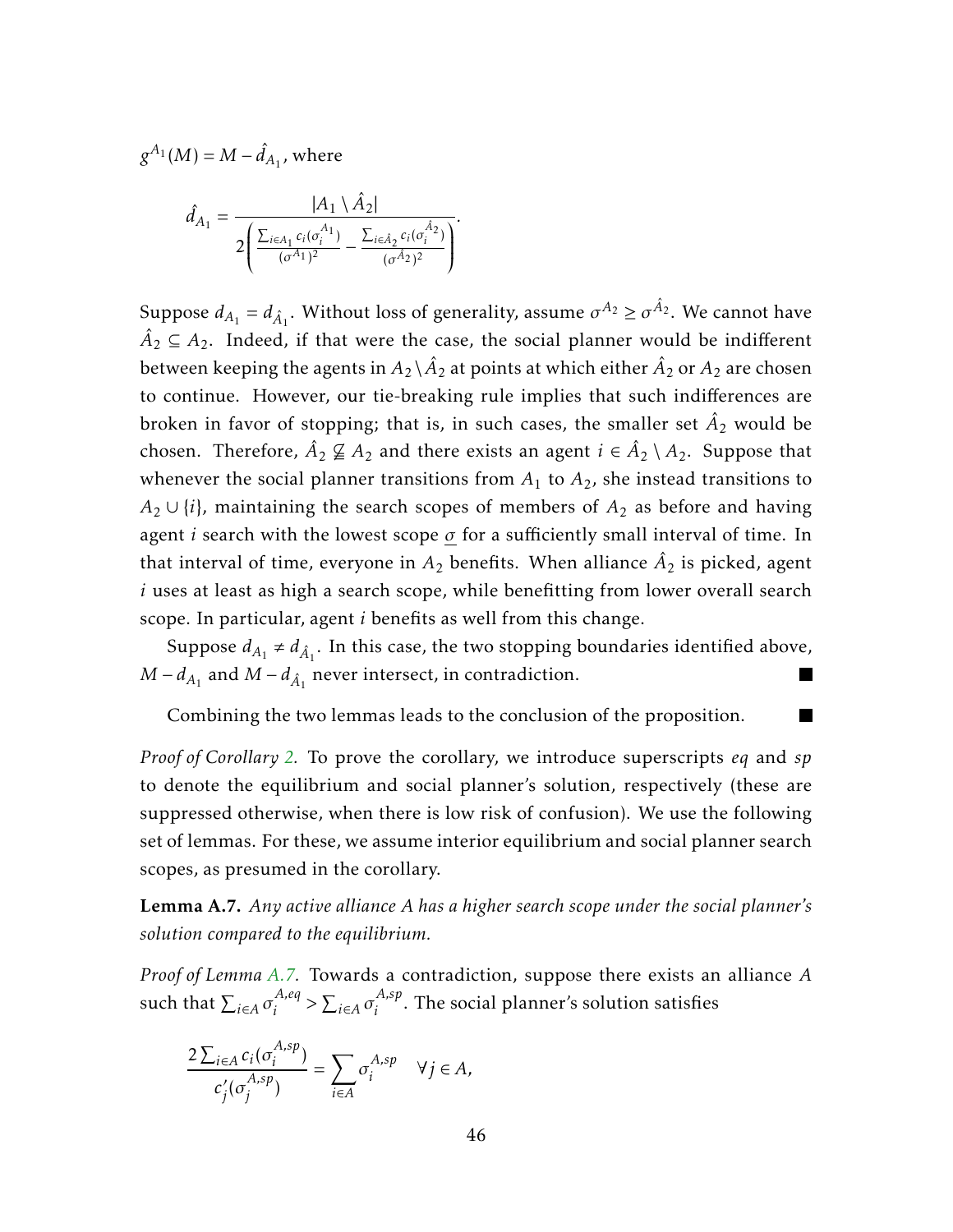which implies that

$$
\frac{2c_j(\sigma_j^{A,sp})}{c'_j(\sigma_j^{A,sp})} < \sum_{i \in A} \sigma_i^{A,sp} < \sum_{i \in A} \sigma_i^{A,eq} \quad \forall j \in A.
$$

From log-convexity of costs, the left-hand side of this inequality increases as  $\sigma_i^{A,sp}$ *j* decreases. For the equilibrium constraint to hold,  $\sigma_i^{A,eq}$  $\sigma_j^{A,eq} < \sigma_j^{A,sp}$  $j$ <sup>*A,sp*</sup> for all  $j \in A$ , in contradiction.

<span id="page-47-0"></span>**Lemma A.8.** In the social planner's solution, for any alliance A and any agent  $i \notin A$ ,  $\sigma^{A,sp} < \sigma^{A \cup \{i\},sp}$ .

*Proof of Lemma [A.8.](#page-47-0)* Suppose not. Then, there exists an alliance *A* and an individ- $\alpha$  *i*  $\notin$  *A* such that  $\sigma^{A,sp} \geq \sigma^{A \cup \{i\},sp}$ . Then, for all  $l \in A$ , we must have

$$
\frac{2\sum_{j\in A}c_j(\sigma_j^{A,sp})}{c'_l(\sigma_l^{A,sp})}=\sigma^{A,sp} \quad \text{and} \quad \frac{2\sum_{j\in A\cup\{i\}}c_j(\sigma_j^{A\cup\{i\},sp})}{c'_l(\sigma_l^{A_k\cup\{i\},sp})}=\sigma^{A\cup\{i\},sp}.
$$

Since search costs are strictly positive, the second equality implies that, for all *l* ∈ *A*,

$$
\frac{2\sum_{j\in A}c_j(\sigma_j^{A\cup\{i\},sp})}{c'_l(\sigma_l^{A\cup\{i\},sp})}<\frac{2\sum_{j\in A\cup\{i\}}c_j(\sigma_j^{A\cup\{i\},sp})}{c'_l(\sigma_l^{A\cup\{i\},sp})}=\sigma^{A\cup\{i\},sp}\leq \sigma^{A,sp}.
$$

Log-convexity of costs implies that the left-hand side of this inequality increases as  $\sigma_l^{A \cup \{i\}, sp}$  $\frac{d}{dx}$  decreases. The social planner's constraint for alliance *A* then implies that  $\sigma_l^{A,sp}$  $\sigma_l^{A,sp} < \sigma_l^{A \cup \{i\},sp}$  $\int_l^{A\cup\{i\},sp}$  for all  $l \in A$ , in contradiction to the last inequality.

<span id="page-47-1"></span>**Lemma A.9.** In the social planner's solution if  $A_k$  and  $A_{k+1}$  are consecutive active alliances in the social planner's solution, then for any  $i$  in  $A_{k+1}$ , we have  $\sigma^{A_k,sp}_i$  $\sigma_i^{A_k,sp} > \sigma_i^{A_{k+1},sp}$  $\frac{i^{2k+1}}{i}$ 

*Proof of Lemma [A.9.](#page-47-1)* From Proposition 4, if  $A_k$  and  $A_{k+1}$  are part of the optimal sequence, we have

$$
\frac{\sum_{j\in A_k}c_j(\sigma_j^{A_k,sp})}{(\sigma^{A_k,sp})^2}-\frac{\sum_{j\in A_{k+1}}c_j(\sigma_j^{A_{k+1},sp})}{(\sigma^{A_{k+1},sp})^2}>0.
$$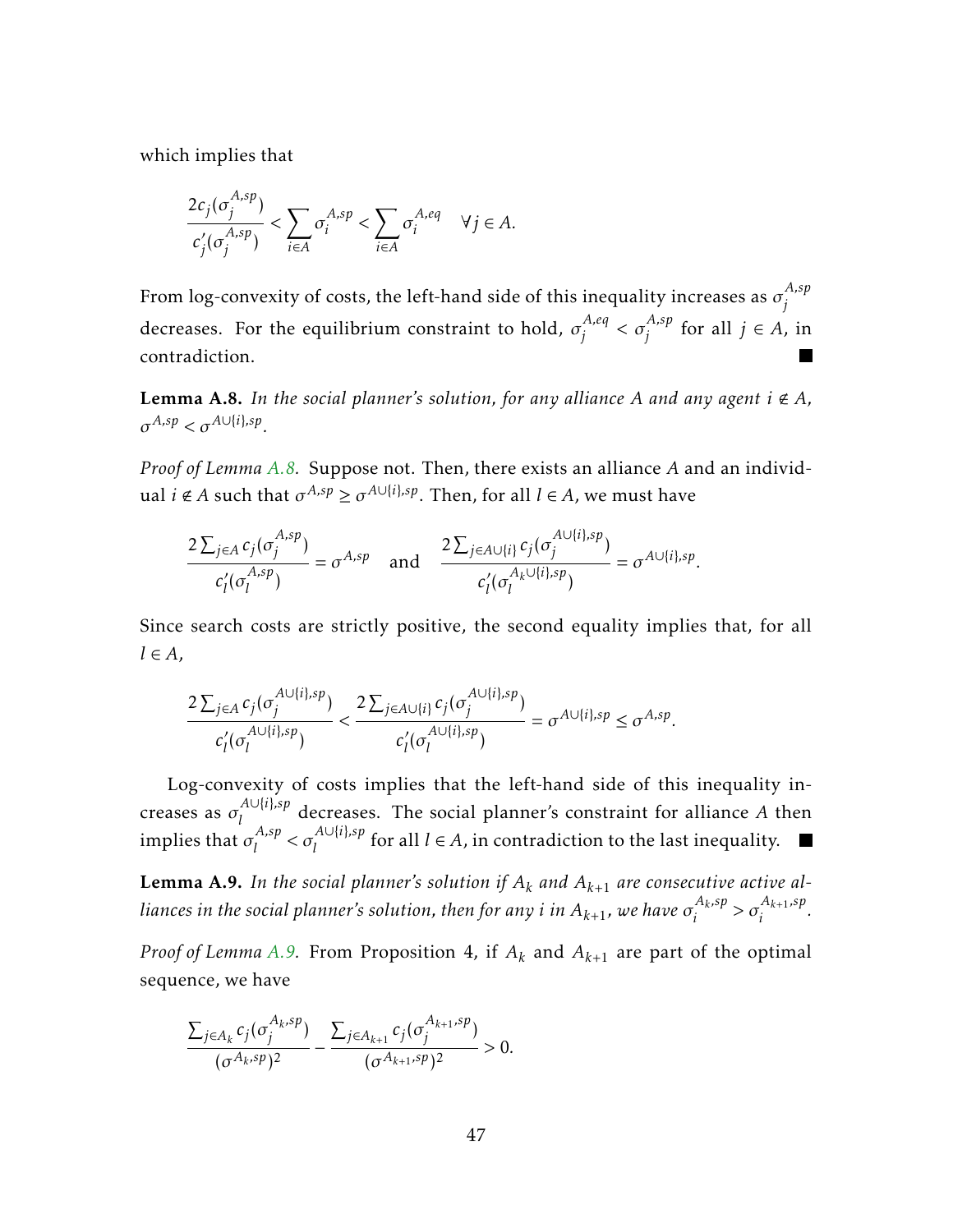Furthermore, from Proposition 3, for all  $i \in A_{k+1}$ ,

$$
\frac{2\sum_{j\in A_k}c_j(\sigma_j^{A_k,sp})}{c'_i(\sigma_i^{A_k,sp})}=\sigma^{A_k,sp} \quad \text{and} \quad \frac{2\sum_{j\in A_{k+1}}c_j(\sigma_j^{A_{k+1},sp})}{c'_i(\sigma_i^{A_{k+1},sp})}=\sigma^{A_{k+1},sp}.
$$

Combining these yields, for all  $i \in A_{k+1}$ ,

$$
\frac{(c_i'(\sigma_i^{A_k,sp}))^2}{\sum_{j\in A_k} c_j(\sigma_j^{A_k,sp})} - \frac{(c_i'(\sigma_i^{A_{k+1},sp}))^2}{\sum_{j\in A_{k+1}} c_j(\sigma_j^{A_{k+1},sp})} = \frac{c_i'(\sigma_i^{A_k,sp})}{2\sigma^{A_k,sp}} - \frac{c_i'(\sigma_i^{A_{k+1},sp})}{2\sigma^{A_{k+1},sp}} > 0.
$$

Since  $\sigma^{A_k,sp} > \sigma^{A_{k+1},sp}$  from the previous lemma, for all  $i \in A_{k+1}$ , we must have  $c_i'$  $\int_i^j (\sigma_i^{A_k,sp})$  $c_i^{\{A_k,sp\}} > c_i^{\prime}(\sigma_i^{A_{k+1},sp})$  $\binom{A_{k+1},sp}{i}$ , which in turn implies  $\sigma_i^{A_k,sp}$  $\sigma_i^{A_k,sp} > \sigma_i^{A_{k+1},sp}$  $\frac{i^{1}k+1^{1}p}{i}$ .

To prove Corollary [2,](#page-21-1) we combine the three lemmas with Corollary 1. Consider any non-singleton alliance *A* on path for the equilibrium and the social planner's solution. For any  $i \in A$ , Corollary 1 implies that  $\sigma_i^{A,eq}$  $\sigma_i^{A,eq} < \sigma_i^{\{i\},eq}$  $i^{1/(\mu)}$ . From the lemmas above,  $\sigma_i^{A,sp}$  $\sigma_i^{A,sp} > \sigma_i^{\{i\},sp}$  $\hat{i}^{(i),i}_{i}$ . Since an individual searching on her own chooses the optimal search scope, *σ* {*i*}*,eq*  $\sigma_i^{\{i\},eq} = \sigma_i^{\{i\},sp}$  $\sigma_i^{(i),sp}$ . We therefore have  $\sigma_i^{A,sp}$  $\sigma_i^{A,sp} > \sigma_i^{A,eq}$  $\int_{i}^{1,eq}$ . Furthermore, from Lemma [A.9,](#page-47-1) in the welfare maximizing solution, each agent's search scope decreases as her alliance shrinks in size.

*Proof of Corollary [3.](#page-23-0)* For a contradiction suppose that for some alliance *A<sup>k</sup>* , the equilibrium drawdown *d eq*  $A_k^{\neq q} > d_{A_k}^{\leq p}$ . Now consider the set of agents  $A_k \setminus A_{k+1}$  in the social planner's problem and consider the alternative strategy where each *i* in  $A_k \setminus A_{k+1}$  searches with  $\sigma^{A_k,eq}_i$  when the current gap  $M$  −  $X$  is between  $d_{A_k}^{eq}$  $\frac{eq}{A_k} - d_{A_k}^{sp}$ *Ak* instead of dropping at the level  $d_{A_i}^{sp}$  $A_k$ . The agents  $A_{k+1}$  search with  $\sigma_i^{A_{k+1},sp}$  $\int_i^{1/k+1/3}$  in an unchanged manner. To see that this leads to an improvement for each agent we need to consider the improvement to both groups. First observe that under this policy the agents in  $A_k \setminus A_{k+1}$  are better off since they are searching with the same scope as they would in equilibrium, while the agents in  $A_{k+1}$  are searching with scope  $\sigma_i^{A_{k+1},sp}$  $\int_i^{A_{k+1},sp}$  but then by Corollary X  $\sigma_i^{A_{k+1},sp}$  $\sigma_i^{A_{k+1},sp} > \sigma_i^{A_k,eq}$  $\int_{i}^{A_k,eq}$ , thus the agents in  $A_k \setminus A_{k+1}$ are receiving even higher positive externalities compared to the equilibrium. Furthermore since the gap is larger than  $d_{A_k}^{eq}$  $A_{k}$ , in equilibrium the agents had a positive continuation value, which is now increased due to the positive externality for each agent. Second observe that under this policy agents in *Ak*+1 are better off since the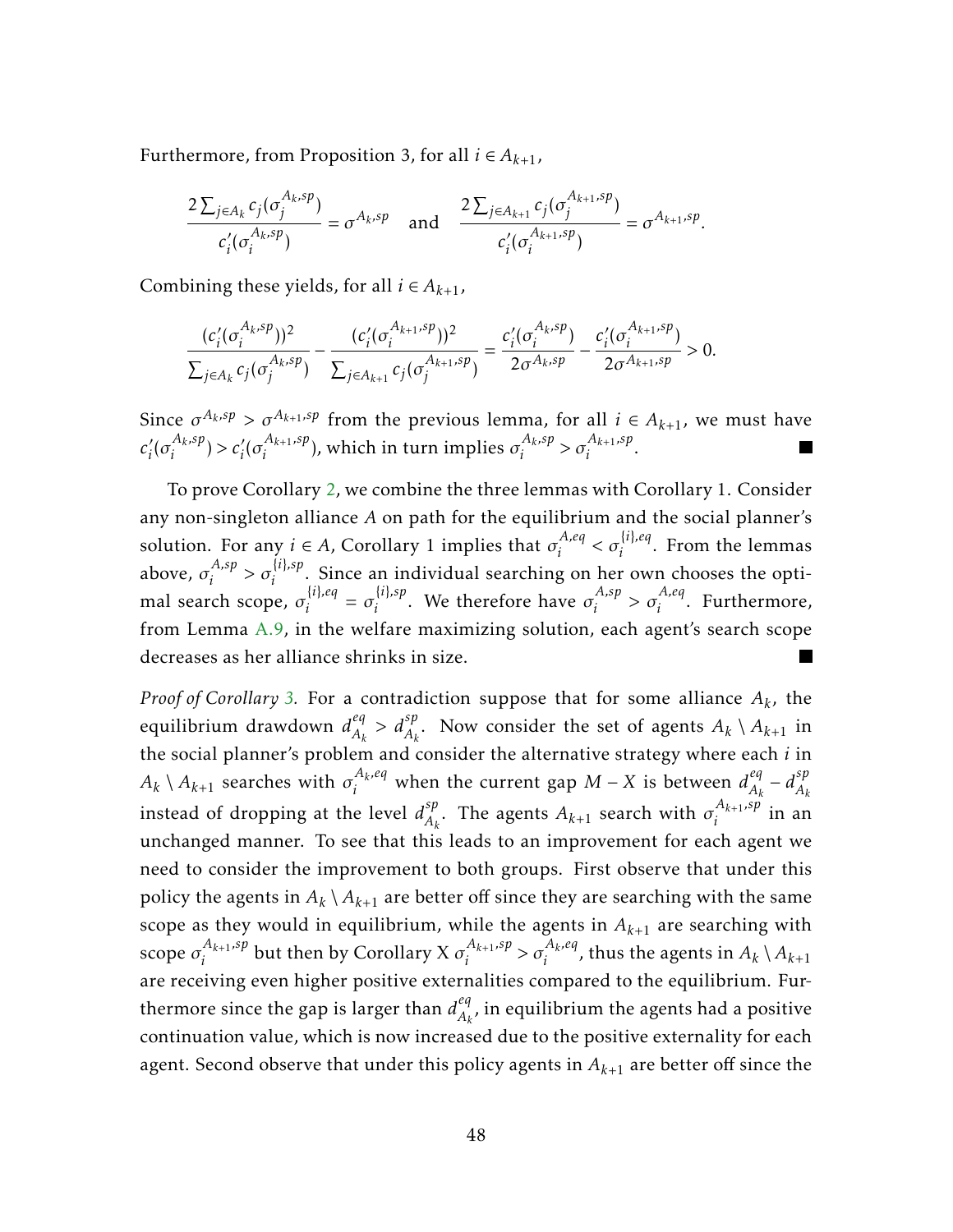between *d sp*  $A_k^{\text{sp}} - d_{A_k}^{\text{eq}}$  $A_k$  their own search scope is unchanged, but they receive an additional positive externality from the agents in  $A_k \setminus A_{k+1}$ . Since both parties welfare can be improved in this manner it cannot be optimal to have  $d_{A_k}^{eq}$  $A_k^{\neq} > d_{A_k}^{sp}$  for any  $A_k$ .

#### A.3 Proofs for Optimal Sequencing with Well-ordered Costs

*Proof of Lemma [1.](#page-23-1)* As introduced in the proof of Corollary [2,](#page-21-1) we use here the superscripts *eq* and *sp* to denote the equilibrium and social planner's solution, respectively. When costs are well-ordered, in equilibrium, in any alliance, all agents utilize the same search scope. In particular, for any active alliance *A* and any  $i, j \in A$ , we have  $\sigma_i^{A,eq}$  $\sigma_j^{A,eq} = \sigma_j^{A,eq}$ *j* . This implies that, in equilibrium, each agent *k* exits no later than agent *k* − 1, for all *k* = 2*,...,N*. Indeed, in any active alliance *A*, the equilibrium stopping boundary is governed by drawdown size

$$
d_A^{eq} = \min_{i \in A} \frac{(\sigma^{A,eq})^2}{2c_i(\sigma_i^{A,eq})} = \max_{i \in A} \frac{(\sigma^{A,eq})^2}{2c_i(\sigma_i^{A,eq})}.
$$

Suppose, towards a contradiction, that there exists a pair *i, j* such that *i > j*, so that  $\beta_i > \beta_j$ , and the social planner has agent *i* terminate her search strictly before agent *j*. There are then two distinct alliances in the social planner's solution, *A<sup>k</sup>* and *Am,* with  $k < m$ , where  $i, j \in A_k$  but  $i \notin A_{k+1}$  and  $j \in A_m$  but  $j \notin A_{m+1}$ .

As we showed, the social planner's solution associates a drawdown stopping boundary with each alliance. Denote the corresponding drawdown sizes  $d_k^{sp}$  $\binom{sp}{k}$  and  $d_m^{sp}$  for  $A_k$  and  $A_m$ , respectively. Suppose that, instead, the social planner swaps the exits of agents  $i$  and  $j$ , exiting agent  $j$  from  $A_k$  whenever agent  $i$  was to cease her search and exit from *A<sup>k</sup>* and exiting agent *i* from *A<sup>m</sup>* whenever agent *j* was to cease her search and exit from *Am*. Furthermore, the social planner can have agent *i* use the same search scope as agent *j* had originally in the alliances that follow *A<sup>k</sup>* . The overall search scope in any alliance does not change after this modification. Consequently, expected search outcomes are unaltered. However, the overall cost decreases weakly in every alliance and strictly in all alliances  $A_{k+1},...,A_m$ , contradicting the optimality of the proposed solution.

*Proof of Proposition [5.](#page-24-0)* Recall that our results so far imply that the social planner can restrict attention to the choice between deterministic alliance sequences. Fur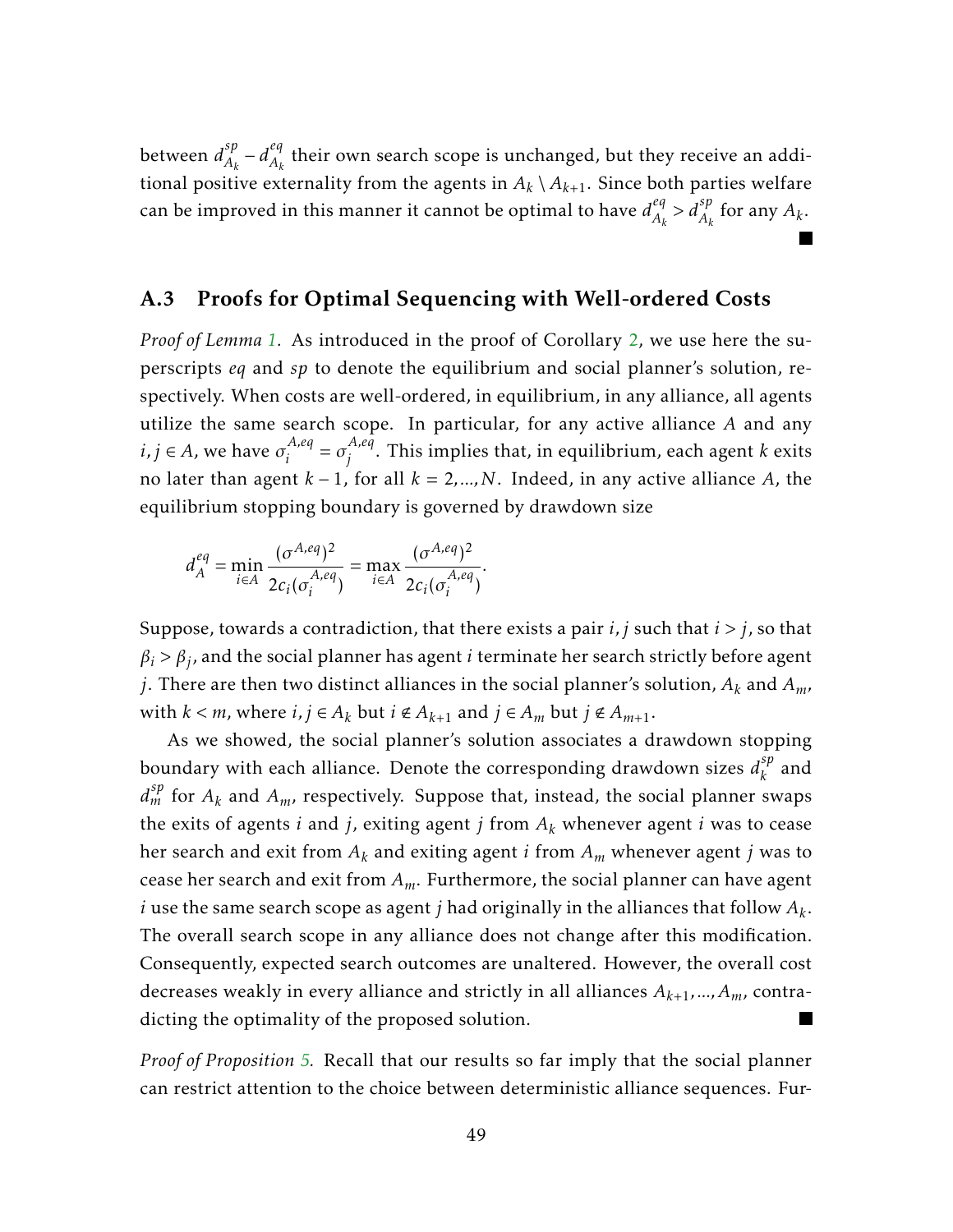thermore, given a deterministic sequence of alliances, Lemma [A.5](#page-42-0) identifies the optimal drawdown stopping boundaries associated with that alliance sequence. If the chosen sequence is suboptimal, some of its associated drawdown sizes might be negative or zero, implying the corresponding alliance is utilized for no length of time. This observation helps us to identify the optimal sequence. The proof of Proposition 5 follows from several lemmas. For any alliance *B<sup>k</sup>* , regardless of whether it is on the social planner's optimal alliance sequence, we denote the optimal overall search scope within the alliance by  $\tilde{\sigma}^k$  and the consequent overall search cost within that alliance by  $\tilde{c}^k.$ 

<span id="page-50-0"></span>Lemma A.10. *For any m, j,k such that m < j < k, if the welfare-maximizing sequence is such that B<sup>k</sup> is preceded by Bm, then for any sequence where B<sup>k</sup> is preceded by B<sup>j</sup> , we have*  $d_{B_m\to B_k} > d_{B_j\to B_k}$ .

*Proof of Lemma [A.10.](#page-50-0)* from the characterization of drawdowns in the well-ordered settings,  $d_{B_m\to B_k} \neq d_{B_j\to B_k}$ . Suppose that  $d_{B_m\to B_k} < d_{B_j\to B_k}$ . Since  $B_k$  is preceded by *B<sub>m</sub>* in the optimal sequence,  $d_{B_m \to B_k} > 0$ . It then follows that  $d_{B_j \to B_k} > 0$ . This implies that it would be beneficial for the planner to have alliance *B<sup>m</sup>* first transition to alliance  $B_j$ , and only then transition to alliance  $B_k$ .

<span id="page-50-1"></span>**Lemma A.11.** *If*  $m < k$ *,*  $d_{B_m \to \emptyset} > d_{B_k \to \emptyset}$  *implies*  $d_{B_m \to B_k} > d_{B_k \to \emptyset}$ *.* 

*Proof of Lemma [A.11.](#page-50-1)*  $d_{B_m\to\emptyset} > d_{B_k\to\emptyset}$  implies

$$
\frac{1}{N-m} \frac{\tilde{c}^m}{\tilde{\sigma}^m} < \frac{1}{N-k} \frac{\tilde{c}^k}{\tilde{\sigma}^k} \Longrightarrow \frac{1}{k-m} \left( \frac{\tilde{c}^m}{\tilde{\sigma}^m} - \frac{\tilde{c}^k}{\tilde{\sigma}^k} \right) < \frac{1}{N-k} \frac{\tilde{c}^k}{\tilde{\sigma}^k},
$$

illustrating the claim.

<span id="page-50-2"></span>**Lemma A.12.** For any  $k$  such that  $d_{B_k\to\emptyset} > d_{B_N\to\emptyset} > d_{B_{k+1}\to\emptyset}$ , we have  $d_{B_k,B_{k+1}} > d_{B_N\to\emptyset}$ . *Proof of Lemma [A.12.](#page-50-2)* Observe that  $d_{B_k \to \emptyset} > d_{B_N \to \emptyset} > d_{B_{k+1} \to \emptyset}$  implies

$$
(N-k+1)\frac{\tilde{c}^N}{\tilde{\sigma}^N} > \frac{\tilde{c}^{k+1}}{\sigma^{k+1}} \quad \text{and} \quad \frac{\tilde{c}^k}{\tilde{\sigma}^k} > (N-k)\frac{\tilde{c}^N}{\tilde{\sigma}^N}.
$$

Simply summing the inequalities and reorganizing yields the implied statement.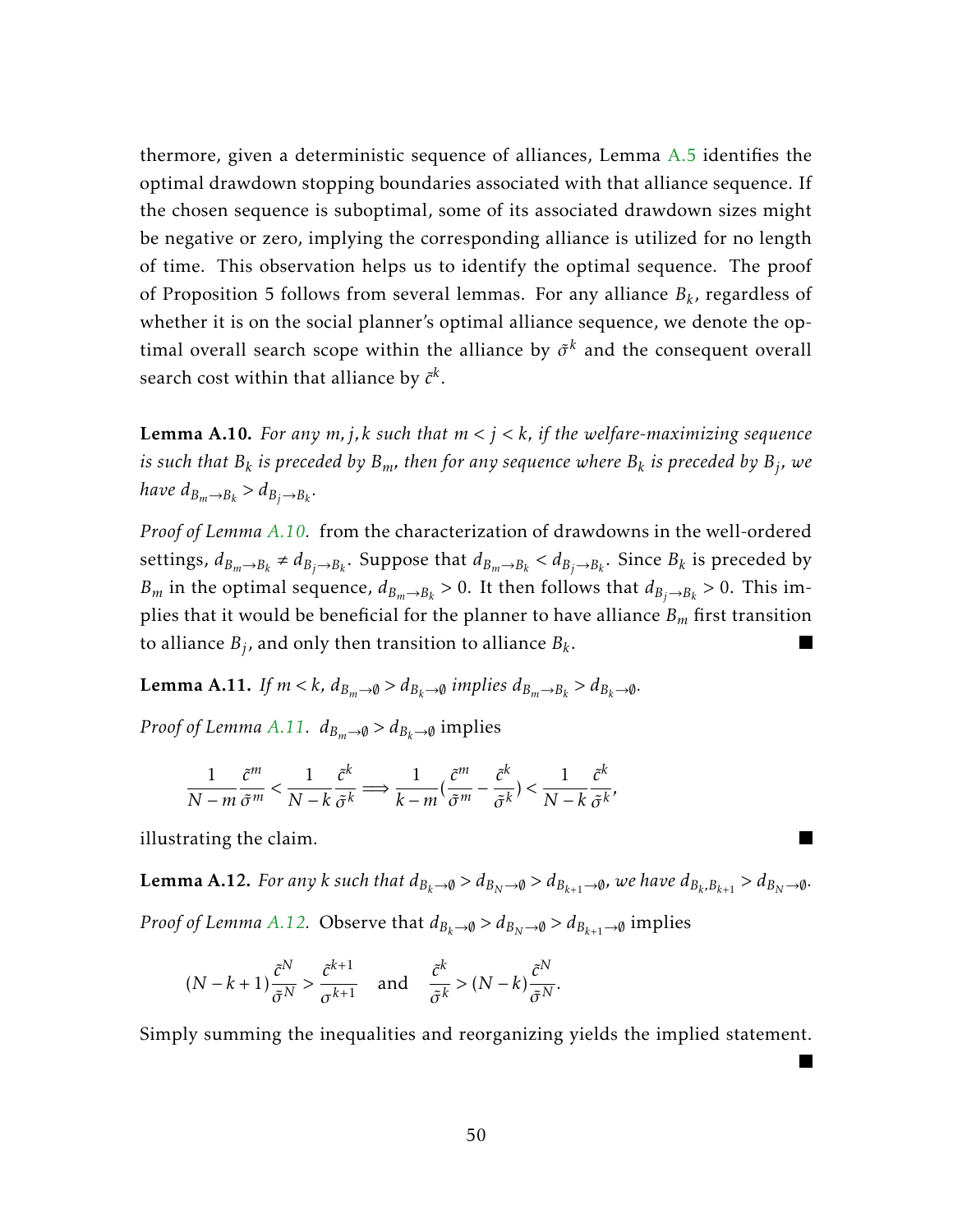<span id="page-51-0"></span>**Lemma A.13.** If  $d_{B_k\to\emptyset} > d_{B_{k-1},B_k}$ , then  $d_{B_k\to\emptyset} > d_{B_{k-1}\to\emptyset} > d_{B_{k-1},B_k}$ .

*Proof of Lemma [A.13.](#page-51-0)* From the first inequality,  $d_{B_k \to \emptyset} > d_{B_{k-1},B_k}$ , we have,

$$
\frac{1}{N-k}\frac{\tilde{c}^k}{\tilde{\sigma}^k}<\frac{\tilde{c}^{k-1}}{\tilde{\sigma}^{k-1}}-\frac{\tilde{c}^k}{\tilde{\sigma}^k}\Longrightarrow \frac{N-(k-1)}{N-k}\frac{\tilde{c}^k}{\tilde{\sigma}^k}<\frac{\tilde{c}^{k-1}}{\tilde{\sigma}^{k-1}}\Longrightarrow d_{B_k\to \emptyset}>d_{B_{k-1}\to \emptyset}.
$$

But this inequality implies that

$$
\tfrac{1}{N-k}\tfrac{\tilde{c}^k}{\tilde{\sigma}^k}<\tfrac{1}{N-(k-1)}\tfrac{\tilde{c}^{k-1}}{\sigma^{\tilde{k}-1}}\Longrightarrow\tfrac{\tilde{c}^{k-1}}{\tilde{\sigma}^{k-1}}-\tfrac{\tilde{c}^k}{\tilde{\sigma}^k}>\tfrac{1}{(N-(k-1))}\tfrac{\tilde{c}^{k-1}}{\tilde{\sigma}^{k-1}}\Longrightarrow d_{B_{k-1}\to\emptyset}>d_{B_{k-1},B_k}.
$$

<span id="page-51-1"></span>**Lemma A.14.** *If k satisfies* max<sub>*j*</sub>  $d_{B_i\rightarrow\emptyset} = d_{B_k\rightarrow\emptyset}$ *, then any alliance*  $B_l$  *with*  $l < k$  *cannot be the welfare maximizing last alliance.*

*Proof of Lemma [A.14.](#page-51-1)* Suppose not, so that, form some  $l < k$ , alliance  $B_l$  is the last. Since  $B_k$  is strictly contained in  $B_l$ , from the characterization of drawdowns in the well-ordered settings,  $d_{B_k\to\emptyset} \neq d_{B_l\to\emptyset}$ . The social planner would, then, benefit from transitioning from  $B_l$  to  $B_k$  instead of exiting all members of  $B_l$  since  $d_{B_k\to\emptyset}>$  $d_{B_l \to \emptyset} > 0$ , in contradiction.

<span id="page-51-2"></span>**Lemma A.15.** If *k satisfies*  $\max_j d_{B_j \to \emptyset} = d_{B_k \to \emptyset}$ *, then any alliance*  $B_l$  *with*  $l > k$  *cannot be the last.*

*Proof of Lemma [A.15.](#page-51-2)* We use induction on the cardinality of the set *B<sup>k</sup>* . The claim certainly holds when  $|B_k| = 1$ , so that  $B_k = B_N = \{N\}.$ 

For the proof, it is useful to notice that our entire analysis does not hinge on the range of viable search scopes coinciding across agents. In fact, the analysis would go through in its entirety if each agent *i* had an individual range of scope [*σ<sup>i</sup> ,σ<sup>i</sup>* ], as long as all solutions remain interior.

Assume the statement is true for sets up to cardinality *n*. We show the statement holds for  $|B_k| = n + 1$  (so that  $k = N - n + 1$ ). By Lemma [A.14,](#page-51-1) the last alliance cannot be  $B_j$  with  $j < k$ . Towards a contradiction, suppose that a smaller set  $B_m$ , with  $m > k$ , is the last alliance. From the inductive hypothesis, we must have  $d_{B_m\to\emptyset} > d_{B_l\to\emptyset}$  for all  $l > m$ , as otherwise the social planner would benefit by inducing *B<sup>l</sup>* to continue search instead of terminating it for all agents in *Bm*.

Suppose that  $m < N$ . Consider an equivalent problem, where alliance  $B_m$  is replaced with a single individual *M* that has cost function  $\hat{c}(\cdot)$  defined so that  $\hat{c}(\sigma)$  is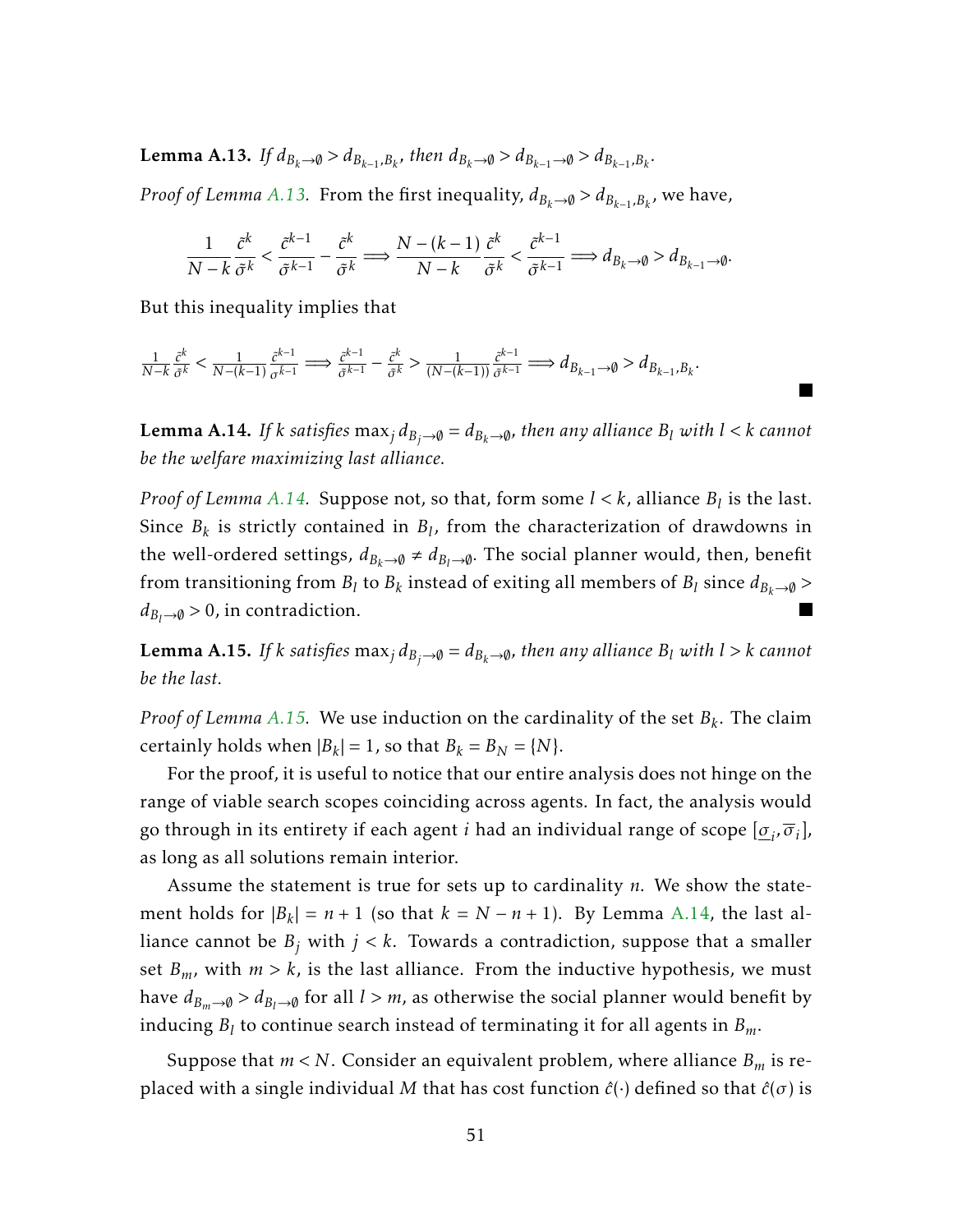the minimal overall cost in *B<sup>m</sup>* required for implementing an overall search scope *σ*. That is, if

$$
\sigma_m^{B_m},...,\sigma_N^{B_m} \in \arg\min_{\hat{\sigma}_j^{B_m} \in [\underline{\sigma},\overline{\sigma}]} \min_{\forall j,\sum_{j=m}^N \hat{\sigma}_j^{B_m} = \sigma} \sum_{j=m}^N c(\hat{\sigma}_j^{B_m}),
$$

then  $\hat{c}(\sigma) = \sum_{j=m}^{N} c(\hat{\sigma}_j^{B_m})$  $j^{B_m}$ ). Under this definition,  $\sigma \in [(N-m+1)\underline{\sigma}, (N-m+1)\overline{\sigma}].$ 

In the equivalent problem, we have *m* agents 1*,*2*,...,m* − 1*,M*. [24](#page-52-0) From our construction so far, in the optimal solution to this problem, for any  $j = 1, ..., m - 1$ , the corresponding drawdown size  $d_{\{i,...,M\}\to\emptyset}$  coincides with the optimally-set drawdown size  $d_{B_{j\to\emptyset}}$  in our original problem. Furthermore,  $d_{\{M\}\to\emptyset}$  coincides with  $d_{B_{m\to\emptyset}}$ in our original problem. Therefore, max<sub>*j*∈{1,...,*m*−1,*M*}  $d_{\{j,...,M\}→$ Ø =  $d_{\{k,...,M\}→$ Ø. By our</sub> induction hypothesis,  $\{j,...,M\}$  with  $j > k$  cannot optimally be the last alliance, in contradiction.

Suppose now that  $m = N$  and, towards a contradiction, assume  $B_N$  is the welfare maximizing last alliance. Now consider the sequence of welfare maximizing alliances  $B_p$  such that  $B_p \subset B_k$ . There are three cases to consider.

Case 1: For all  $p \in \{k,..., N-1\}$ , the alliance  $B_p$  is part of the welfare-maximizing sequence. That is, agents terminate their search one by one starting from *B<sup>k</sup>* onwards. Since  $B_N$  is the last alliance, we must have that

$$
d_{B_N \to \emptyset} > d_{B_{N-1} \to B_N} > d_{B_{N-2} \to B_{N-1}} > \ldots > d_{B_k \to B_{k+1}}.
$$

Applying Lemma [A.13](#page-51-0) repeatedly implies that

$$
d_{B_N\to\emptyset} > d_{B_{N-1}\to\emptyset} > d_{B_{N-2}\to\emptyset} \ldots > d_{B_{k+1}\to\emptyset}.
$$

The assumed maximality of  $d_{B_k\to\emptyset}$  implies, in particular, that  $d_{B_k\to\emptyset} > d_{B_N\to\emptyset}$  that, combined with the above, yields  $d_{B_k \to \emptyset} > d_{B_N \to \emptyset} > d_{B_{k+1} \to \emptyset}$ . By Lemma [A.12,](#page-50-2) we then have that  $d_{B_k \to B_{k+1}} > d_{B_N \to \emptyset}$ . It follows that whenever agents in the active alliance *B<sup>k</sup>* optimally stop searching, the social planner would benefit from halting all agents' search instead of proceeding with  $B_{k+1}, B_{k+2},...,B_N$ , in contradiction.

<span id="page-52-0"></span> $24$ Our assumption that all alliance optimally have members using an interior search scope guarantees that this fictitious agent would choose an interior search scope as well.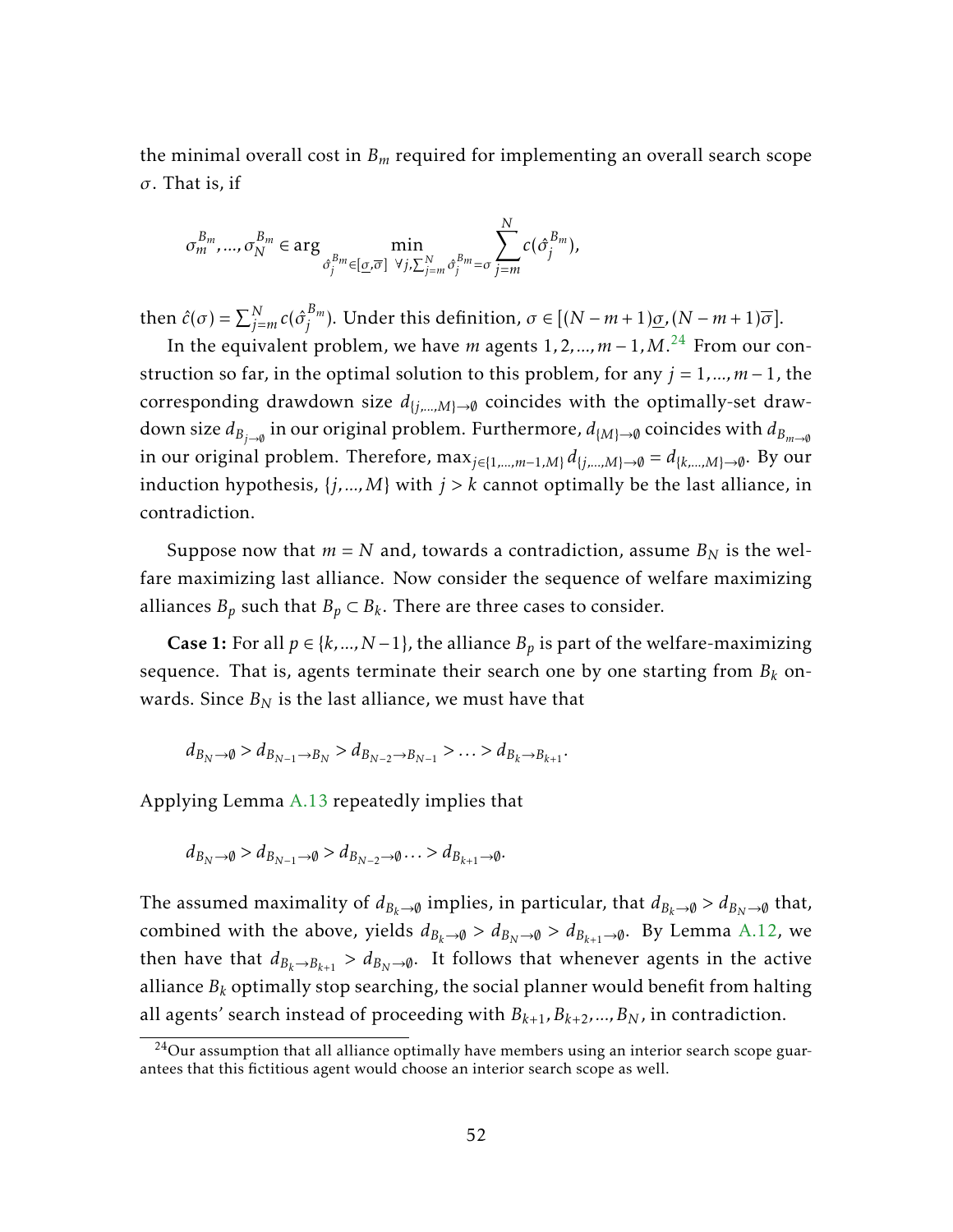**Case 2:** There does not exist any  $p \in \{k,..., N-1\}$  such that  $B_p$  is part of the optimal sequence. Thus, the penultimate alliance in the optimal sequence is *B<sup>l</sup>* with  $l < k$ . From the maximality of  $d_{B_k \to \emptyset}$ , it follows that  $d_{B_k \to \emptyset} > d_{B_N \to \emptyset}$ . By Lemma [A.11,](#page-50-1)  $d_{B_k\to B_N} > d_{B_N\to \emptyset}$  and by Lemma [A.10,](#page-50-0)  $d_{B_l\to B_N} > d_{B_k\to B_N} > d_{B_N\to \emptyset}.$ Thus, whenever agents in the active alliance *B<sup>l</sup>* optimally stop searching, the social planner would benefit from halting all agents' search instead of proceeding with  $B_N$ , in contradiction.

Case 3: There exist  $p, q ∈ {k, ..., N-1}$  such that  $B_p$  is part of the optimal sequence but *B<sup>q</sup>* is not. Here we have two subcases:

Subcase 1:  $B_{N-1}$  is the penultimate alliance. We must have  $d_{B_{N-1}\rightarrow\emptyset} < d_{B_N\rightarrow\emptyset}$ ; otherwise, by Lemma [A.11,](#page-50-1) we would have  $d_{B_{N-1},B_N}>d_{B_N\to\emptyset}$  and it would be suboptimal to utilize alliance  $B_N$  as the last alliance. From the maximality of  $d_{B_k\to\emptyset}$ and Lemma [A.10,](#page-50-0) for any  $l < k$  such that  $B_l$  precedes  $B_{N-1}$  on the optimal path,  $d_{B_l\to B_{N-1}}>d_{B_k\to B_{N-1}}>d_{B_{N-1}\to\emptyset}.$  Finally,  $d_{B_N\to\emptyset}>d_{B_{N-1}\to\emptyset}$  implies that

$$
\frac{1}{2}\frac{\tilde{c}^{N-1}}{\tilde{\sigma}^{N-1}} > \frac{\tilde{c}^N}{\tilde{\sigma}^N} \Longrightarrow \frac{1}{2}\frac{\tilde{c}^{N-1}}{\tilde{\sigma}^{N-1}} < \frac{\tilde{c}^{N-1}}{\tilde{\sigma}^{N-1}} - \frac{\tilde{c}^N}{\tilde{\sigma}^N} \Longrightarrow d_{B_{N-1} \to \emptyset} > d_{B_{N-1} \to B_N}.
$$

Thus,

$$
d_{B_l \to B_{N-1}} > d_{B_k \to B_{N-1}} > d_{B_{N-1} \to \emptyset} > d_{B_{N-1} \to B_N}.
$$

Therefore, whenever agents in the active alliance *B<sup>l</sup>* optimally stop searching, the social planner would benefit from transitioning to  $B_N$  directly, thereby terminating the search of agent *N* − 1 as well, instead of transitioning to  $B_{N-1}$  first, in contradiction.

**Subcase** 2: The penultimate alliance is  $B_p$  with  $p \in \{k,..., N-2\}$ . We can now emulate the argument above pertaining to the construction of an equivalent problem in which agents  $\{p,...,N-1\}$  are viewed as one agent with appropriately induced search costs. We can then consider an equivalent problem with fewer agents to achieve a contradiction through our induction hypothesis.

The last two lemmas imply that the last alliance is given by  $B_k$  with max<sub>*j*</sub>  $d_{B_i\rightarrow\emptyset}$  =  $d_{B_k \to \emptyset}$ .

The proofs of the following Lemmas are a consequence of identical arguments to those in of Lemmas [A.14](#page-51-1) and [A.15](#page-51-2) and are therefore ommitted.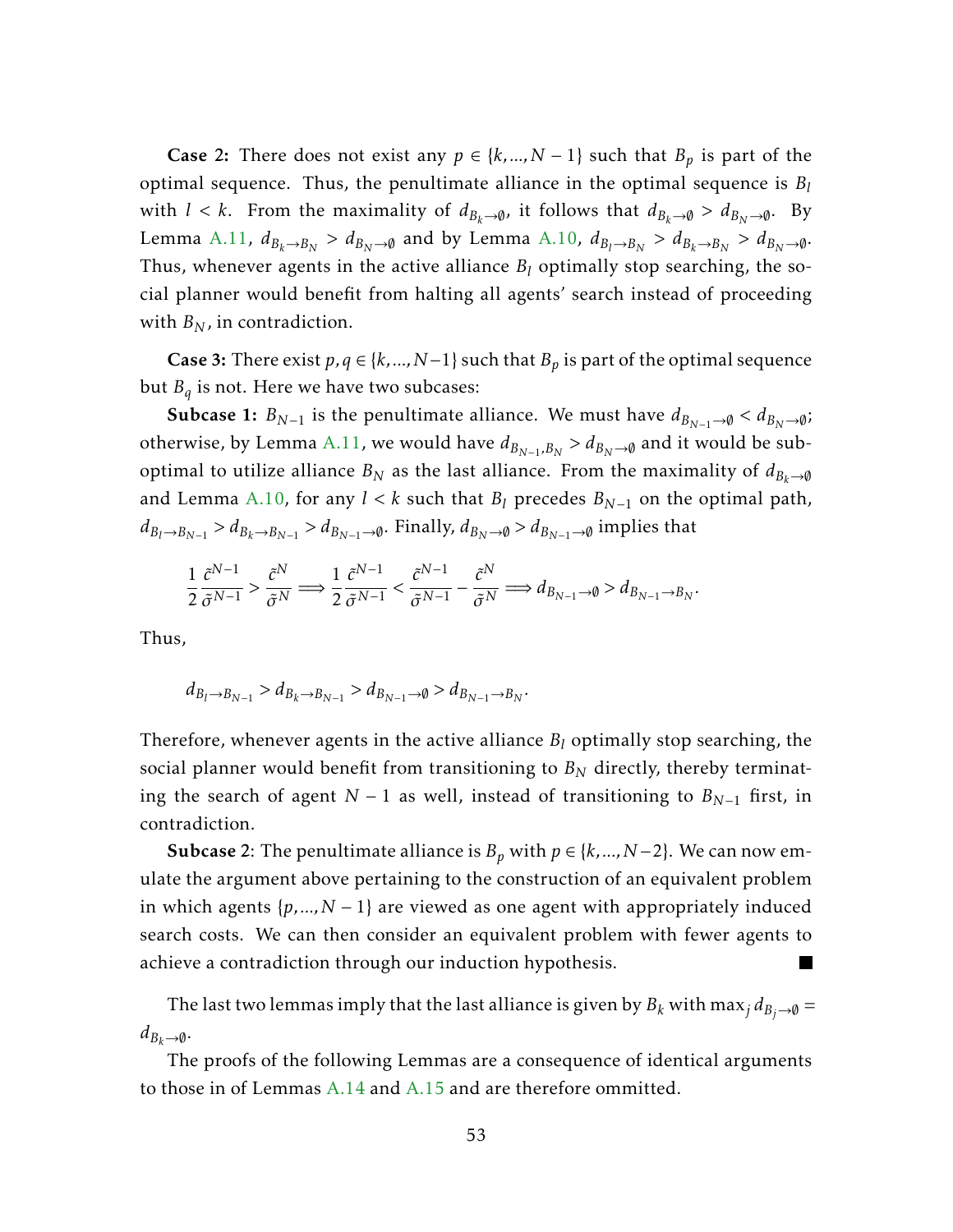**Lemma A.16.** Consider  $B_k$  where  $k$  is such that  $d_{B_k \to B_{L_1}} > d_{B_j \to B_{L_1}}$  for all  $j < L_1$  and *BL*<sup>1</sup> *as the last alliance as identified above. Then any alliance with l < k cannot be the welfare maximizing second to last alliance.*

**Lemma A.17.** Consider  $B_k$  where  $k$  is such that  $d_{B_k \to B_{L_1}} > d_{B_j \to B_{L_1}}$  for all  $j < L_1$  and *BL*<sup>1</sup> *as the last alliance as identified above. Then any alliance B<sup>l</sup> with L*<sup>1</sup> *> l > k cannot be the welfare maximizing second to last alliance.*

The proof of Proposition [5](#page-24-0) then follows. Using the proposition's notation, *BL*<sup>1</sup> is the last alliance on the social planner's optimal path. Similarly, using the last two lemmas, the penultimate alliance is given by  $B_k$  where  $k$  is such that  $d_{B_k\rightarrow B_{L_1}} >$  $d_{B_j\rightarrow B_{L_1}}$  for all  $j < L_1.$  We can continue recursively to establish the Proposition's claim.

# References

- <span id="page-54-9"></span>Admati, A. R. and M. Perry (1991). Joint projects without commitment. *The Review of Economic Studies 58*(2), 259–276.
- <span id="page-54-3"></span>Albrecht, J., A. Anderson, and S. Vroman (2010). Search by committee. *Journal of Economic Theory 145*(4), 1386–1407.
- <span id="page-54-8"></span>Anderson, A., L. Smith, and A. Park (2017). Rushes in large timing games. *Econometrica 85*(3), 871–913.
- <span id="page-54-12"></span>Azéma, J. and M. Yor (1979). Une solution simple au problème de skorokhod. *Séminaire de probabilités de Strasbourg 13*, 90–115.
- Bardhi, A. and N. Bobkova (2021). Local evidence and diversity in minipublics.
- <span id="page-54-11"></span><span id="page-54-2"></span>Bolton, P. and C. Harris (1999). Strategic experimentation. *Econometrica 67*(2), 349–374.
- <span id="page-54-4"></span>Bonatti, A. and H. Rantakari (2016). The politics of compromise. *American Economic Review 106*(2), 229–59.
- <span id="page-54-1"></span>Callander, S. (2011). Searching and learning by trial and error. *American Economic Review 101*(6), 2277–2308.
- <span id="page-54-6"></span>Caplin, A. and J. Leahy (1994). Business as usual, market crashes, and wisdom after the fact. *The American economic review*, 548–565.
- <span id="page-54-10"></span>Cetemen, D., I. Hwang, and A. Kaya (2019). Uncertainty-driven cooperation. *Theoretical Economics*.
- <span id="page-54-0"></span>Chalk, S. G., P. G. Patil, and S. Venkateswaran (1996). The new generation of vehicles: market opportunities for fuel cells. *Journal of Power Sources 61*(1-2), 7–13.
- Deb, J., A. Kuvalekar, and E. Lipnowski (2020). Fostering collaboration.
- <span id="page-54-7"></span><span id="page-54-5"></span>Dixit, A. K. and R. S. Pindyck (1994). *Investment under uncertainty*. Princeton university press.
- <span id="page-54-13"></span>Dubins, L. E., L. A. Shepp, and A. N. Shiryaev (1994). Optimal stopping rules and maximal inequalities for bessel processes. *Theory of Probability & Its Applications 38*(2), 226–261.